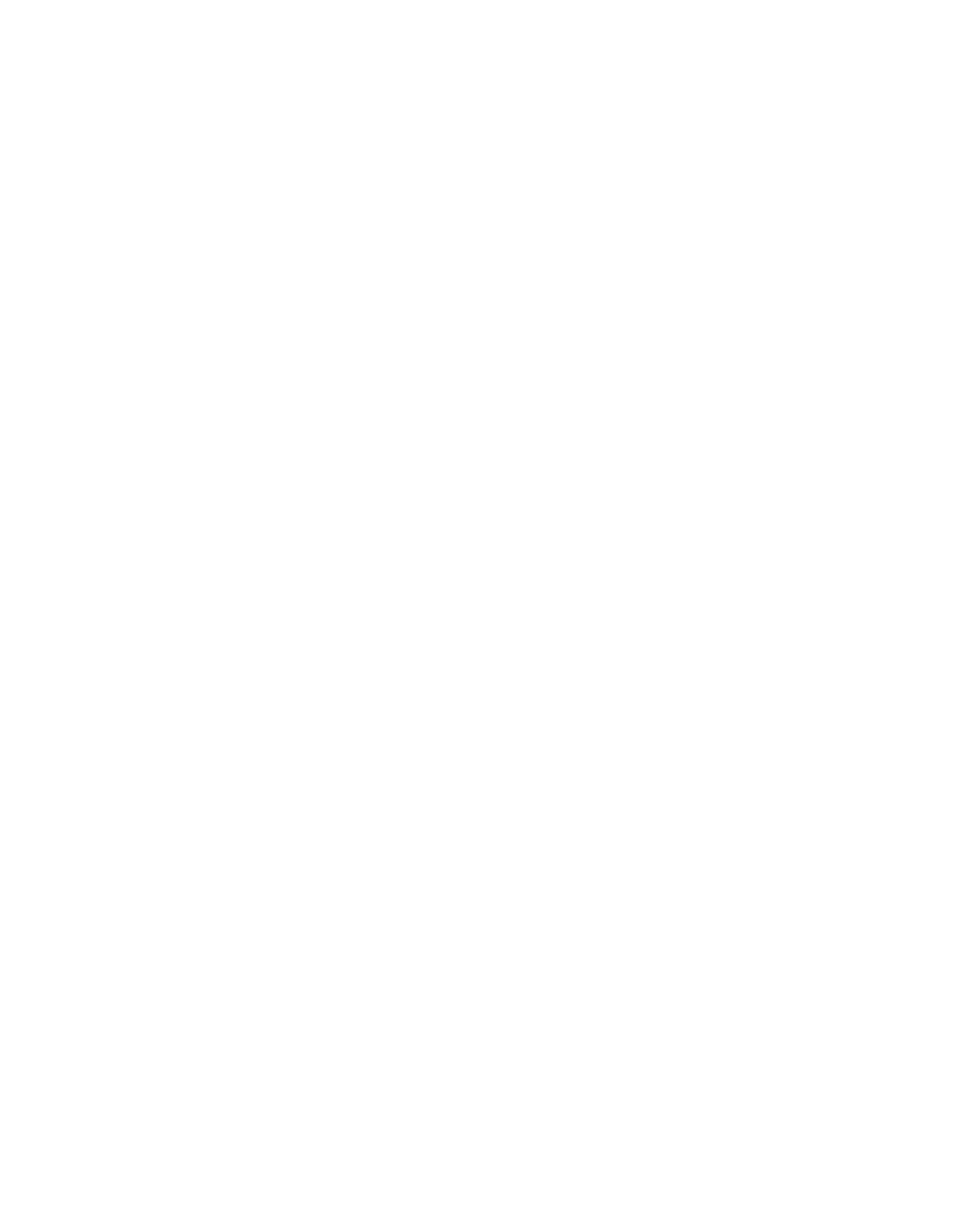#### **Association for Information Systems**

13<sup>th</sup> Americas Conference on Information Systems AMCIS 2007

### **TABLE OF CONTENTS**

#### Volume 1

Friday, August 10<sup>th</sup>

#### **COLLABORATION ENGINEERING: DESIGNING COLLABORATION PROCESSES AND SYSTEMS**

| John D. Murphy - University of Nebraska Omaha, Justin Yurkovich - UNO                                                                                                                                                                          |
|------------------------------------------------------------------------------------------------------------------------------------------------------------------------------------------------------------------------------------------------|
| A Dialectical Sensemaking Model for Making Electronic Record Control Practice<br>James L. Parrish - University of Central Florida, James F. Courtney - University of Central<br>Florida                                                        |
| Alanah Davis - University of Nebraska at Omaha, Gert-Jan de Vreede - University of<br>Nebraska at Omaha, Robert Briggs - University of Nebraska at Omaha                                                                                       |
| <b>DESIGN &amp; MANAGEMENT OF VIRTUAL COMMUNITIES - 1</b>                                                                                                                                                                                      |
| Christoph Rosenkranz - University of Frankfurt, Christoph Feddersen                                                                                                                                                                            |
| <b>Online Communities for Customer Relationship Management on Financial Stock</b><br>Christoph Lattemann - Potsdam University, Stefan Stieglitz - Potsdam University                                                                           |
| Molly Wasko - Florida State University, Robin Teigland, Brian Donnellan                                                                                                                                                                        |
| <b>DISRUPTIVE TECHNOLOGIES AND INNOVATIONS</b>                                                                                                                                                                                                 |
| Uri Gal - Case Western Reserve University, Kalle Lyytinen - Case Western reserve<br>University, Jessica Carlo - Case Western Reserve, Gregory Rose                                                                                             |
| The Impact of Information Technology Innovation on Firm Performance 67<br>Namchul Shin - Pace University                                                                                                                                       |
| Jeffrey Morrison - DTO                                                                                                                                                                                                                         |
| <b>BUSINESS INTELLIGENCE</b>                                                                                                                                                                                                                   |
| Understanding Organizational Transformation from IT Implementations: A Look<br>Linying Dong, Thilini Ariyachandra - University of Cincinnati                                                                                                   |
| Mohamed Sidahmed - University of Colorado at Denver and Health Sciences Center                                                                                                                                                                 |
| A Model for Estimating the Savings from Dimensional versus Keyword Search 98<br>Karen Corral - Arizona State University, David Schuff - Temple University, Robert St. Louis -<br>Arizona State University, Ozgur Turetken - Ryerson University |

**ADVICE AND STANDARDS IN THE DECISION ENVIRONMENT**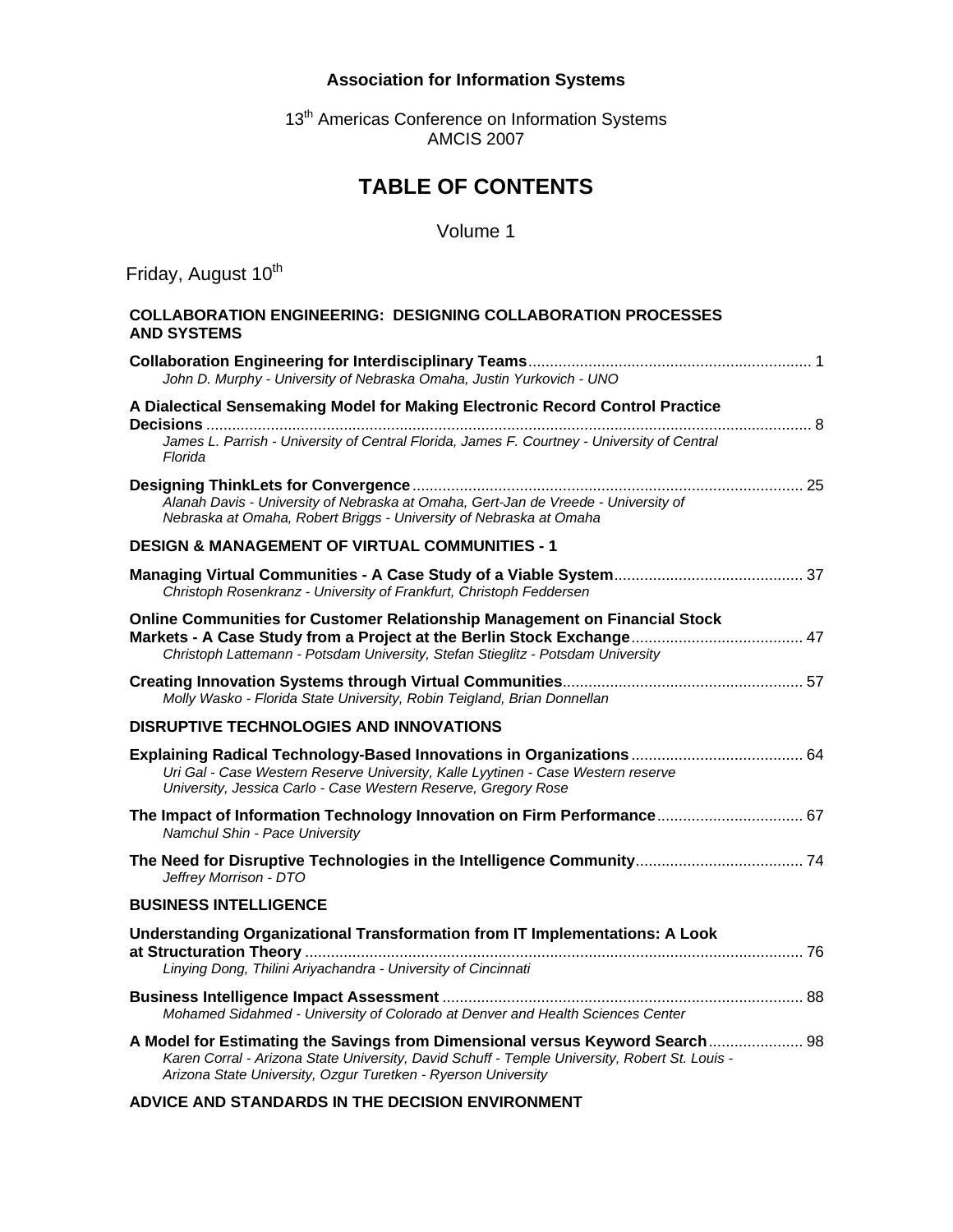#### **RESIDENTIAL/ HOUSEHOLD CONTEXT 1**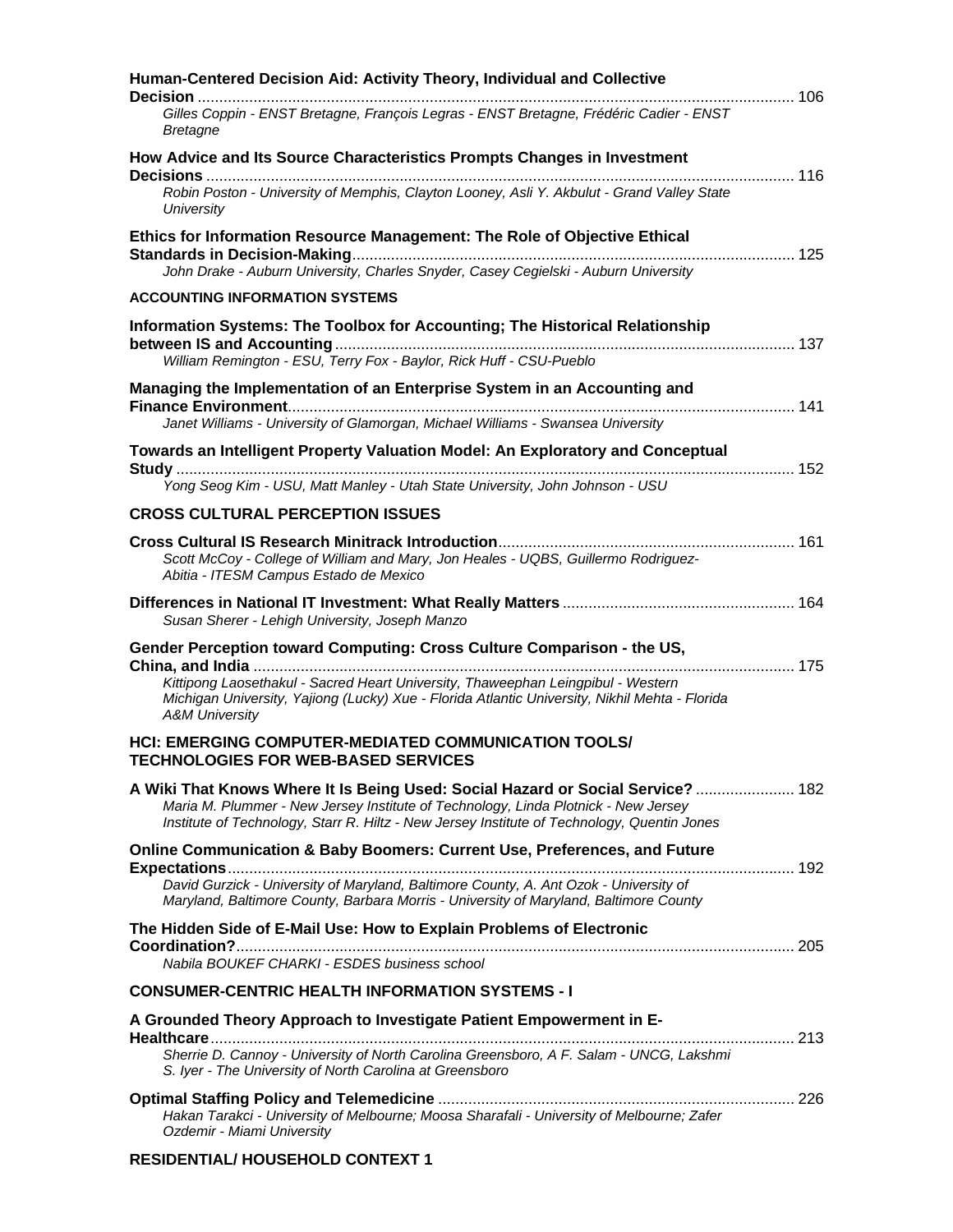| Joanne H. Pratt - Joanne H. Pratt Associates                                                                                                                                                                                                 |  |
|----------------------------------------------------------------------------------------------------------------------------------------------------------------------------------------------------------------------------------------------|--|
| Effect of the Food Traceability System for Building Trust: Price Premium and                                                                                                                                                                 |  |
| Young Chan Choe - Seoul National University, Joowon Park - Information and<br>Communications University, Miri Chung, Cheol Hee Lee, Junghoon Moon - Information and<br><b>Communications University</b>                                      |  |
| The Influence of Demographic Variables on Citizens' Adoption of E-Government 258<br>Michael Williams - Swansea University, Yogesh Dwivedi - Swansea University                                                                               |  |
| IT MANAGEMENT: INFORMATION SYSTEMS EVALUATION - INTRODUCTION                                                                                                                                                                                 |  |
| Zahir Irani; Tony Elliman - Brunel University, School of Information Systems, Computing<br>and Mathematics; Marinos Themistocleous - Brunel University; Peter E D Love - Edith<br>Cowan University, School of Management Information Systems |  |
| A Ten-Year Odyssey of the 'IS Productivity Paradox' - A Citation Analysis (1996-                                                                                                                                                             |  |
| Zeying Wan - University of Western Ontario, Yulin Fang - City University of Hong Kong,<br>Michael Wade - York University                                                                                                                     |  |
| Information Technology and Knowledge Worker Productivity: A Taxonomy of                                                                                                                                                                      |  |
| Pamela J. Karr - UNC Charlotte, Ying Lu - UNC Charlotte<br>IT MANAGEMENT: IS LEADERSHIP (1)                                                                                                                                                  |  |
|                                                                                                                                                                                                                                              |  |
| Information Security Governance Arrangements: The Devil is in the Details 298<br>Srinivasan V. Rao - The University of Texas at San Antonio, Sriraman Ramachandran - The<br>University of Texas at San Antonio                               |  |
| Rachel Lawry, Di Waddell - Deakin University, Mohini Singh - RMIT University                                                                                                                                                                 |  |
| The Role of the Business Unit CIO: A Study of the Interaction Between Corporate<br>Alan F. Thorogood - Australian Graduate School of Management, Colin Wood                                                                                  |  |
| <b>COLLABORATION AND EXPERIENTIAL LEARNING</b>                                                                                                                                                                                               |  |
| Train to Work Effectively in Virtual Environments: A Framework of Virtual Team                                                                                                                                                               |  |
| Fang Chen - University of Manitoba, James Sager - California State University, Chico                                                                                                                                                         |  |
| Assisting Teams to Learn About Their Teams: Preliminary Experiences with                                                                                                                                                                     |  |
| Katia Passerini - NJIT, Dezhi Wu - Southern Utah University, Liz Gomez Avery - NJIT                                                                                                                                                          |  |
| Outcome-Driven Experiential Learning MIS Courses in Web 2.0 Environment  347<br>C D. Huang - Florida Atlantic University, Ravi S. Behara - Florida Atlantic University                                                                       |  |
| STUDIES ON ACCEPTANCE AND USE OF IT SESSION II                                                                                                                                                                                               |  |
| Modeling the Motivating and Enabling Factors of Students' Acceptance of Web-                                                                                                                                                                 |  |
| Michael Williams - Swansea University, Janet Williams - University of Glamorgan, Jun Chen<br>- Swansea University                                                                                                                            |  |
| A Cross-Discipline Investigation of Students' Acceptance of Podcasting as a                                                                                                                                                                  |  |
| Michele Gribbins - University of Illinois at Springfield, Harshavardhan D. Bapat - University<br>of Illinois at Springfield                                                                                                                  |  |
| An Evaluation of a Workshop with a Focus on Fostering Teaching Excellence                                                                                                                                                                    |  |
| Chetan Sankar - Auburn University, Victor Mbarika - Southern University, P.K. Raju -<br><b>Auburn University</b>                                                                                                                             |  |

#### **AGILE TEAMS AND DISTRIBUTED AGILE**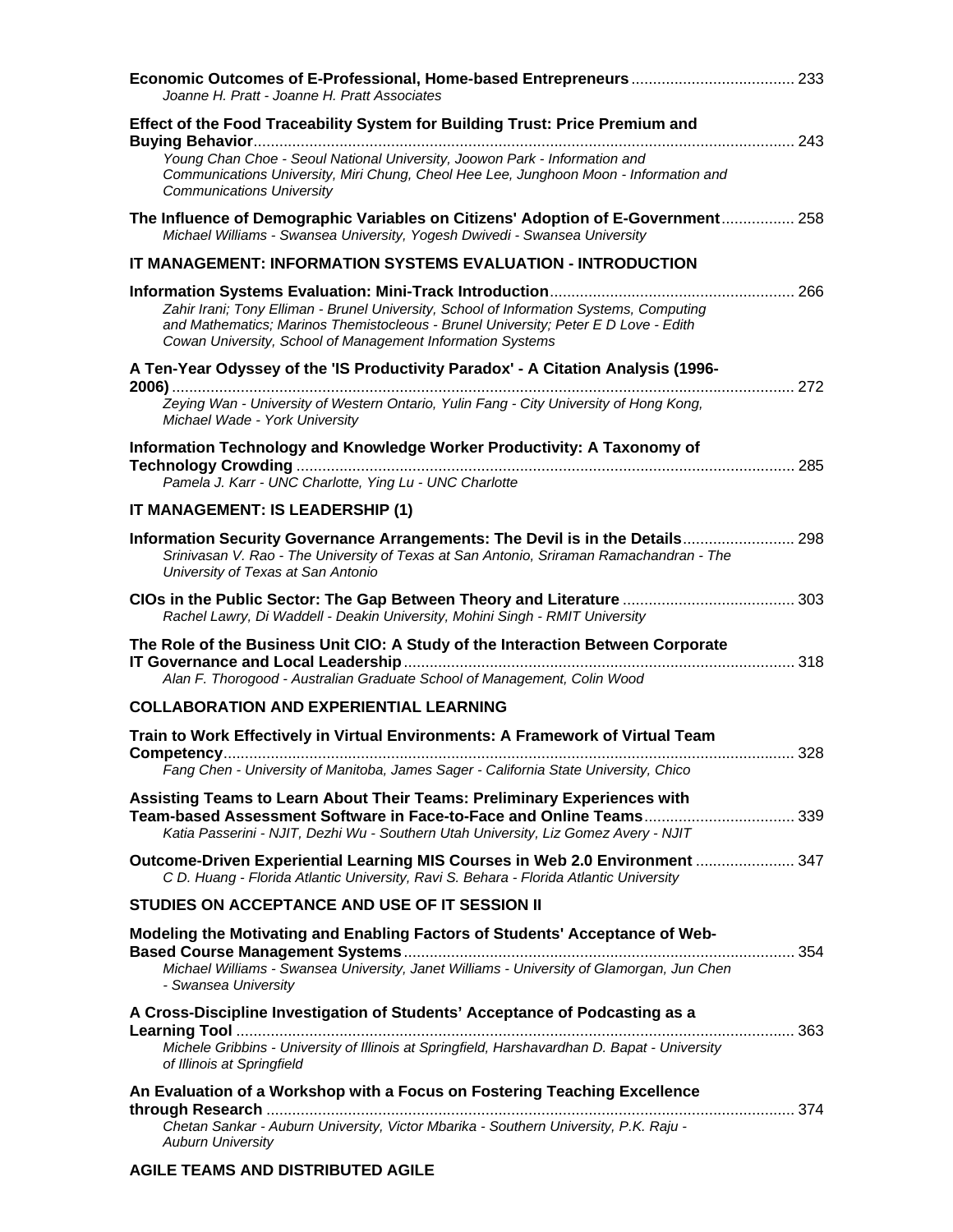| George A. Mangalaraj - Western Illinois University, Vikram S. Bhadauria - The University of<br><b>Texas Arlington</b>                                                                                                                                                           |     |
|---------------------------------------------------------------------------------------------------------------------------------------------------------------------------------------------------------------------------------------------------------------------------------|-----|
| A Research Framework for Investigating the Successful Configuration of Globally                                                                                                                                                                                                 |     |
| Jason H. Sharp - Tarleton State University, Sherry D. Ryan - University of North Texas                                                                                                                                                                                          |     |
| Juyun Cho - Utah State University                                                                                                                                                                                                                                               |     |
| SIGASYS01-1                                                                                                                                                                                                                                                                     |     |
| Investigating the Development of a Multi-objective Decision Model that Seeks to<br>Generate Informed Alternatives for Maximizing IS Security within an Organization  407<br>Jeff May - Virginia Commpnwealth University, Gurpreet Dhillon - Virginia Commonwealth<br>University |     |
| Return on Security Investments - Design Principles of Measurement Systems                                                                                                                                                                                                       |     |
| Jan v. Brocke - Liechtenstein University, Christian Buddendick - University of Münster,<br>Gereon H. Strauch - University of Münster                                                                                                                                            |     |
| A Theoretical Basis for Defining Internal Control Objectives for Information                                                                                                                                                                                                    |     |
| Sushma Mishra - Virginia Commonwealth University, Gurpreet Dhillon - Virginia<br>Commonwealth University                                                                                                                                                                        |     |
| <b>REGULATORY IMPACTS AND INFLUENCE</b>                                                                                                                                                                                                                                         |     |
| Igli TASHI - Business School-Lausanne University, Solange Ghernaouti-Hélie - Business<br>School - Lausanne University                                                                                                                                                           |     |
| Lara Khansa - University of Wisconsin, Madison, Divakaran Liginlal - University of<br>Wisconsin                                                                                                                                                                                 |     |
| <b>COMPETING WITH IT IN LATINO AMERICA</b>                                                                                                                                                                                                                                      |     |
| Influential Factors on Purchasing Frequency in Virtual Bookstores in Brazil  461<br>Luiz A. Joia - Getulio Vargas Foundation, Elaine T. Rodrigues - Getulio Vargas Foundation                                                                                                   |     |
| Evaluación del Alineamiento estratégico TI - Negocio y su impacto en la<br>productividad de las Pequeñas y Medianas Empresas del Cluster Minero en                                                                                                                              | 473 |
| Aurora D. Sanchez - Universidad catolica del Norte                                                                                                                                                                                                                              |     |
| Estudio Exploratorio de la Distribucion Espacial de los Estudiantes de Ingenieria<br>Marcelo Mejia - ITAM                                                                                                                                                                       |     |
| <b>CROSS-ORGANIZATIONAL AND CROSS-BORDER IS/IT COLLABORATION (1)</b>                                                                                                                                                                                                            |     |
| Cross-Organizational and Cross-Border IS/IT Collaboration: Mini-Track<br>Nicholas Romano - Oklahoma State University, James Pick - University of Redlands,                                                                                                                      |     |
| Narcyz Roztocki - State University of New York at New Paltz                                                                                                                                                                                                                     |     |
| E-Collaboration Within the Dispersed Sales Force Training Process of<br>Florian Heidecke - University of St. Gallen, Andrea Back - University of St. Gallen                                                                                                                     |     |
| The Impact of Cultural Distance on the Internationalization of Online Professional<br>Yuecheng Yu - Baruch College, the City University of New York, Nanda Kumar - Baruch<br>College, the City University of New York, Karl Lang - Baruch College                               |     |

#### **DESIGN & MANAGEMENT OF VIRTUAL COMMUNITIES - 2**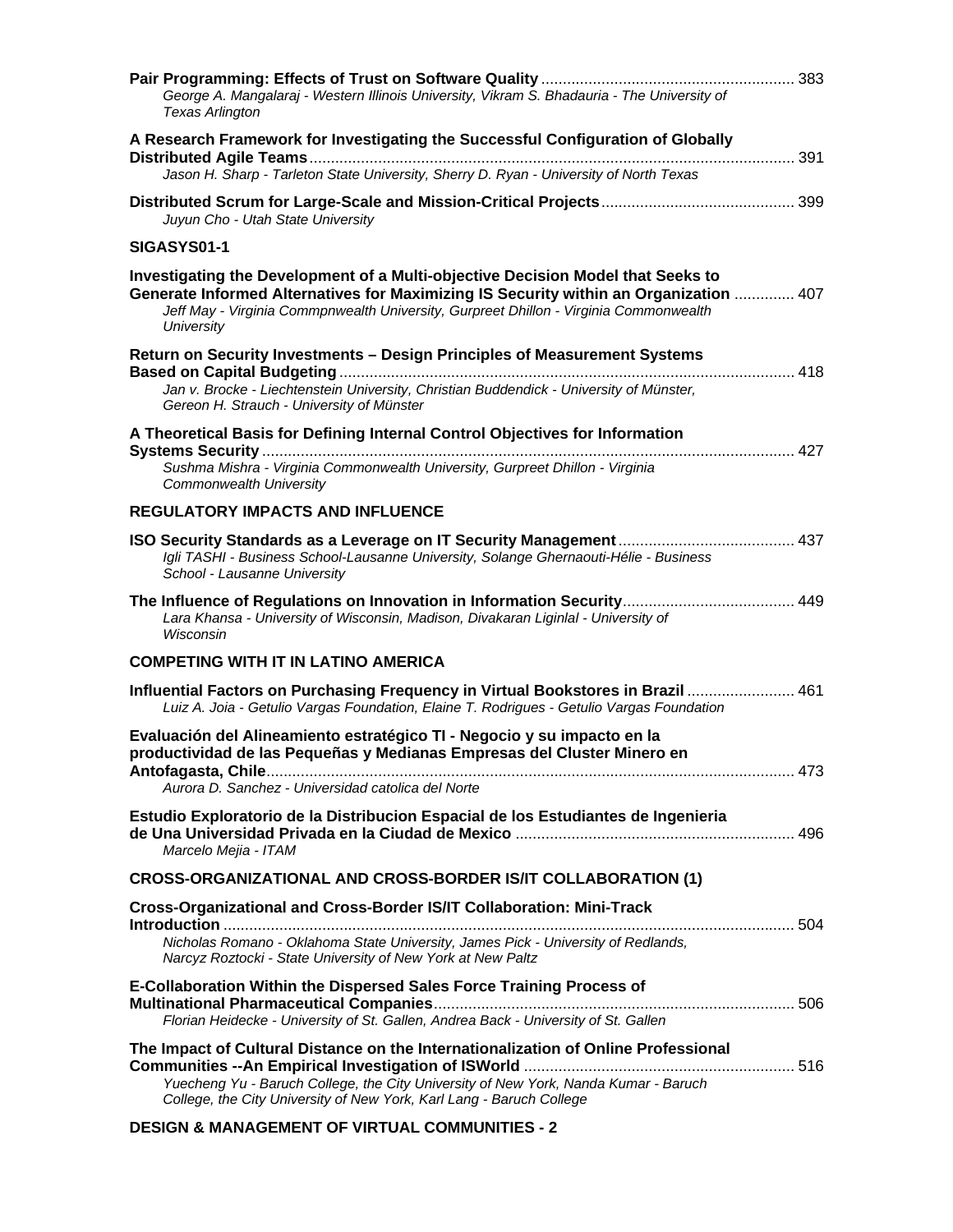| Fun, Simple and Instructive: Towards a Design Theory for a Constructivist                                                                                                                                    |  |
|--------------------------------------------------------------------------------------------------------------------------------------------------------------------------------------------------------------|--|
| Roberto A. Muñoz Rosario - New Jersey Institute of Technology, George Widmeyer - New<br>Jersey Institute of Technology                                                                                       |  |
| A Model of Identity Credibility in Virtual Communities: An Elaboration Likelihood                                                                                                                            |  |
| Jie Yu - National University of Singapore, Zhenhui Jiang - National University of Singapore,<br>Hock Chuan Chan - National University of Singapore                                                           |  |
| Chia-Ping Yu - Tamkang University, Feng-yang Kuo - National Sun Yat-sen University                                                                                                                           |  |
|                                                                                                                                                                                                              |  |
| Samira O. Asem - Kuwait Institute for Scientific Research, Waleed Y. Roy - Kuwait Institute<br>for Scientific Research                                                                                       |  |
| Spatial Technologies: An Evolutionary Framework and Case Study Analysis of<br>James Pick - University of Redlands                                                                                            |  |
| <b>INNOVATIVE APPLICATIONS OF DATA MINING</b>                                                                                                                                                                |  |
| Antonina Durfee - Appalachian State University, Anna V. Mironenko - Taganarog Institute of<br>Technology                                                                                                     |  |
| Predicting Crime Reporting with Decision Trees and the National Crime<br>Juliette Gutierrez - Claremont Graduate University, Gondy Leroy - Claremont Graduate<br>University                                  |  |
| Tal Ben-Zvi - Stevens Institute of Technology, Israel Spiegler - Tel-Aviv University                                                                                                                         |  |
| <b>INFORMATION VISUALIZATION AND DECISION SUPPORT</b>                                                                                                                                                        |  |
| Investigating the Roles of Virtual Experience in Consumers' Online Purchasing                                                                                                                                |  |
| Ken Wang - Washington State University, Pratim Datta - Washington State University                                                                                                                           |  |
| Development of a Primary Health Centre Data Warehouse System for Disease                                                                                                                                     |  |
| Iyabo O. Awoyelu - Obafemi Awolowo University, Rhoda N. Ikono - Obafemi Awolowo<br>University                                                                                                                |  |
| Facilitating Browsing with Information Visualization: A Cognitive Fit Perspective  623<br>Stella Taylor - Temple University, David Schuff - Temple University, Ozgur Turetken -<br><b>Ryerson University</b> |  |
| <b>NETWORKS</b>                                                                                                                                                                                              |  |
| The Emergence of On-Demand Software Aggregators: Implications for<br>Julie S. David - Arizona State University, Arti Mann - Arizona State University                                                         |  |
| Robert Hooker, Carmen Lewis, Molly Wasko - Florida State University, James L. Worrell -<br>Florida State University, Tom Yoon                                                                                |  |
| Abdelnasser M. ABDELAAL - University of nebraska at Omaha, Hesham Ali - University of<br>Nebraska at Omaha                                                                                                   |  |
| <b>CROSS CULTURAL COMMUNICATION ISSUES</b>                                                                                                                                                                   |  |
| The Role of Proximity in Willingness to Transact: The Effects of Trust and Culture 663<br>sophie k. cockcroft - UQBS, Raul Trejo                                                                             |  |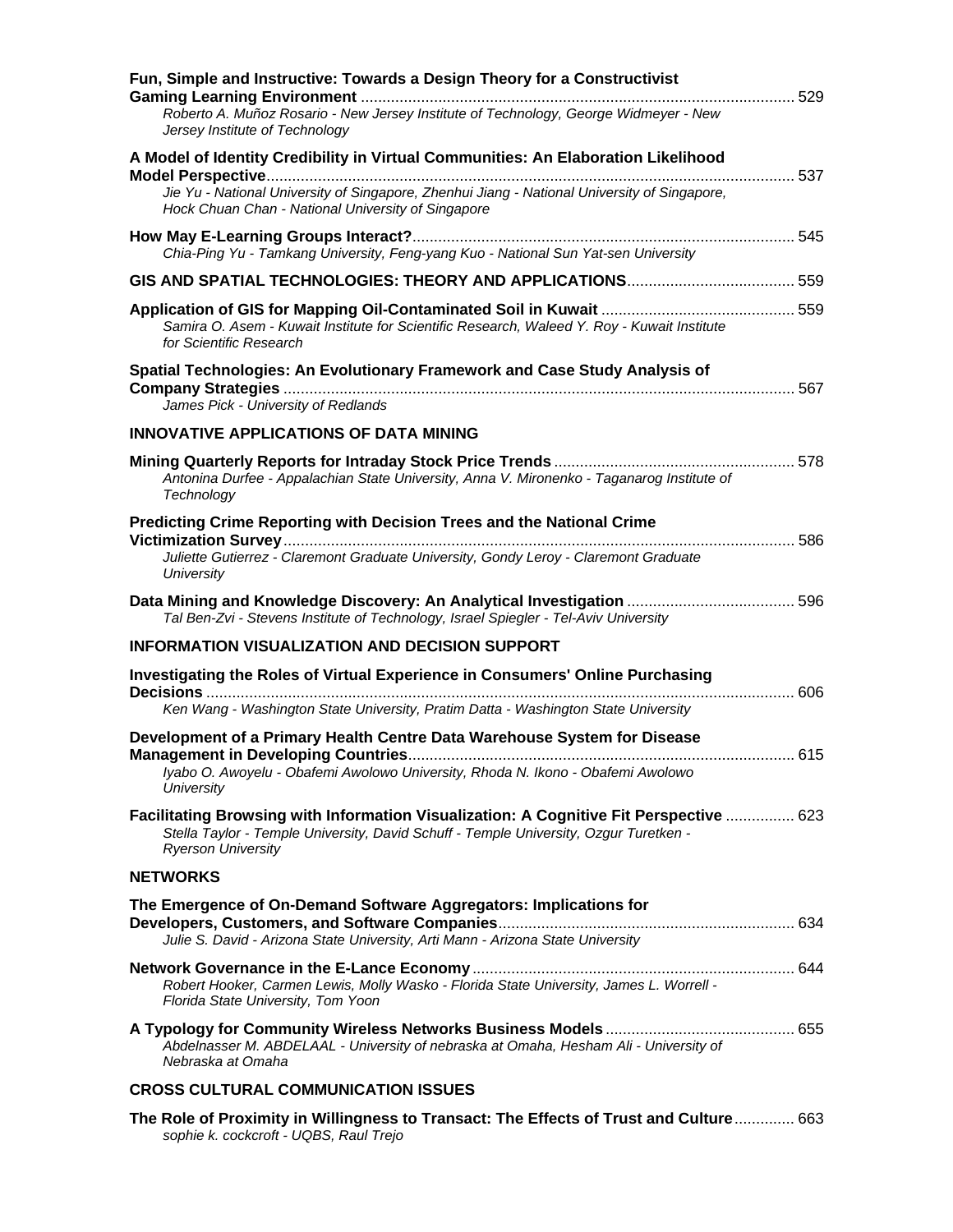| Deception, Cultural Differences and Computer-Mediated Communication 677<br>Carmen C. Lewis - Florida State University                                                                                      |  |
|------------------------------------------------------------------------------------------------------------------------------------------------------------------------------------------------------------|--|
| <b>HCI: HCI AND COMPETITIVE ADVANTAGE (1)</b>                                                                                                                                                              |  |
| David Sward - National University Ireland Maynooth                                                                                                                                                         |  |
| Improving Work Through HCI: A Case Study on Information Sharing Practices  704<br>Breanne Kunz - Indiana University, Youn-kyung Lim, Erik Stolterman                                                       |  |
| E. B. Swanson - UCLA Anderson School                                                                                                                                                                       |  |
| <b>CONSUMER-CENTRIC HEALTH INFORMATION SYSTEMS - II</b>                                                                                                                                                    |  |
| Electronic Personal Health Records and Systems to Improve Care for Vulnerable<br>Nathan E. Botts - Claremont Graduate University                                                                           |  |
| <b>Volume 2</b>                                                                                                                                                                                            |  |
| Melinda Whetstone - Florida State University, Ebrahim Randeree - Florida State University                                                                                                                  |  |
| <b>RESIDENTIAL/ HOUSEHOLD CONTEXT 2</b>                                                                                                                                                                    |  |
| Alastair Robertson - Lancaster University, Didier Soopramanien - Lancaster University,<br>Robert Fildes - Lancaster University                                                                             |  |
| An Exploratory Study of Information Systems Resistance: The Case of Mobile<br>Cheon-Pyo Lee - Carson-Newman College, Minna Mattila, J.P. Shim - Mississippi State<br>University                            |  |
| <b>CUSTOMER VALUE</b>                                                                                                                                                                                      |  |
| Pankaj Setia - MSU, Roger Calantone, Ken Boyer                                                                                                                                                             |  |
| Measuring Web-based Service Quality: The Online Customer Point of View  778<br>Samar I. Swaid - University of Arkansas at Little Rock, Rolf Wigand - University of Arkansas<br>at Little Rock              |  |
| IT MANAGEMENT: IS LEADERSHIP (2)                                                                                                                                                                           |  |
| Gerald G. Grant - Carleton University, Allen Brown - Carleton University, Aareni<br>Uruthirapathy - Carleton University, Shawn McKnight - Carleton University                                              |  |
| Cynthia Riemenschneider - University of Arkansas, Deborah Armstrong, Margaret Reid -<br>University of Arkansas, Rachel Rashe - University of Arkansas, Myria Allen - University of<br>Arkansas             |  |
| <b>CURRICULUM (1)</b>                                                                                                                                                                                      |  |
| IS Professionals Assess the Usefulness of the Four Most Common IS Courses 808<br>Deborah J. Ballou - Tennessee Technological University, Brian R. Huguenard - Tennessee<br><b>Technological University</b> |  |
| Pam Neely - Rochester Institute of Technology                                                                                                                                                              |  |
| IS Curriculum Recommendations for Web Courses Based on Current Technology<br>Juyun Cho - Utah State University, Jason Couraud - Utah State University, David Olsen -<br><b>Utah State University</b>       |  |

#### **LANGUAGE-CENTERED RESEARCH IN INFORMATION SYSTEMS**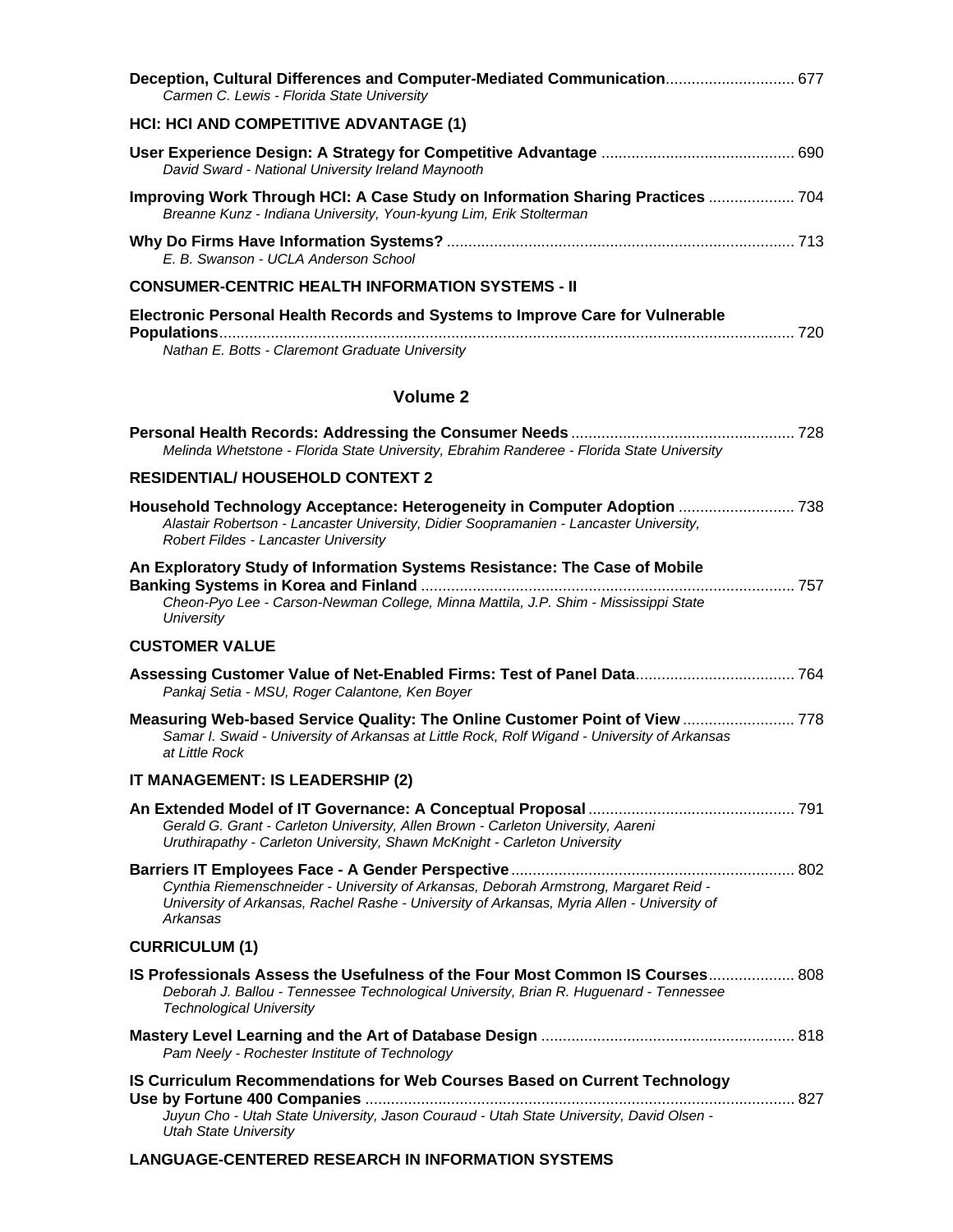| Systemic Involvement in Human Discourse: A Bi-modal Approach to IT Discourse 837<br>David W. Marlow - University of South Carolina - Upstate                                                                                                                                                                |  |
|-------------------------------------------------------------------------------------------------------------------------------------------------------------------------------------------------------------------------------------------------------------------------------------------------------------|--|
| Maureen MacLeod - University of Hawaii, Elizabeth J. Davidson - Shidler College of<br>Business, University of Hawaii Manoa                                                                                                                                                                                  |  |
| Texts as Maps: Deconstruction as an Approach to Exploring IS Practice 855<br>Mike Chiasson - Lancaster University, Elizabeth J. Davidson - Shidler College of Business,<br>University of Hawaii Manoa                                                                                                       |  |
| <b>IMPROVING AGILE PRACTICES</b>                                                                                                                                                                                                                                                                            |  |
| An Empirical Study Examining the Usage and Perceived Importance of XP                                                                                                                                                                                                                                       |  |
| Ann L. Fruhling - UNO, Jessica Zhang - UNO                                                                                                                                                                                                                                                                  |  |
| Using Genetic Algorithms for Software Testing: Performance Improvement                                                                                                                                                                                                                                      |  |
| James A. McCart - University of South Florida, Donald J. Berndt - University of South<br>Florida, Alison Watkins - University of South Florida                                                                                                                                                              |  |
| An Integrated Framework for Code Reuse and Refactoring in Extreme                                                                                                                                                                                                                                           |  |
| Vijayan Sugumaran - Oakland University, Gerald DeHondt - Kent State University                                                                                                                                                                                                                              |  |
| SIGASYS01-2                                                                                                                                                                                                                                                                                                 |  |
| James L. Worrell - Florida State University, Ashley A. Bush - Florida State University                                                                                                                                                                                                                      |  |
| Development of an Information Technology Audit Process Quality Framework 910<br>Douglas Havelka - Miami University, Jeffrey W. Merhout - Miami University                                                                                                                                                   |  |
| <b>E-RISK</b>                                                                                                                                                                                                                                                                                               |  |
| Dimensions of Perceived Ecommerce Risks: An Empirical Study Using the<br>Easwar A. Nyshadham - Nova Southeastern University, Ling Wang, Bill Hafner                                                                                                                                                         |  |
| Tiered Approach for Mitigating Big Security Losses: A Variance Reduction Model 925<br>Arunabha Mukhopadhyay - Indian Institute of Management Lucknow, Samir Chatterjee -<br>Claremont Graduate University, Debashis Saha - IIM Calcutta, Ambuj Mahanti - IIM<br>Calcutta, Samir K. Sadhukhan - IIM Calcutta |  |
| A Meta-Analysis of Security Risk Theory Literature in IS from 2000-2006  938<br>April M. Adams - Mississippi State University, Gary Templeton - Mississippi State<br>University, Natalie Campbell                                                                                                           |  |
|                                                                                                                                                                                                                                                                                                             |  |
| Comunidades Virtuales Como Alternativa Para Facilitar el Intercambio de                                                                                                                                                                                                                                     |  |
| Edgar S. Vilcapoma-Escurra - Universidad Nacional de Ingenieria, Jose A. Robles-Flores -<br>Arizona State University / ESAN University                                                                                                                                                                      |  |
| Agrupamiento en Grandes Bases de Datos vía la Reducción Estadística del<br>Ignacio Ania - ITAM, Angel Kuri - ITAM                                                                                                                                                                                           |  |
| Web-Based Corporate Training in Brazil: An Exploratory Investigation into Key                                                                                                                                                                                                                               |  |
| Luiz A. Joia - Getulio Vargas Foundation                                                                                                                                                                                                                                                                    |  |
| <b>CROSS-ORGANIZATIONAL AND CROSS-BORDER IS/IT COLLABORATION (2)</b>                                                                                                                                                                                                                                        |  |
| Praveen Pinjani - University of North Carolina at Greensboro, Prashant C. Palvia - UNCG                                                                                                                                                                                                                     |  |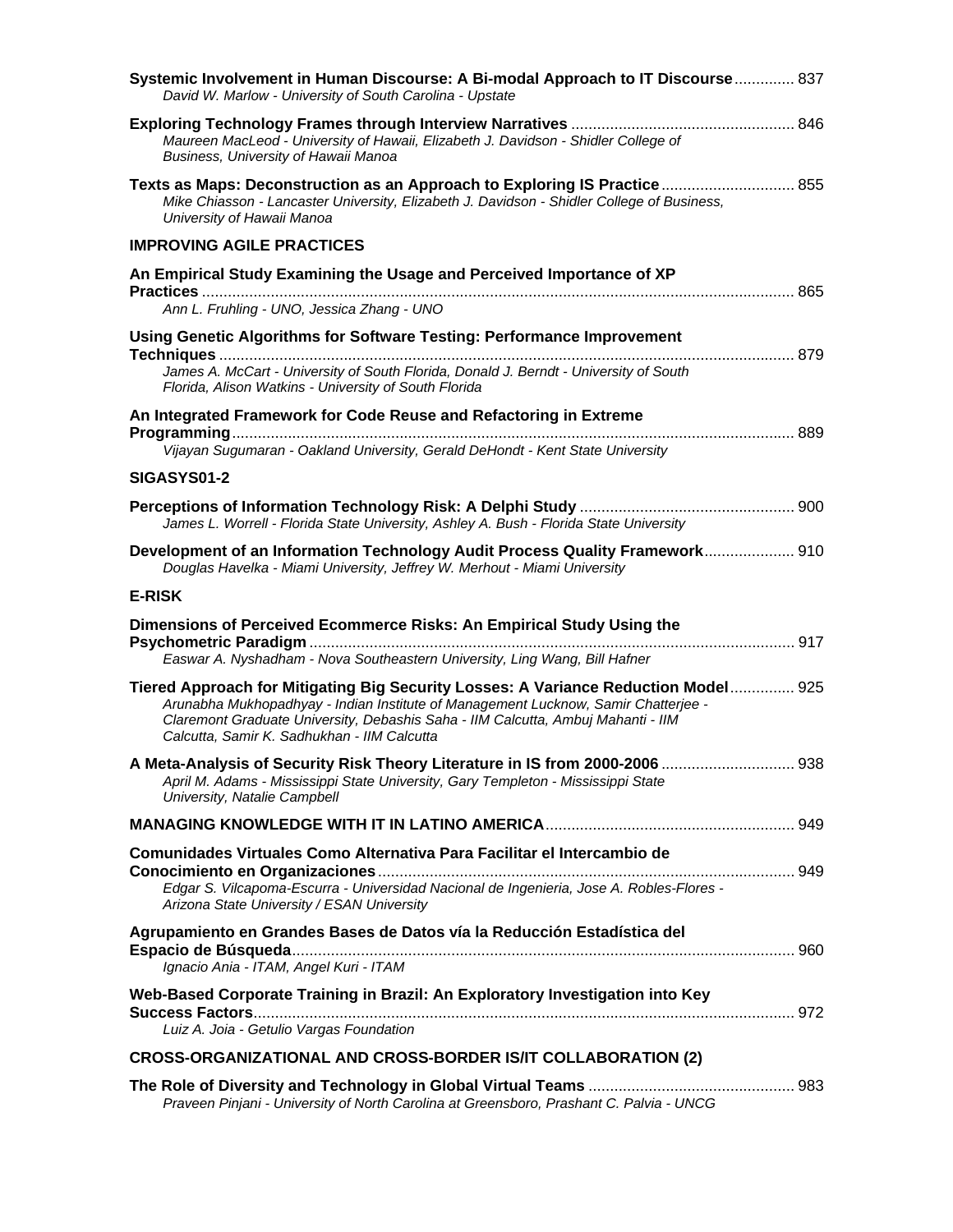| The Impacts of Electronic Collaboration and Information Exploitation Capability                                                                                                                                                               |  |
|-----------------------------------------------------------------------------------------------------------------------------------------------------------------------------------------------------------------------------------------------|--|
| Ilsang Ko - Chonnam National University, Lorne Olfman - CGU, Sujung Choi - Chonnam<br><b>National University</b>                                                                                                                              |  |
| Leader Delegation, Task Significance, and Trust in Global Software Development<br>1001                                                                                                                                                        |  |
| Suling Zhang - New Jersey Institute of Technology, Marilyn Tremaine - New Jersey Institute<br>of Technology, Richard Egan - New Jersey Institute of Technology, Allen Milewski -<br>Monmouth University, Jerry Fjermestad, Patrick O'Sullivan |  |
| <b>IMPACT OF VIRTUAL COMMUNITIES</b>                                                                                                                                                                                                          |  |
| A Facilitators' Perspective on Successful Virtual Communities of Practice 1014<br>Halbana Tarmizi - University of Nebraska at Omaha, Gert-Jan de Vreede - University of<br>Nebraska at Omaha, Ilze Zigurs - University of Nebraska at Omaha   |  |
| <b>Facilitating Employee Creativity: What Can We Learn from Online Work</b>                                                                                                                                                                   |  |
| Dejin Zhao - Penn State University, Mary Beth Rosson - Penn State University                                                                                                                                                                  |  |
| Achim Dannecker - Universität der Bundeswehr München, Jan Marco Leimeister - TUM -<br>Technische Universität München                                                                                                                          |  |
| <b>KNOWLEDGE TRANSFER III</b>                                                                                                                                                                                                                 |  |
| Jeff Erickson - University of Colorado at Denver and Health Sciences Center, Judy E. Scott<br>- University of Colorado at Denver and Health Sciences Center                                                                                   |  |
| The Role of IT Human Capability in Knowledge Transfer Process Under IT                                                                                                                                                                        |  |
| Jooyeon Park - Yonsei School of Business, Kun Shin Im - Yonsei University                                                                                                                                                                     |  |
| <b>AGENT-BASED APPLICATIONS</b>                                                                                                                                                                                                               |  |
| An Agent-Based Reverse Pricing Model for Reducing Bullwhip Effect in Supply                                                                                                                                                                   |  |
| Yll Mujaj - University of Hohenheim, Joerg Leukel - University of Hohenheim                                                                                                                                                                   |  |
| Hokyin Lai - City University of Hong Kong, Huaiqing Wang - City University of Hong Kong,<br>Minhong Wang - The University of Hong Kong                                                                                                        |  |
| <b>IMPROVED METHODOLOGIES IN DATA MINING</b>                                                                                                                                                                                                  |  |
| Multi-dimensional Data Visualization Techniques for Exploring Financial                                                                                                                                                                       |  |
|                                                                                                                                                                                                                                               |  |
| Dorina Marghescu - Turku Centre for Computer Science, Åbo Akademi University                                                                                                                                                                  |  |
| <b>Classification Algorithm Sensitivity to Training Data with Non Representative</b>                                                                                                                                                          |  |
| Michael Mannino - University of Colorado at Denver, Yanjuan Yang - University of Colorado<br>at Denver and Health Sciences Center, Young Ryu - University of Texas at Dallas                                                                  |  |
| <b>Comparing Neural Network, Logistic Regression, and Discriminant Analysis for</b><br>Monica Lam - CSUS                                                                                                                                      |  |
| <b>TRUST 1</b>                                                                                                                                                                                                                                |  |
| The Roles of Positive and Negative Utility in Predicting Online Wine Purchase                                                                                                                                                                 |  |
| Michael J. Sheridan - Appalachian State University, Joseph A. Cazier - Appalachian State<br>University, Douglas B. May - Appalachian State University                                                                                         |  |
| The Moderating Role of Perceived Effectiveness of Third-Party Control on Trust                                                                                                                                                                |  |
| Yulin Fang - City University of Hong Kong, Israr Qureshi - University of Western Ontario,<br>Patrick McCole - Queen's University Belfast, ELAINE RAMSEY - Queen's University                                                                  |  |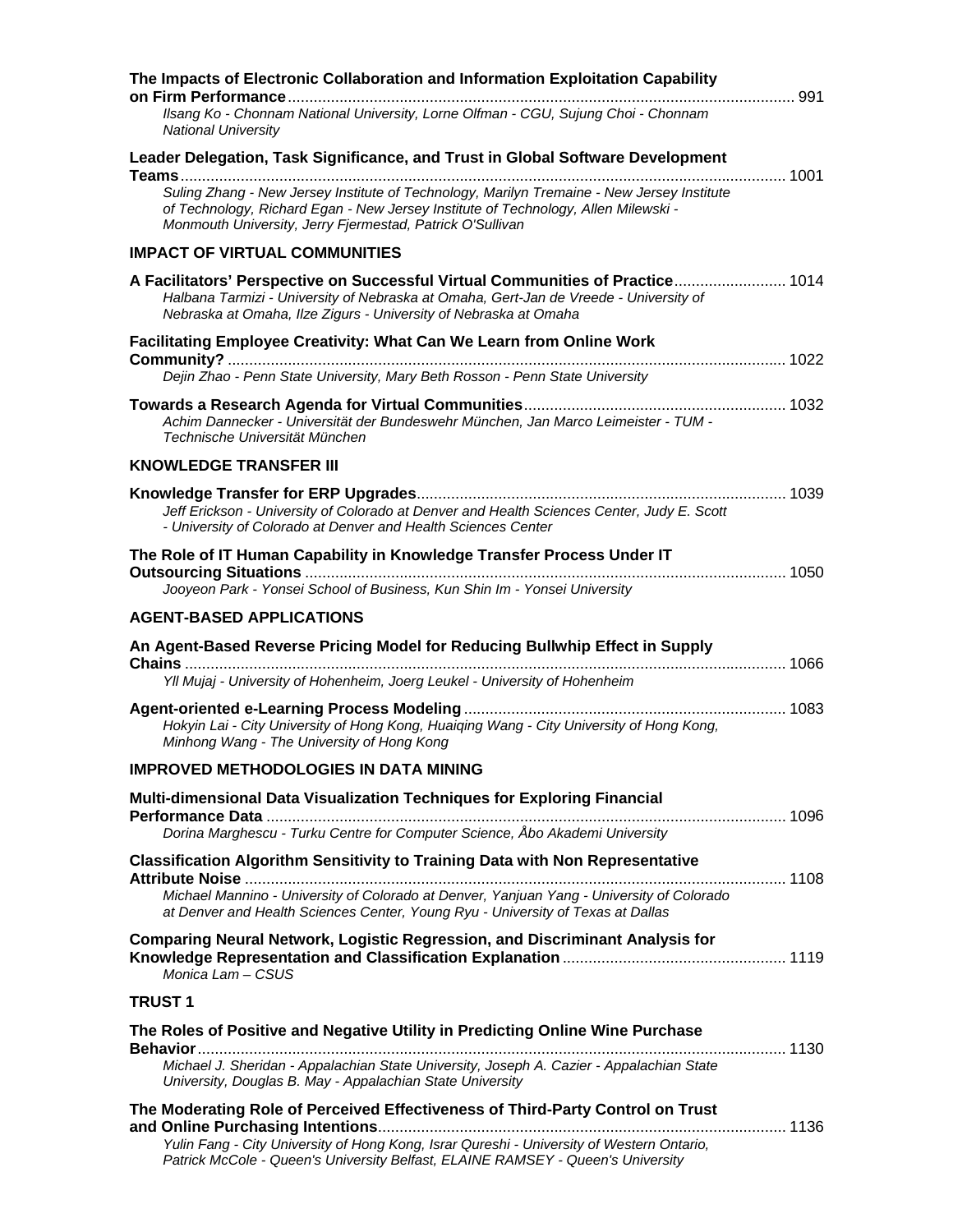| The Effectiveness of Customer Service Policies on Intentions in Business-To-<br>Wei Sha - Pittsburg State University                                                                                                                                                                                     |  |
|----------------------------------------------------------------------------------------------------------------------------------------------------------------------------------------------------------------------------------------------------------------------------------------------------------|--|
| <b>GLOBAL IT: ICT IN AFRICA AND OTHER DEVELOPING REGIONS (1)</b>                                                                                                                                                                                                                                         |  |
| Francis K. Andoh-Baidoo - State University of New York at Brockport, Babajide Osatuyi -<br>State University of New York at Brockport, Muhammadou M. Kah - ABTI American<br>University, Emmanuel S. Aidoo - High Point University                                                                         |  |
| Saheer Al-Jaghoub - Al-Ahliyya Amman University, Moh'd Al-Jedaya - Al-Ahliyya Amman<br>University, Hussein Al-Yaseen                                                                                                                                                                                     |  |
| <b>HCI ISSUES IN HEALTHCARE IT</b>                                                                                                                                                                                                                                                                       |  |
| Key Considerations for Designing Electronic Medical Records Systems 1183<br>Edward W. Wright - Case Western University, Michel Avital - University of Amsterdam                                                                                                                                          |  |
| Applying IT to Healthcare: Humans, Errors, and a Data Quality Perspective  1194<br>Leo L. Pipino - University of Massachusetts Lowell, Yang Lee - Northeastern University                                                                                                                                |  |
| Health Information Websites: Is the Health Consumer Being Well-Served? 1202<br>Julie Fisher, Frada Burstein - Monash University, Kathy Lynch, Kate Lazarenko, Sue<br><b>McKemmish</b>                                                                                                                    |  |
| Using Cross-Tabulation and Kendall's TAU-C in an Effort to Understand Gender<br><b>Issues of Socio-Technical Systems Development of a Healthcare Informatics</b><br>Nina McGarry - Marymount University                                                                                                  |  |
| <b>HEALTHCARE: E KNOWLEDGE AND HEALTHCARE (1)</b>                                                                                                                                                                                                                                                        |  |
| Knowledge Creation in Virtual Communities of Patients: The Role of Quality<br>Achim Dannecker - Universität der Bundeswehr München, Ulrike Lechner - Universitaet der<br><b>Bundeswehr Muenchen</b>                                                                                                      |  |
| Social Capital and Knowledge Exchange in Hybrid Virtual Communities for<br>Sherry D. Ryan - University of North Texas                                                                                                                                                                                    |  |
| Knowledge Management: The Hidden Power Behind Network-Centric Healthcare  1241<br>Nilmini Wickramasinghe - Illinois Institute of Technology, rajeev Bali - Coventry University,<br>Brian Lehaney - Coventry University, Ian Marshall - Coventry University, Raouf Naguib -<br><b>Coventry University</b> |  |
| THEORETICAL PERSPECTIVES ON IT ADOPTION & DIFFUSION                                                                                                                                                                                                                                                      |  |
| An Empirical Investigation of the Equity Implementation Model: An Alternative<br>Traci J. Hess - Washington State University, Kailash Joshi - University of Missouri - St.<br>Louis, Anna McNab                                                                                                          |  |
| <b>Building on Leavitt's Diamond Model of Organizations: The Organizational</b><br>Interaction Diamond Model and the Impact of Information Technology on<br>Dianne L. Wigand - University of Arkansas at Little Rock                                                                                     |  |
| Protection Motivation Theory in Information System Adoption: A Case of Anti-<br>Younghwa Lee - University of Kansas, Jeong-Yeon Lee - University of Kansas, Yucong Liu<br>- University of Kansas                                                                                                         |  |
| <b>I- PROJECT RISK AND KNOWLEDGE</b>                                                                                                                                                                                                                                                                     |  |
| A Theoretical Framework for Information Systems Portfolio Management  1277<br><b>Brandis Phillips - Michigan State University</b>                                                                                                                                                                        |  |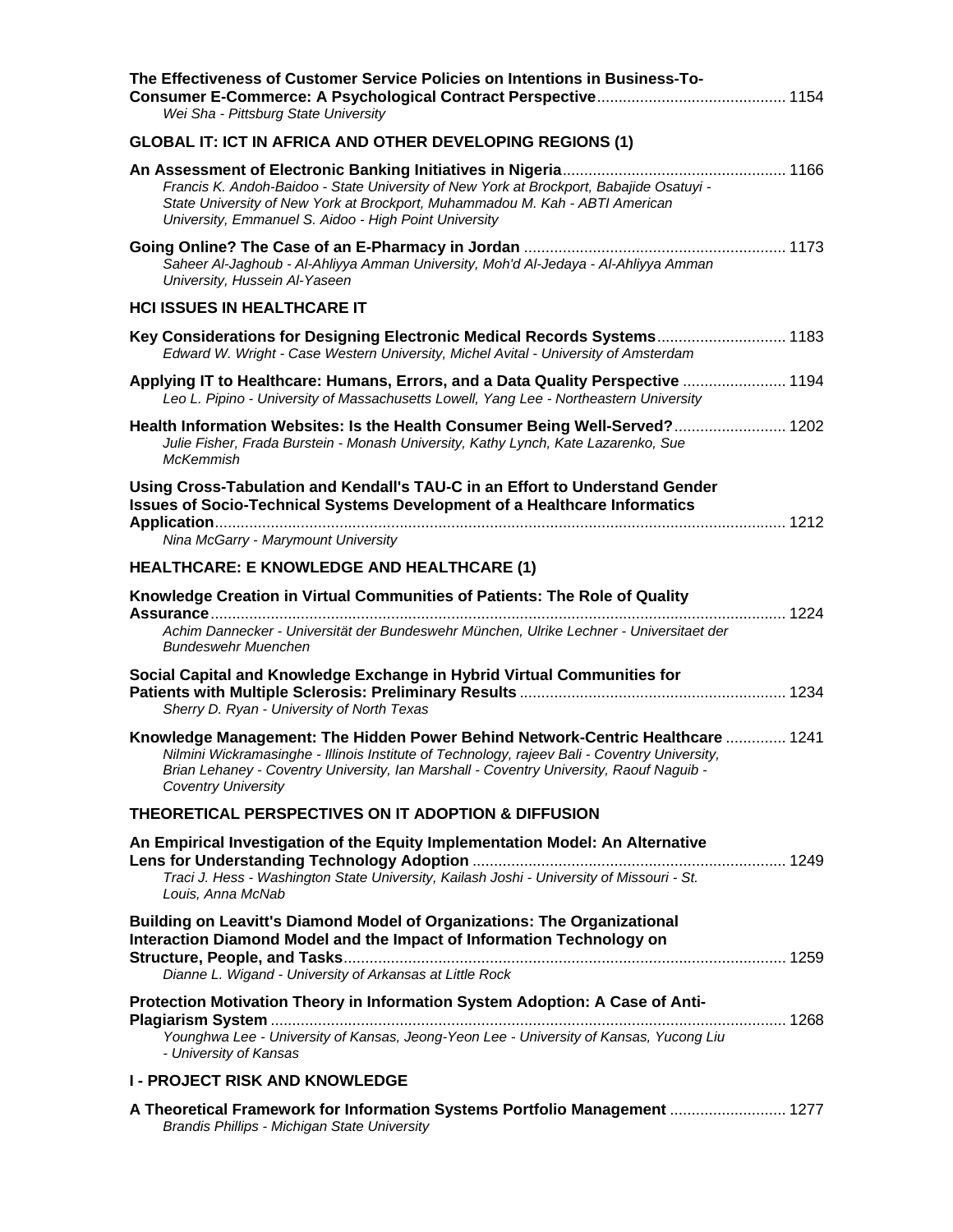| Merrill Warkentin - Mississippi State University, Ernst Bekkering - Northeastern State                                                                                                                                                                                                                          |  |
|-----------------------------------------------------------------------------------------------------------------------------------------------------------------------------------------------------------------------------------------------------------------------------------------------------------------|--|
| University, Allen C. Johnston - University of Alabama Birmingham, Robert S. Moore -<br>Mississippi State University                                                                                                                                                                                             |  |
| Replacing the Project Manager in Information System Projects: What Knowledge                                                                                                                                                                                                                                    |  |
| Maritta Pirhonen - University of Jyväskylä, Tero Vartiainen - Turku School of Economics                                                                                                                                                                                                                         |  |
| OFFSHORING: TRENDS, ISSUES, AND MANAGEMENT                                                                                                                                                                                                                                                                      |  |
| Outsourcing and the Arbitrage Myth: Valuing the Intrinsic Risk of IT Offshoring 1305<br>James Davis - Louisiana State Universtiy                                                                                                                                                                                |  |
| Is Offshore Sourcing Decision a Strategic Response to Declining Firm                                                                                                                                                                                                                                            |  |
| Shirish C. Srivastava - National University of Singapore, Thompson S. Teo - National<br>University of Singapore, Partha S. Mohapatra - Morgan State University                                                                                                                                                  |  |
| Rui Chen - State University of New York at Buffalo, Rajiv Kishore - SUNY at Buffalo                                                                                                                                                                                                                             |  |
| <b>SOCIAL ISSUES</b>                                                                                                                                                                                                                                                                                            |  |
| Information Assurance in B2C e-Commerce Transactions: A Process-Oriented<br>Framework and Empirical Analysis of Websites using Semantic Networks 1335<br>Dan J. Kim - University of Houston Clear Lake, Kwok-Bun Yue - University of Houston Clear<br>Lake, T. Andrew Yang - University of Houston - Clear Lake |  |
| Music Sharing in Russia: Understanding Behavioral Intention and Use of Music<br>Donald Amoroso, Antonina Durfee - Appalachian State University                                                                                                                                                                  |  |
| <b>CURRICULUM (2)</b>                                                                                                                                                                                                                                                                                           |  |
| Do They Really Know It? Students' Perceptions of the Software Applications<br>Marcy Courier - The University of Tampa, Raymond Papp - The University of Tampa                                                                                                                                                   |  |
|                                                                                                                                                                                                                                                                                                                 |  |
| Julie Tomlin - Colorado State University, John Hoxmeier - Colorado State University, Susan<br>Athey - Colorado State University                                                                                                                                                                                 |  |
| A Qualitative Analysis of Computing Students' Professional Identity and its<br>Relationship to Strategies for Coping with Stressors in the Computing                                                                                                                                                            |  |
| Tracy L. Lewis - Radford University, Wanda J. Smith - Virginia Tech, France Belanger -<br>Virginia Tech, K. Vernard Harrington - Radford University                                                                                                                                                             |  |
| <b>SA&amp;D PROCESSES AND VALUE</b>                                                                                                                                                                                                                                                                             |  |
| <b>Requirements Elicitation Technique Selection: A Theory-Based Contingency</b>                                                                                                                                                                                                                                 |  |
| Miguel I. Aguirre-Urreta - University of Kansas, George Marakas - University of Kansas                                                                                                                                                                                                                          |  |
| Andrew C. Gemino - Simon Fraser University, Chris Sauer - University of Oxford, Blaize                                                                                                                                                                                                                          |  |
| Horner Reich - Simon Fraser University                                                                                                                                                                                                                                                                          |  |
|                                                                                                                                                                                                                                                                                                                 |  |
| VenuGopal Balijepally - Prairie View A&M University, Sridhar Nerur - University of Texas at<br>Arlington, RadhaKanta Mahapatra                                                                                                                                                                                  |  |
|                                                                                                                                                                                                                                                                                                                 |  |
| Computer Forensics, E-Discovery, and Spoliation: Impact of the New Federal                                                                                                                                                                                                                                      |  |
| Burke T. Ward - Villanova University, Janice C. Sipior - Villanova University, Linda Volonino<br>- Canisius College, Georgina R. Peterson                                                                                                                                                                       |  |
| A Framework for Stylometric Similarity Detection in Online Settings  1442<br>Ahmed Abbasi - University of Arizona, Hsinchun Chen - University of Arizona                                                                                                                                                        |  |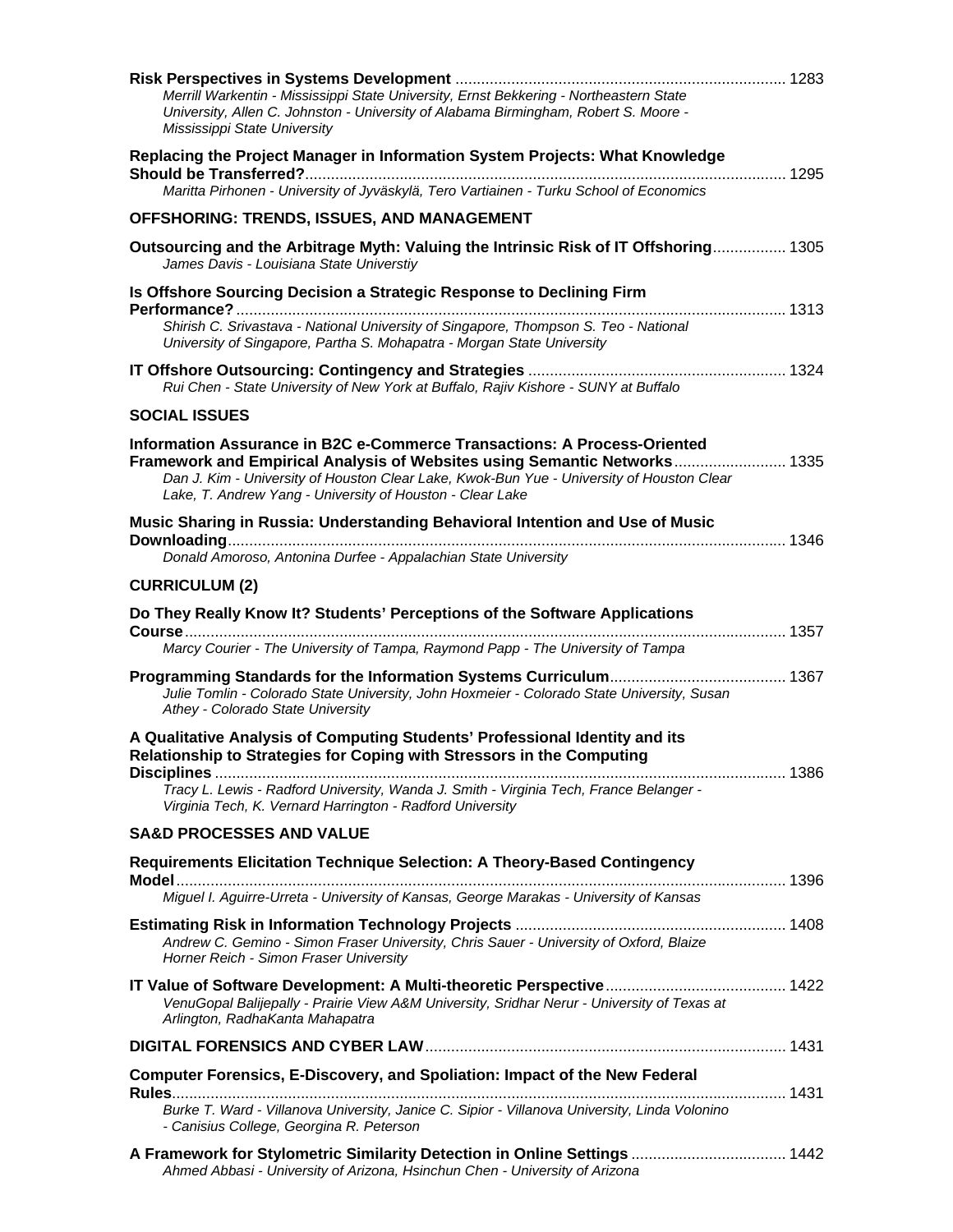#### **Volume 3**

| <b>ADOPTION, ABUSE AND USE - POLICIES AND STRATEGIES</b>                                                                                                                                                                                                                               |
|----------------------------------------------------------------------------------------------------------------------------------------------------------------------------------------------------------------------------------------------------------------------------------------|
| The IT Security Adoption Conundrum: An Initial Step Toward Validation of<br>Merrill Warkentin - Mississippi State University, Jordan Shropshire - Mississippi State<br>University, Allen C. Johnston - University of Alabama Birmingham                                                |
| Managing the Dark Side of Computer Use at Work: A Typology of Information<br>Stephen M. Campbell - UNC Charlotte, Ying Lu - UNC Charlotte                                                                                                                                              |
| Out of Fear or Desire: Why do Employees Follow Information Systems Security<br>Jai-Yeol Son - University of British Columbia, Hyeun-Suk Rhee                                                                                                                                           |
| THE IT UNIT IN LATINO AMERICA                                                                                                                                                                                                                                                          |
| The Use of Mixed Methodology in the Study of the IT Occupational Culture:<br>Utilizando Metodología de Investigación Mixta en el Estudio de la Cultura<br>Indira R. Guzman - Touro University International                                                                            |
| Un Estudio Exploratorio de los Departamentos de Tecnologias de Informacion en<br>Juan M. Gómez Reynoso - Universidad Autónoma de Aguascalientes, Carlos A. Torers<br>Quiñones, Carlos A. Arévalo Mercado, Estela L. Muñoz Andrade                                                      |
| <b>COLLABORATIVE DISTRIBUTED DECISION MAKING</b>                                                                                                                                                                                                                                       |
| Knowledge Netwoking Across the Social Divide: A Model for Distributed<br>Sajda Qureshi - UNO, Mehruz Kamal - UNO, Peter Keen                                                                                                                                                           |
| Roles of Information Technology in Distributed and Open Innovation Process  1505<br>Peter Baloh - University of Ljubljana, Kevin C. Desouza - University of Washington, Yukika<br>Awazu, Christoph H. Wecht, Jeffrey Kim - University of Washington, Sanjeev Jha                       |
| Decision-Making in a Distributed Global Environment (DDGE): Lessons from<br>A.K. Aggarwal - University of Baltimore, Minnie Yen - University of Alaska Anchorage,<br>Pekka Makkonen - University of Jyväskylä                                                                          |
| <b>SERVICE-ORIENTED ENTERPRISES AND ARCHITECTURE</b>                                                                                                                                                                                                                                   |
| Achieving Flexibility via Service-Centric Community Source: The Case of Kuali 1522<br>Manlu Liu, Harry Wang - University of Delaware, J Leon Zhao - University of Arizona                                                                                                              |
| A Service Model for the Development of Management Systems for IT-enabled<br>Nico Ebert - University of St. Gallen, Falk Uebernickel, Axel Hochstein, Walter Brenner                                                                                                                    |
| Service-Oriented Enterprises and Architectures: State of the Art and Research<br>Padmal Vitharana - Syracuse University, Kumar Bhaskaran - IBM T.J. Watson Research<br>Center, Hemant Jain - UW-Milwaukee, Harry Wang - University of Delaware, J Leon Zhao -<br>University of Arizona |
| <b>AGENT-BASED APPLICATIONS II</b>                                                                                                                                                                                                                                                     |
| Design and Implementation of Semantic Decision Support System for Supplier<br>Performance Contract Monitoring and Execution: Integrating Description Logics,<br>Semantic Web Rules and Service-Oriented Computing in the Context of the                                                |
| A F. Salam - UNCG                                                                                                                                                                                                                                                                      |
| Flexibility of Multiagent Problem-Solving Based on Mutual Understanding 1566<br>Stefan Kirn - Universität Hohenheim, Vijayan Sugumaran - Oakland University                                                                                                                            |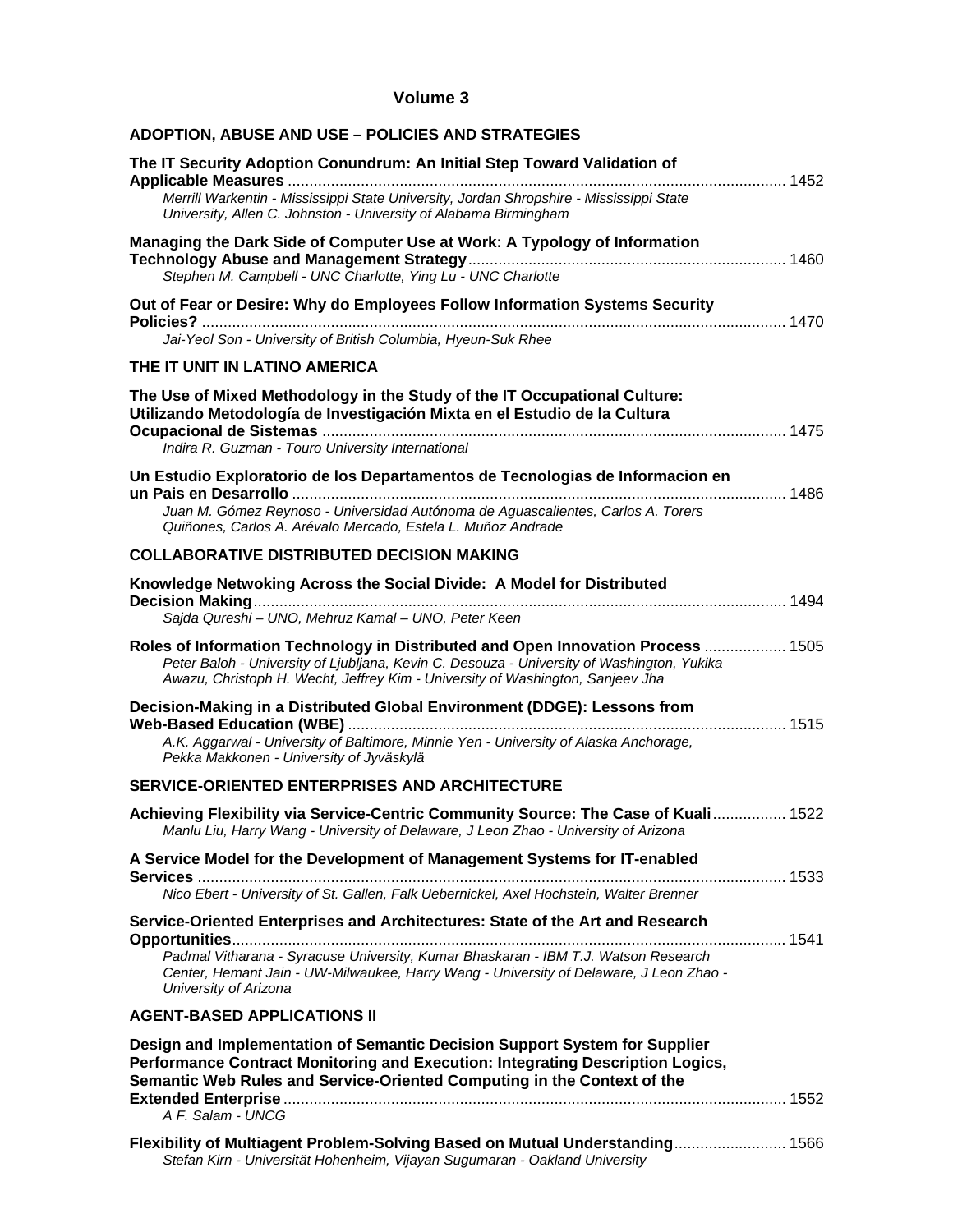#### **DATA MINING FOR BETTER DECISION SUPPORT**

| Medical Material Management Support Using Data Mining and Analytics  1578<br>Madhav Erraguntla - Knowledge Based Systems, Inc., Richard Mayer                                                                                                          |  |
|--------------------------------------------------------------------------------------------------------------------------------------------------------------------------------------------------------------------------------------------------------|--|
| Mike Henry - Institute for Research in Information Systems, Ramesh Sharda - Institute for<br>Research in Information Systems, Dursun Delen - Oklahoma State University                                                                                 |  |
| <b>TRUST 2</b>                                                                                                                                                                                                                                         |  |
| <b>Consumer's Initial Acceptance of E-Commerce Website: A Contingency</b>                                                                                                                                                                              |  |
| Rui Chen - State University of New York at Buffalo                                                                                                                                                                                                     |  |
| Freeware Downloads: An Empirical Investigation Into the Impact of Expert and<br>Naveen Amblee - University of Hawaii at Manoa, Tung Bui - University of Hawaii at Manoa                                                                                |  |
| Martina Greiner - University of Georgia, Hui Wang - University of Georgia                                                                                                                                                                              |  |
| <b>EGOV: E-GOVERNMENT AND PUBLIC SECTOR EVALUATION</b>                                                                                                                                                                                                 |  |
| <b>Exploring the Relationship Between IS performance and Organizational Culture</b><br>Shivraj Kanungo - The George Washington University                                                                                                              |  |
|                                                                                                                                                                                                                                                        |  |
| Muhammad M. Kamal - Brunel University, Marinos Themistocleous - BRUNEL<br><b>UNIVERSITY</b>                                                                                                                                                            |  |
| A Value Oriented Conceptual Model for Innovation in Local Government 1661<br>Ah-Lian Kor - Leeds Metropolitan University, Graham Orange - Leeds Metropolitan<br>University, Tony Elliman - Brunel University, Rana Tassabehji - University of Bradford |  |
| <b>MANAGERIAL AND SOCIAL ASPECTS OF GOVERNMENT II</b>                                                                                                                                                                                                  |  |
| Public Sector Innovation and Diffusion Processes: Decentralisation and                                                                                                                                                                                 |  |
| Bjoern Niehaves - European Research Center for Information Systems                                                                                                                                                                                     |  |
| How to Configure Cost-optimal Procurement Consortia for Academic Libraries 1671<br>Daniel Beimborn - Frankfurt University, Rainer B. Fladung - J. W. Goethe University<br>Frankfurt, Franz Rothlauf - J. Gutenberg University Mainz                    |  |
| <b>GLOBAL IT: ICT IN AFRICA AND OTHER DEVELOPING REGIONS (2)</b>                                                                                                                                                                                       |  |
| Management of Interorganizational Open Source Software Projects - Lessons                                                                                                                                                                              |  |
| Jussi nissila, Jussi Puhakainen - Turku School of Economics, pasi Malinen - TurkuSchool of<br>Economics                                                                                                                                                |  |
| Open Source Software Adoption: Differences Between Developed and                                                                                                                                                                                       |  |
| Solomon Negash - Kennesaw State University, Michelle S. Carter - Georgia State<br><b>University</b>                                                                                                                                                    |  |
| <b>HEDONIC INFORMATION TECHNOLOGIES I (LIFESTYLE COMPUTING)</b>                                                                                                                                                                                        |  |
| User Acceptance of Hedonic Information Technologies: A Perceived Value                                                                                                                                                                                 |  |
| Ofir Turel - California State University, Fullerton, Alexander Serenko - Lakehead University,<br>Nick Bontis                                                                                                                                           |  |
| Real vs. Virtual: A Theoretical Framework for Assessing the Role of Authenticity                                                                                                                                                                       |  |
| Jessie Pallud - Paris Dauphine University, Detmar Straub - Georgia State University                                                                                                                                                                    |  |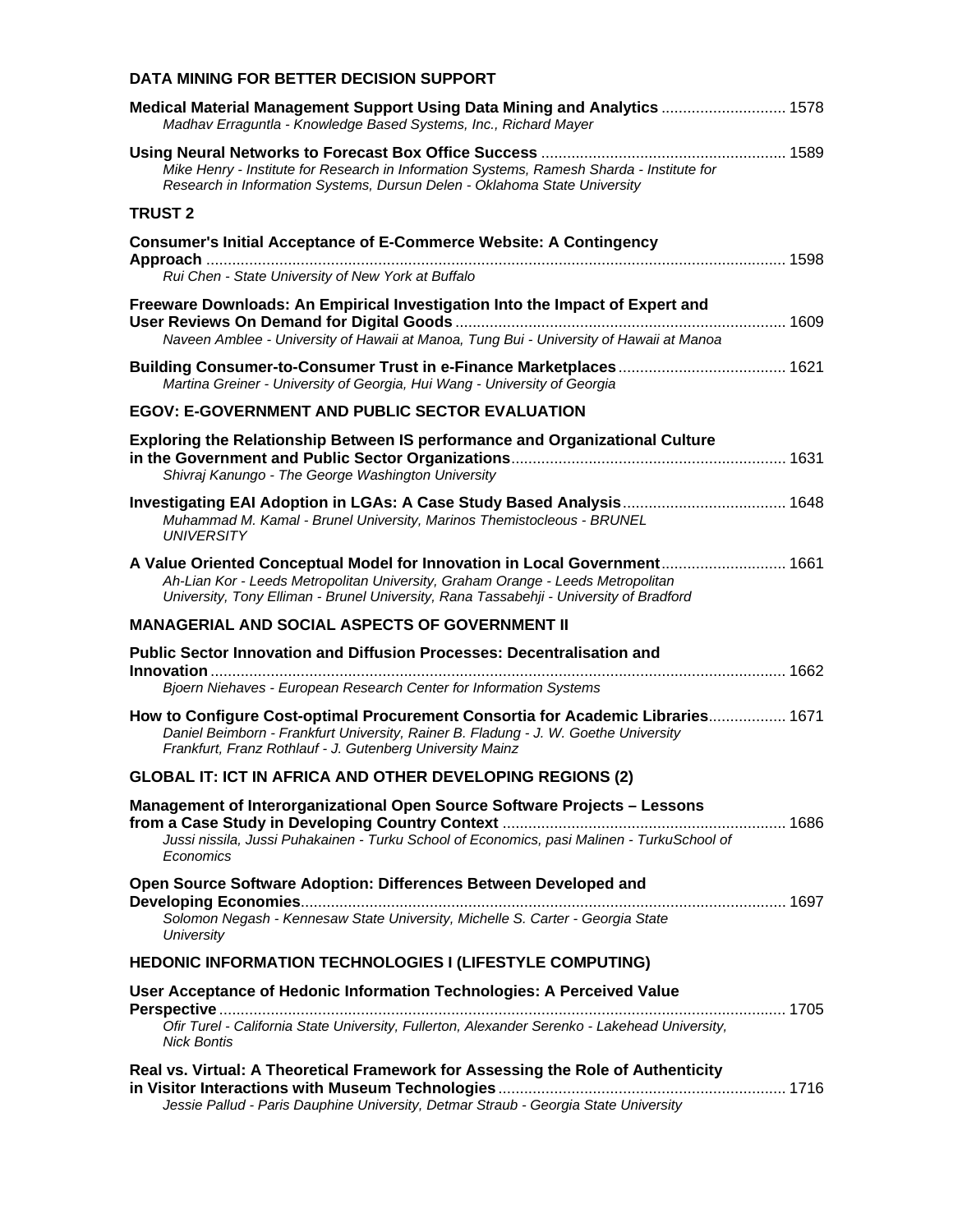| Trust and Privacy Concern Within Social Networking Sites: A Comparison of                                                                                                                                                    |
|------------------------------------------------------------------------------------------------------------------------------------------------------------------------------------------------------------------------------|
| Catherine Dwyer - Pace University, Starr Hiltz - New Jersey Institute of Technology, Katia<br>Passerini - New Jersey Institute of Technology                                                                                 |
| <b>HEALTHCARE: E KNOWLEDGE AND HEALTHCARE (2)</b>                                                                                                                                                                            |
| Improving the Knowledge Base by Integrating Vital Sign Data into Pre-Hospital                                                                                                                                                |
| Mark Gaynor - Boston University, Dan Myung, Steve Moulton                                                                                                                                                                    |
| Wan-I Lee - National Kaohsiung First University of Science and Technology, Bih-Yaw Shih -<br>National PingTung University of Education, Taiwan, ROC                                                                          |
| <b>FACTORS THAT INFLUENCE IT ADOPTION &amp; DIFFUSION</b>                                                                                                                                                                    |
| <b>Conceptualizing Creative Use: An Examination of the Construct and its</b>                                                                                                                                                 |
| Annette M. Mills - University of Canterbury, Wynne W. Chin - University of Houston                                                                                                                                           |
| The Effect of Simplicity and Perceived Control on Perceived Ease of Use 1764                                                                                                                                                 |
| Dongwon Lee - Information and Communications University, Junghoon Moon - Information<br>and Communications University, YongJin Kim                                                                                           |
| Examining the Relationships Among Personality Traits, IT-specific Traits, and                                                                                                                                                |
| Joshua M. Davis - University of South Carolina, Lorraine S. Lee - University of South<br>Carolina, Mun Y. Yi - University of South Carolina                                                                                  |
| <b>II - PROJECT TEAMS</b>                                                                                                                                                                                                    |
| Reducing Requirement Perception Gaps through Coordination Mechanisms in<br>Yuzhu Li - University of Central Florida, James Jiang - University of Central Florida, Gary<br>Klein - University of Colorado at Colorado Springs |
| Know Thyself: The Importance of Identity in Achieving Software Development                                                                                                                                                   |
| Jeff Crawford - University of Tulsa                                                                                                                                                                                          |
| Good Project Management Practices Drive More Than Project Success: Learning,<br>Frank Braun - Northern Kentucky University, Michel Avital - University of Amsterdam                                                          |
| IT AND BUSINESS PROCESS OUTSOURCING                                                                                                                                                                                          |
| Information Technology Sourcing Research: Critique, Lessons and Prospects  1814<br>Leslie Willcocks - London School of Economics, Mary Lacity - University of Missouri, Sara<br>Cullen - University of Melbourne             |
| Differences in Contracting: Anchoring Formal and Relational Norms within BPO                                                                                                                                                 |
| Cornelia Gellings - E-Finance Lab, Kim R. Wuellenweber - E-Finance Lab                                                                                                                                                       |
| An Evaluation of a Workshop with a Focus on Fostering Teaching Excellence<br>Biswadip Ghosh - University of Colorado at Denver and Health Sciences Center, Judy E.                                                           |
| Scott - University of Colorado at Denver and Health Sciences Center                                                                                                                                                          |
| <b>SOCIAL ISSUES SESSION II</b>                                                                                                                                                                                              |
| Rachael IP - City University of Hong Kong                                                                                                                                                                                    |
| Rui Chen - State University of New York at Buffalo, G. Lawrence Sanders                                                                                                                                                      |
| <b>ENROLLMENTS (1)</b>                                                                                                                                                                                                       |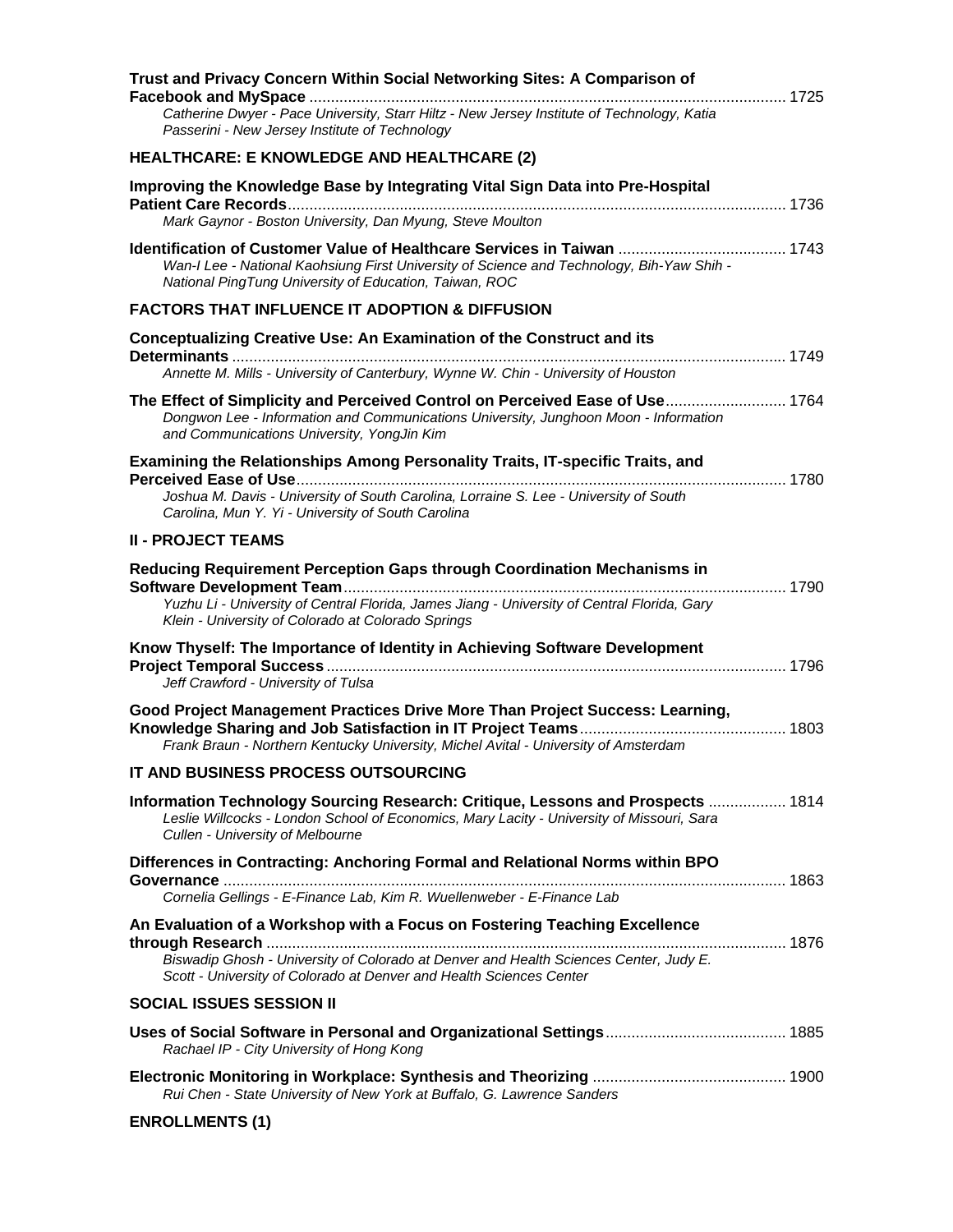| Attracting Students to the IS Major: The Role of IT Sophistication in Introductory<br>Asli Y. Akbulut - Grand Valley State University, Clayton A. Looney - University of Montana                                                      |  |
|---------------------------------------------------------------------------------------------------------------------------------------------------------------------------------------------------------------------------------------|--|
| Toward Recruitment And Retention Strategies Based on the Early Exposure to<br>Isabelle Fagnot - Syracuse University, Indira R. Guzman - Touro University International,<br>Jeffrey Stanton - Syracuse University                      |  |
| Why College Undergraduates Choose to Major in Information Technology: A<br>Nathan Heinze - FAU, Qing Hu - Florida Atlantic University                                                                                                 |  |
| <b>SYSTEMS DEVELOPMENT</b>                                                                                                                                                                                                            |  |
| Analyzing Scrum Agile Software Development with Development Process, Social<br>Yong Seog Kim - USU                                                                                                                                    |  |
| Keng Siau - University of Nebraska-Lincoln, XiaoFeng Chen, Xin Tan - Fairleigh Dickinson<br>University                                                                                                                                |  |
| <b>Improving Mutual Understanding of Development Artifacts: A Semiotics-Based</b><br>Joerg Evermann - Victoria University of Wellington, Gary Haggard - Bucknell University,<br>Jennifer Ferreira - Victoria University of Wellington |  |
| <b>ON LINE PRIVACY</b>                                                                                                                                                                                                                |  |
| An Empirical Investigation of the Determinants of Online Information Disclosure 1968<br>Riza E. Arsal - Clemson University, Chris Zimmer, Mohammad AlMarzouq, Varun Grover -<br><b>Clemson University</b>                             |  |
| The Impact of Personal Dispositions on Privacy and Trust in Disclosing Health<br>Gaurav Bansal - University of Wisconsin - Milwaukee, Fatemeh Zahedi - University of<br>Wisconsin - Milwaukee, David Gefen - Drexel University        |  |
| <b>RESILIENCE</b>                                                                                                                                                                                                                     |  |
| The Essential Components of Disaster Recovery Methods: A Delphi Study<br>Barry A. Cumbie - Auburn University                                                                                                                          |  |
| Business Continuity Preparedness and the Mindfulness State of Mind 2002<br>Tiffany L. Braun - Northern Kentucky University, Ben Martz - Northern Kentucky University                                                                  |  |
| Ye Chen - University of Wisconsin-Madison, Divakaran Liginlal - University of Wisconsin                                                                                                                                               |  |
| Saturday, August 11th                                                                                                                                                                                                                 |  |
| <b>KNOWLEDGE MANAGEMENT SYSTEMS</b>                                                                                                                                                                                                   |  |
| A Descriptive Case Study of Electronic Records Taxonomy Development at the<br>David Balda, Summer Bartczak - AFIT, Rhonda A. Syler - University of Arkansas at Little                                                                 |  |
| Rock, Alan Heminger - AFIT                                                                                                                                                                                                            |  |
| <b>Impact of Knowledge Management Systems on Knowledge Intensive Business</b>                                                                                                                                                         |  |

*Gregory B. Schymik - Arizona State University, Uday Kulkarni - Arizona State University, Ronald Freeze - Arizona State University* 

#### **UBIQUITOUS APPLICATIONS**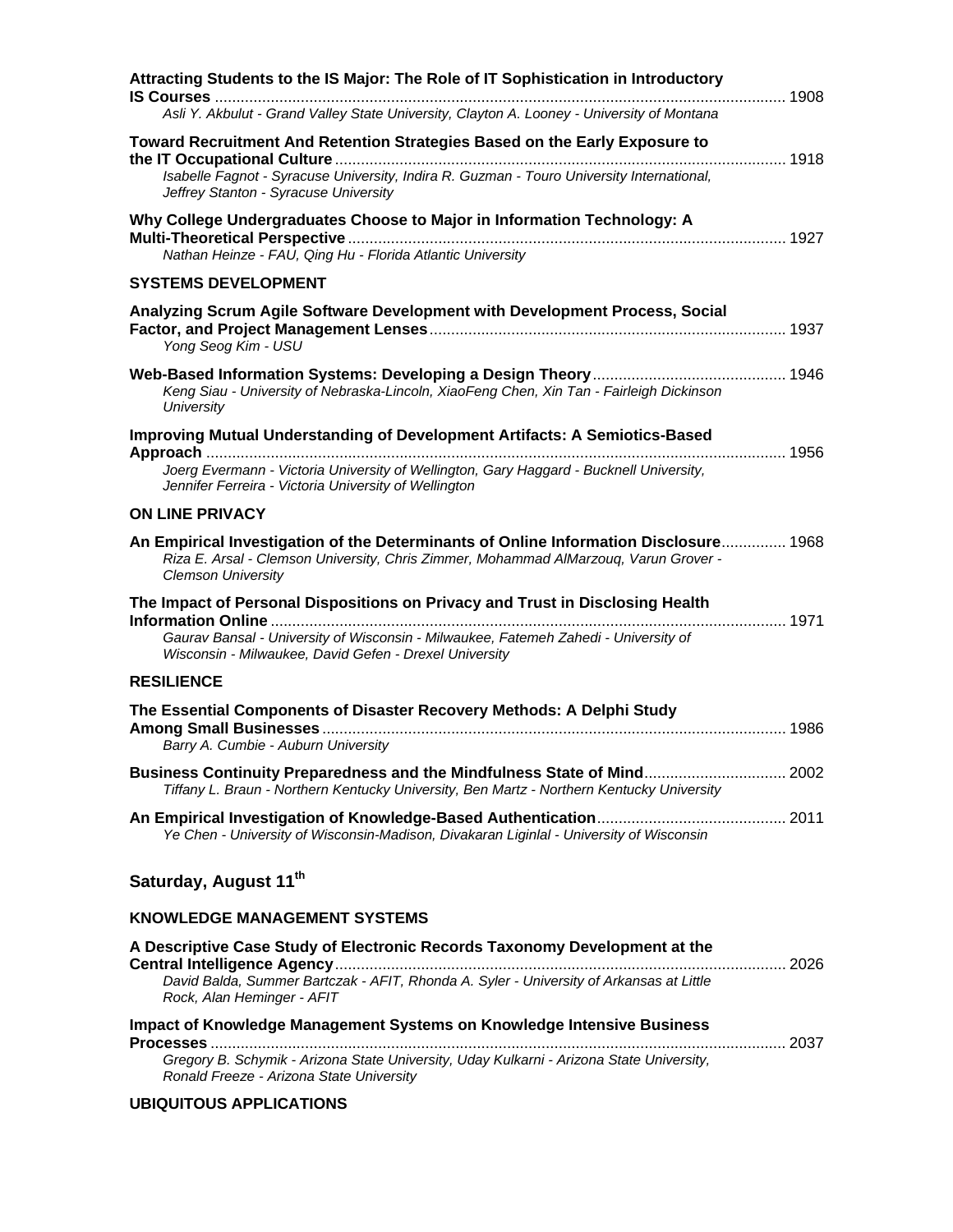| RFID Application in the Food Industry: A Case Study of Korean Food Safety                                                                                                                                       |  |
|-----------------------------------------------------------------------------------------------------------------------------------------------------------------------------------------------------------------|--|
| J.P. Shim - Mississippi State University, Chengqi Guo - Mississippi State University,<br>Jongtae Yu - Mississippi State University                                                                              |  |
| <b>Everyday Simplicity: The Implications of Everyday Tasks for Ubiquitous</b>                                                                                                                                   |  |
| Florian Resatsch - University of Arts Berlin, Uwe Sandner - Technische Universität<br>München, Daniel Michelis - University of St. Gallen, Christian Hoechst - University of Arts<br>Berlin, Thomas Schildhauer |  |
| <b>MOBILE BUSINESS: DESIGN OF MOBILE APPLICATIONS</b>                                                                                                                                                           |  |
| Robert Nickerson - San Francisco State University, Upkar Varshney - Georgia State<br>University, Jan Muntermann - J.W. Goethe-University Frankfurt, Henri Isaac - Paris<br>Dauphine University                  |  |
| Heng Tang - City University of Hong Kong, Stephen Shaoyi Liao - City University of Hong<br>Kong, David JingJun Xu - City University of Hong Kong                                                                |  |
| An Electronic Market Framework for Context-Sensitive Mobile Consumer Profiles                                                                                                                                   |  |
| Andreas Albers - University of Frankfurt                                                                                                                                                                        |  |
| DISTRIBUTED AND COLLABORATIVE PROCESS DESIGN AND APPLICATION                                                                                                                                                    |  |
| Logic Agents and Conceptual Interoperability through Semantic Web<br>Tobias Lehmann - Universität der Bundeswehr, Andreas Karcher - Universität der<br><b>Bundeswehr</b>                                        |  |
| Connie White - New Jersey Institute of Technology, Linda Plotnick - NJIT, Murray Turoff -<br>NJIT, Starr R. Hiltz - njit                                                                                        |  |
| Input Information Complexity and Information Processing in GSS-Based Virtual<br>Souren Paul - North Carolina A&T State University, Derek Nazareth - University of<br><b>Wisconsin Milwaukee</b>                 |  |
| <b>BUSINESS MODELS FOR THE DIGITAL ECONOMY</b>                                                                                                                                                                  |  |
| Bank of One: Empirical Analysis of Peer-to-Peer Financial Marketplaces 2141<br>Sanjeev Kumar - University of Michigan                                                                                           |  |
| The Influence of Online Word of Mouth on Product Sales in Retail E-commerce:<br>Alanah Davis - University of Nebraska at Omaha, Deepak Khazanchi - University of<br>Nebraska at Omaha                           |  |
| <b>EGOV: FROM IMPLEMENTATION TO ADOPTION: CHALLENGES TO</b><br><b>SUCCESSFUL E-GOVERNMENT DIFFUSION (1)</b>                                                                                                     |  |
| Lemuria D. Carter - Mississippi State University                                                                                                                                                                |  |
| E-Collaboration and Government – Collaboration Using Virtual Teams In Law<br>Rahul Bhaksar - California State                                                                                                   |  |
| Volume 4                                                                                                                                                                                                        |  |
|                                                                                                                                                                                                                 |  |

*Khalil Khoumbati - University of Sindh, Jamshoro, Banita Lal - University of Bedfordshire, Hsin Chen - Kingston University* 

#### **ICT STRATEGIES IN THE GREATER CHINA REGION**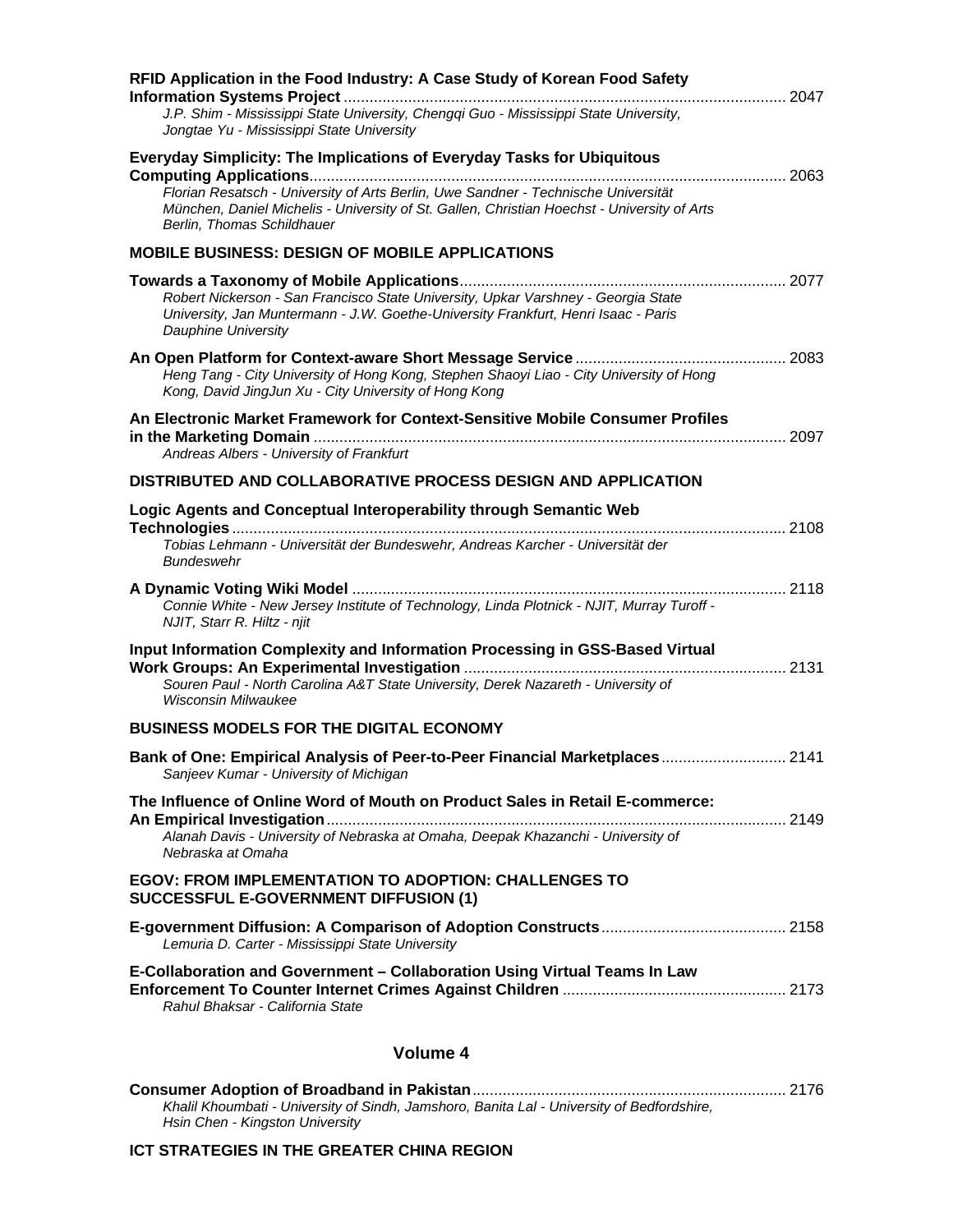| A Study of Global Marketing Strategies of Taiwan's Personal Computer Industry -                                                                                                                                                                                |  |
|----------------------------------------------------------------------------------------------------------------------------------------------------------------------------------------------------------------------------------------------------------------|--|
| Christina L. Chang - National Pingtung Institute of Commerce, I-Chun Lin - Department of<br>Information Management, National Sun Yat-Sen University, He Qing Yan                                                                                               |  |
| Nobuhiro Takahashi - Osaka City University, Mita Li - Kyoto University                                                                                                                                                                                         |  |
| <b>HEDONIC INFORMATION TECHNOLOGIES II (ONLINE GAMING)</b>                                                                                                                                                                                                     |  |
| Jiming Wu - University of Kentucky, Pengtao Li - California State University - Stanislaus                                                                                                                                                                      |  |
| <b>Massively Multiplayer Online Role-Playing Games (MMORPGs) and Commitment</b><br>Sooran Jo - Information and Communications University, Junghoon Moon - Information and<br>Communications University, Edward J. Garrity, G. Lawrence Sanders                 |  |
| <b>INTEGRATING THE DIGITAL HEALTHCARE ENTERPRISE</b>                                                                                                                                                                                                           |  |
| Optimizing U.S. Health Care Processes - A Case Study in Business Process                                                                                                                                                                                       |  |
| Jörg Becker, Robin Fischer, Christian Janiesch - ERCIS Münster, Harm J. Scherpbier                                                                                                                                                                             |  |
| Improving the Knowledge Base by Integrating Vital Sign Data into Pre-Hospital                                                                                                                                                                                  |  |
| Mark Gaynor - Boston University, Dan Myung, Joseph Restuccia Restuccia - Boston<br>University, Steve Moulton                                                                                                                                                   |  |
| An Integrated Social Actor and Service Oriented Architecture (SOA) Approach for<br>Improved Electronic Health Record (EHR) Privacy and Confidentiality in the US<br>Elliot Sloane - Villanova School of Business, Gondy Leroy - Claremont Graduate University, |  |
| Steven Sheetz - Virginia Tech                                                                                                                                                                                                                                  |  |
| <b>FOCUSING ON THE IT IN IT ADOPTION &amp; DIFFUSION</b>                                                                                                                                                                                                       |  |
| Accommodating Differences in the Uniformity and Stability of Information<br>Anand Jeyaraj - Wright State University                                                                                                                                            |  |
| <b>Expanding Views of Technology Acceptance: Seeking Factors Explaining</b>                                                                                                                                                                                    |  |
|                                                                                                                                                                                                                                                                |  |
| Tim C. Chenoweth - Boise State University, Robert P. Minch - Boise State University,<br>Sharon W. Tabor - Boise State University                                                                                                                               |  |
| Technology Adoption at the Consumer Level: Focus on Internet Based                                                                                                                                                                                             |  |
| Kyootai Lee - University of Missouri-st.Louis, Shaji Khan - University of Missouri - St. Louis                                                                                                                                                                 |  |
| <b>III - TROUBLED PROJECTS</b>                                                                                                                                                                                                                                 |  |
| The Moderating Effect of Cognitive Capability on Task Conflict: A Longitudinal<br>Study of Task Conflict and Team Performance in Student Software Development                                                                                                  |  |
| Jun He - University of Michigan-Dearborn                                                                                                                                                                                                                       |  |
| Where Do We Draw The Line? Tolerance of Escalating Commitment To Troubled                                                                                                                                                                                      |  |
| Jonathan Paul - University of Sydney, Marcus O'Connor - University of Sydney                                                                                                                                                                                   |  |
| Organizational Factors and Bad News Reporting on Troubled IT Projects 2317<br>ChongWoo Park - Georgia State University, Mark Keil - Georgia State University                                                                                                   |  |
| <b>IS CHALLENGES FOR SMES: THE WAY FORWARD</b>                                                                                                                                                                                                                 |  |
| Anastasia Papazafeiropoulou - Brunel university, Yogesh Dwivedi - Swansea University,<br>Oluwasola Oni- Brunel University                                                                                                                                      |  |
|                                                                                                                                                                                                                                                                |  |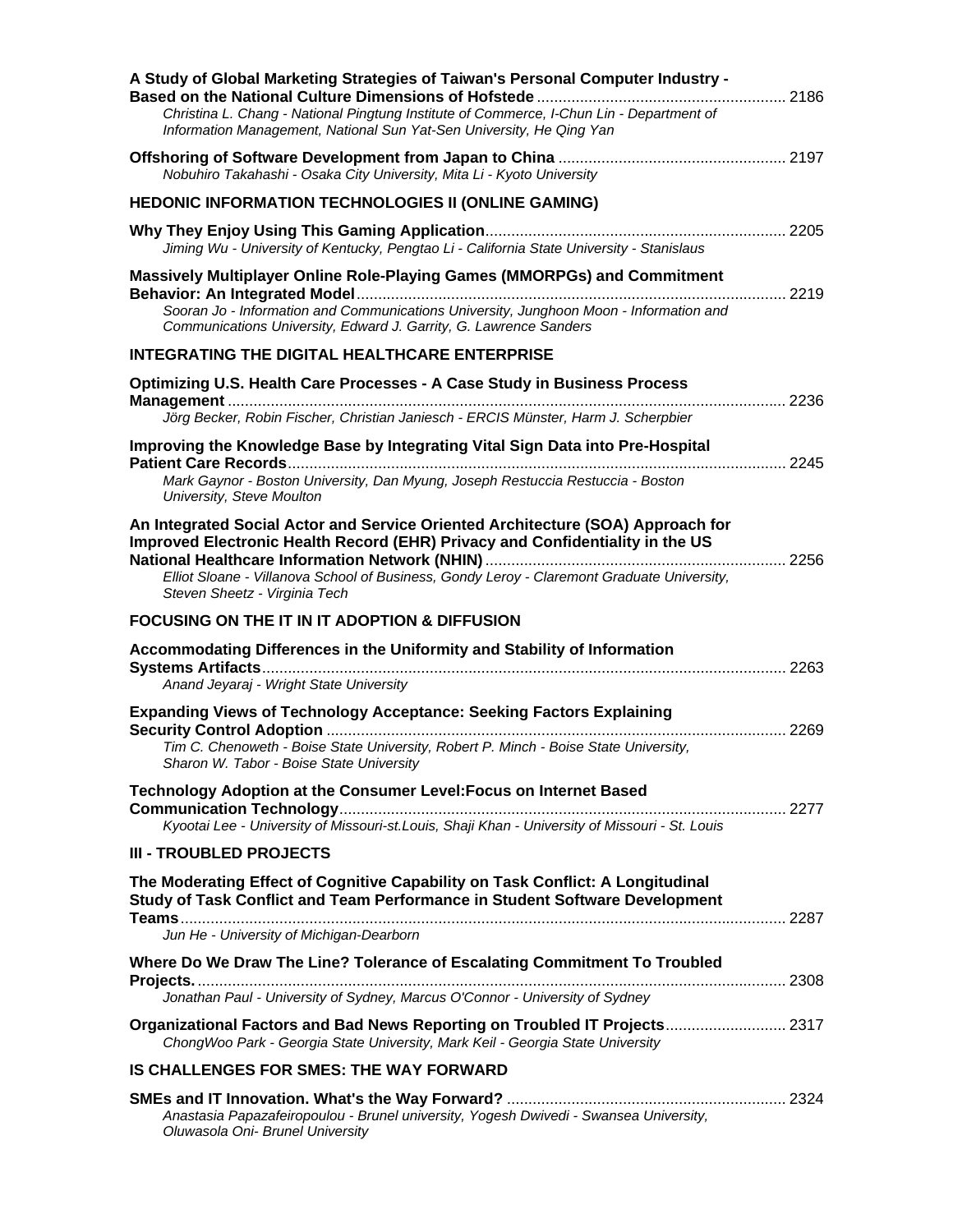| Torsti Rantapuska - Lahti University of Applied Sciences, Outi Ihanainen - Lahti University<br>of Applied Sciences                                                                                                                                                               |  |
|----------------------------------------------------------------------------------------------------------------------------------------------------------------------------------------------------------------------------------------------------------------------------------|--|
| THE BUSINESS IMPACT OF IS DEVELOPMENT                                                                                                                                                                                                                                            |  |
| Towards a Benefits Realization Roadmap for ERP Usage in Small and Medium-                                                                                                                                                                                                        |  |
| Jose Esteves Sousa - Instituto de Empresa                                                                                                                                                                                                                                        |  |
| The Adoption of POUE and OUE of IT Investments in the Jordanian Business                                                                                                                                                                                                         |  |
| Hussein Al-Yaseen - Amman University, Ramzi El-Haddadeh - Brunel University, Saheer<br>Al-Jaghoub - Al-Ahliyya Amman University, Ali Al-Gweri                                                                                                                                    |  |
| <b>Quality Evaluation of Economic Decision-Making Support Systems: Oil Industry</b>                                                                                                                                                                                              |  |
| Edumilis Mendez - Universidad Simon Bolivar, Maria Pérez - Universidad Simón Bolívar,<br>Luis Mendoza - Universidad Simón Bolívar                                                                                                                                                |  |
| <b>ENROLLMENTS (2)</b>                                                                                                                                                                                                                                                           |  |
| Hope Koch - Baylor University, Tim Kayworth - Baylor University                                                                                                                                                                                                                  |  |
| Where Have All the Students Gone? Strategies for Tackling Falling Enrollments 2383<br>Geoffrey Dick - University of New South Wales, Mary Granger - George Washington<br>University, Carolyn Jacobson - Marymount University, Craig Van Slyke - University of<br>Central Florida |  |
| PAST, PRESENT AND FUTURE OF IS RESEARCH                                                                                                                                                                                                                                          |  |
| Ten Years of The Philosophical Foundations Mini-Track at AMCIS - Some                                                                                                                                                                                                            |  |
| Douglas Steel - University of Houston, Jaana Porra - University of Houston, Michael Parks -<br>University of Houston                                                                                                                                                             |  |
| Elham Mousavidin - University of Houston, Lakshmi Goel - University of Houston                                                                                                                                                                                                   |  |
| Nik R. Hassan - University of Minnesota Duluth                                                                                                                                                                                                                                   |  |
| <b>SOCIAL THEORY IN IS RESEARCH II</b>                                                                                                                                                                                                                                           |  |
| Understanding Online Community Effectiveness: The Efficacy of Integrating<br>Roderick L. Lee - Penn State University                                                                                                                                                             |  |
| Internet Use from the Perspective of the Theory of Planned Behaviour  2438<br>Johann Kerschbaum - University of Vienna, Elisabeth Donat - Donauuniversität Krems,<br>Roman Brandtweiner - Danube University Krems                                                                |  |
| J.P. Allen - University of San Francisco, Howard Rosenbaum - Indiana University, Pnina<br>Shachaf - Indiana University                                                                                                                                                           |  |
|                                                                                                                                                                                                                                                                                  |  |
| An Augmented Approach To Support Collaborative Distance Learning Of Unified                                                                                                                                                                                                      |  |
| Keng Siau - University of Nebraska-Lincoln, Fiona Fui Hoon Nah - University of Nebraska-<br>Lincoln, Brenda Eschenbrenner - University of Nebraska-Lincoln, Ashu Guru                                                                                                            |  |
| Investigating Data Integration Using Sequence Analysis and Process Tracking 2468<br>Joerg Evermann - Victoria University of Wellington                                                                                                                                           |  |
| Security & Privacy: Information Security and Privacy Concerns in a Global<br>Economy (2)                                                                                                                                                                                         |  |
| Understanding Consumer Motivation for Taking Action against Spyware  2478<br>Xin Luo - Virginia State University, Anil Gurung - Kansas State University                                                                                                                          |  |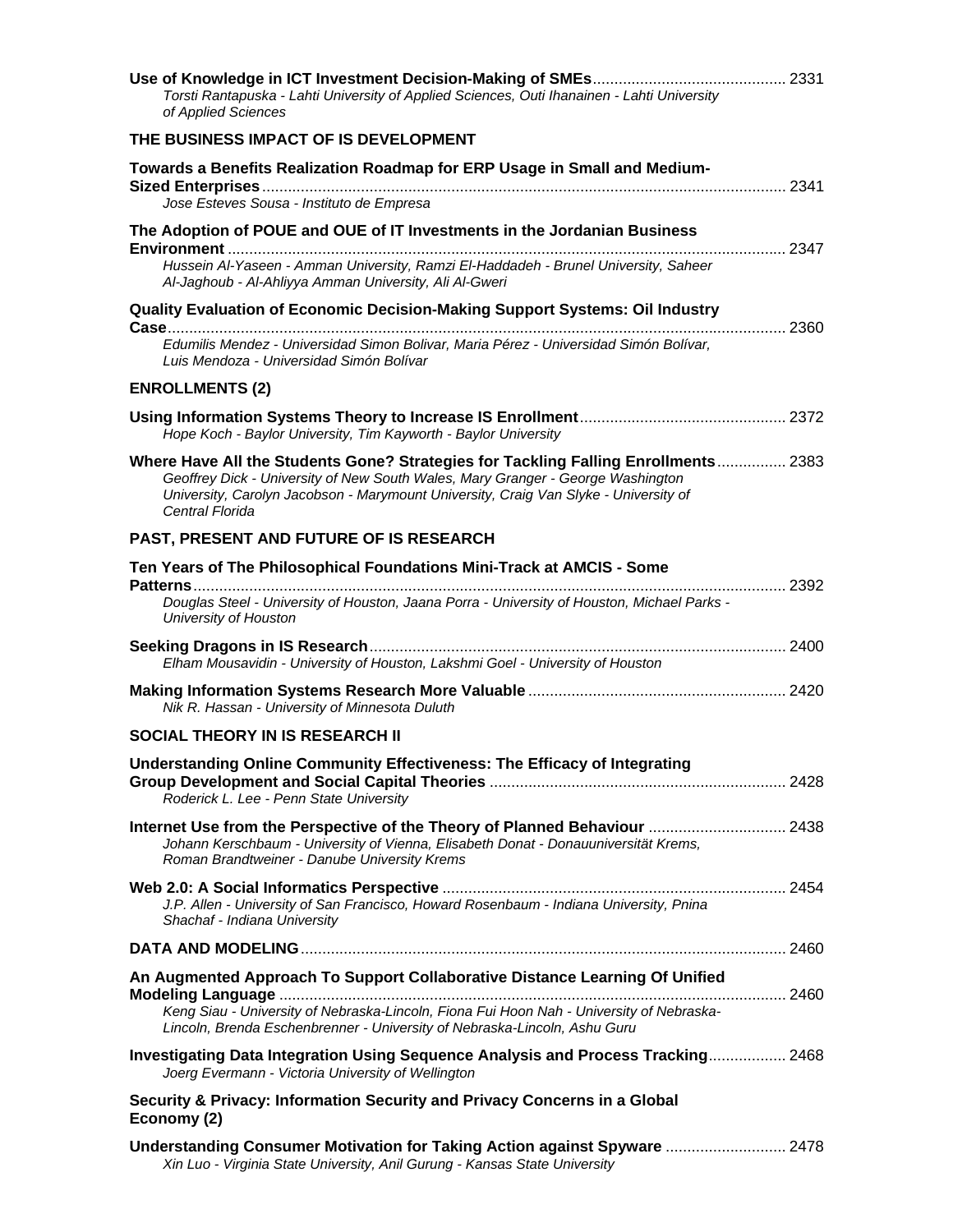| The Effect of Third Party Seals on Consumers' Repurchase Process in Online                                                                                                                                                                                                         |  |
|------------------------------------------------------------------------------------------------------------------------------------------------------------------------------------------------------------------------------------------------------------------------------------|--|
| Insu Park - University at Buffalo, Amit Bhatnagar - University of Wisconsin-Milwaukee, H.<br>Raghav Rao                                                                                                                                                                            |  |
| ORGANIZATIONAL SECURITY AWARENESS AND CONTROL                                                                                                                                                                                                                                      |  |
| Parents and the Internet: Privacy Awareness, Practices and Control  2494<br>Robert Crossler, France Belanger - Virginia Tech, Janine S. Hiller, Payal Aggarwal, Karthik<br>Channakeshava, Kaigui Bian, Jung-Min Park, Michael Hsiao                                                |  |
| Synthesis and Analysis of Moore and Benbasat's PCI and Witte's Susceptibility<br>Mark B. Schmidt - St. Cloud State University, Kirk P. Arnett                                                                                                                                      |  |
| Development of a Framework for Analyzing Individual and Environmental Factors<br>Ruben Mancha - University of Texas at San Antonio, Glenn Dietrich - University of Texas at<br>San Antonio                                                                                         |  |
| <b>KNOWLEDGE MANAGEMENT PRACTICES</b>                                                                                                                                                                                                                                              |  |
| Knowledge Management Practices in Thai SMEs: Influence of SME<br>Varintorn Supyuenyong, Nazrul Islam, Uday Kulkarni - Arizona State University                                                                                                                                     |  |
| Knowledge Integration in Software Teams: An Assessment of Project Uncertainty<br>Nikhil Mehta - Florida A&M University, Terry A. Byrd - Auburn University, Dianne Hall -<br>Auburn University, Kittipong Laosethakul - Sacred Heart University                                     |  |
| Facilitating Design Knowledge Management by Tailoring Software Patterns to<br>Riikka Ahlgren - University of Jyvaskyla                                                                                                                                                             |  |
| <b>MODELING AND DESIGN CONSIDERATIONS OF ERS</b>                                                                                                                                                                                                                                   |  |
| Ontology Structure of Elements for Web-based Natural Disaster Preparedness                                                                                                                                                                                                         |  |
| Chen-Huei Chou - University of Wisconsin-Milwaukee, Fatemeh Zahedi - University of<br>Wisconsin - Milwaukee                                                                                                                                                                        |  |
| Emergency Response Coordination and IT Support: Contingency and Strategies  2575<br>Rui Chen - State University of New York at Buffalo, Raj Sharman - State University of New<br>York at Buffalo, H. Raghav Rao, Shambhu J. Upadhyaya - State University of New York at<br>Buffalo |  |
| Confidence in Crises: Time-Pressed Interorganizational Information Sharing 2586<br>Janis L. Gogan - Bentley College, Monica Garfield - Bentley College, Mary Ann Robbert -<br><b>Bentley College</b>                                                                               |  |
| <b>BUSINESS PROCESS AUTOMATION AND MANAGEMENT</b>                                                                                                                                                                                                                                  |  |
| Integration of a Business Rules Engine to Manage Frequently Changing<br>George K. Royce - University of Nebraska at Omaha                                                                                                                                                          |  |
| Towards Enhanced Business Process Models Based on Fuzzy Attributes and                                                                                                                                                                                                             |  |
| Oliver Thomas - DFKI, Thorsten Dollmann, Peter Loos - German Research Center for<br>Artifical Intelligence (DFKI)                                                                                                                                                                  |  |
| <b>MOBILE COMMERCE STRATEGY</b>                                                                                                                                                                                                                                                    |  |
| <b>Mobile Computing Technologies and Organizational Control: A Disciplinary</b>                                                                                                                                                                                                    |  |
| Jijie Wang - Georgia State University                                                                                                                                                                                                                                              |  |
| Segmenting the Fixed and Mobile Service Markets in the USA: A Cluster Analysis 2625<br>Alexander Serenko - Lakehead University, Ofir Turel - California State University, Mehdi<br>Zahaf - Lakehead University                                                                     |  |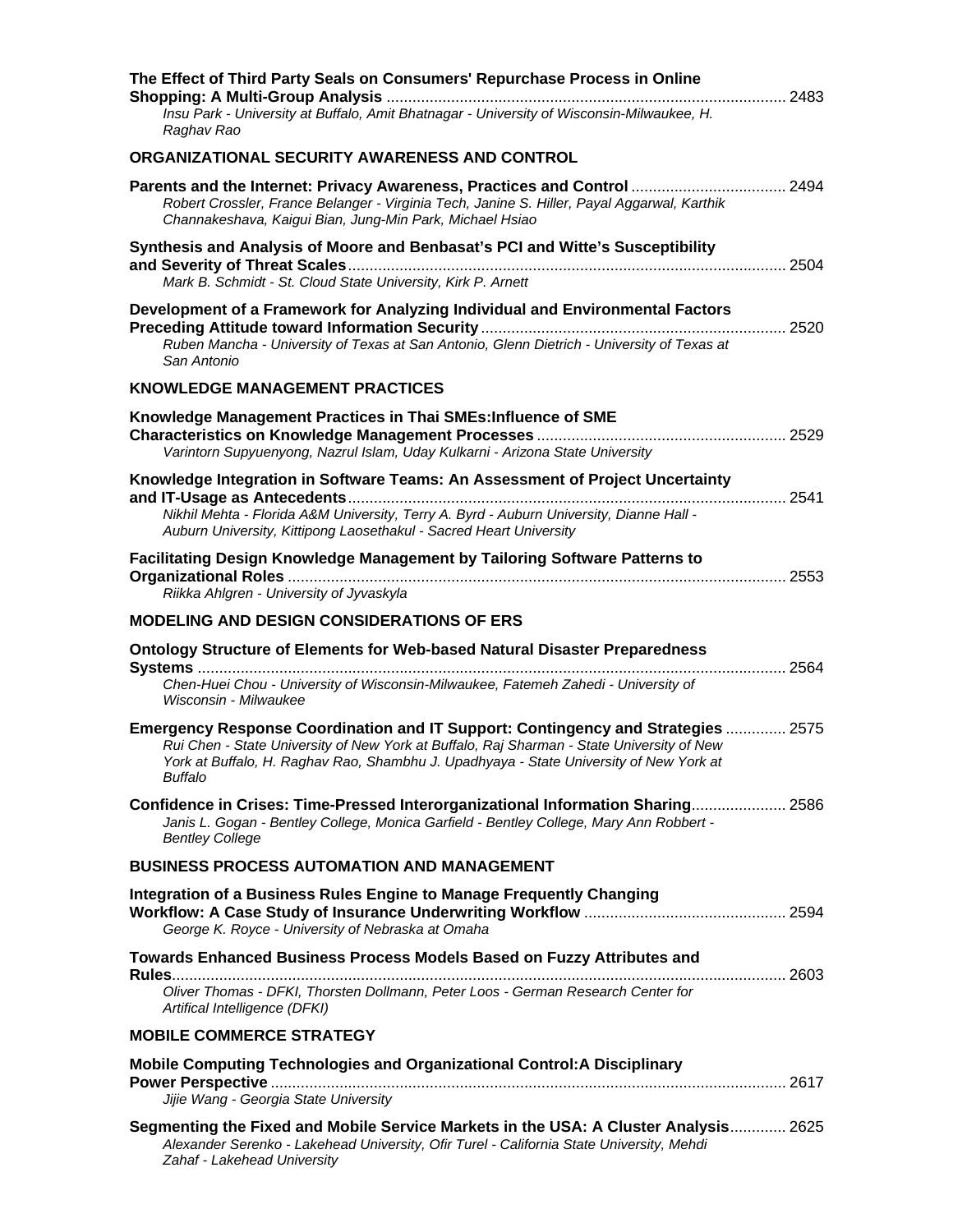| Incorporating M-Commerce into Organizational Strategy: A Case Study in the                                                                                                                                                                                           |  |
|----------------------------------------------------------------------------------------------------------------------------------------------------------------------------------------------------------------------------------------------------------------------|--|
| Amit Srivastava, Rana Tassabehji - University of Bradford, James Wallace - University of<br><b>Bradford</b>                                                                                                                                                          |  |
| <b>EGOV: FROM IMPLEMENTATION TO ADOPTION: CHALLENGES TO</b><br><b>SUCCESSFUL E-GOVERNMENT DIFFUSION (2)</b>                                                                                                                                                          |  |
| E-Government Implementation Challenges in UK: A Case Study of Trading                                                                                                                                                                                                |  |
| Vikas Jain - George Washington University, Shalini Kesar - John Moores Liverpool<br>University                                                                                                                                                                       |  |
| RFID and Interorganizational Collaboration: Political and Administrative                                                                                                                                                                                             |  |
| Janis L. Gogan - Bentley College, Christine B. Williams - Bentley College, Jane Fedorowicz<br>- Bentley College                                                                                                                                                      |  |
| Vishanth Weerakkody - Brunel University, Yogesh Dwivedi, Mike Williams - Swansea<br>University, Laurence Brooks, Anthony Mwange - Brunel University                                                                                                                  |  |
| <b>CULTURAL IMPACTS ON ICT IN CHINA</b>                                                                                                                                                                                                                              |  |
| Cultural Aspects of Emergence of e- Relationships: A Study in a Newly Formed                                                                                                                                                                                         |  |
| Susanna X. Xu - J. E. Cairnes Graduate School of Business & Public Policy, National<br>University of Ireland Galway, Ireland, Joe Nandhakumar - University of Warwick                                                                                                |  |
| A SCOR-Based Method for Supply Chain Process Reengineering with                                                                                                                                                                                                      |  |
| Jianyuan Yan - Nankai university, Kai Li - Nankai University, Dongliang Qiu - Nankai<br>university                                                                                                                                                                   |  |
| Intention to Use Mobile Commerce: A Demographic Analysis of the Chinese                                                                                                                                                                                              |  |
| <b>Market</b><br>Hua Dai - University of North Carolina at Greensboro, Rahul Singh - University of North<br>Carolina, Greensboro, Lakshmi S. Iyer - The University of North Carolina at Greensboro                                                                   |  |
| <b>HCI WITH MOBILE DEVICES</b>                                                                                                                                                                                                                                       |  |
| Selecting While Walking: An Investigation of Aiming Performance in a Mobile                                                                                                                                                                                          |  |
| Martin Schedlbauer - Univ. of Mass. Lowell, Jesse Heines - Univ. of Mass. Lowell                                                                                                                                                                                     |  |
| Peter Tarasewich - Northeastern University, Jun Gong - Northeastern University, Fiona Fui<br>Hoon Nah - University of Nebraska-Lincoln                                                                                                                               |  |
| Horizontal Selection: An Evaluation of a Digital Tabletop Input Device  2746<br>Mark Micire - Univ. of Mass. Lowell, Martin Schedlbauer - Univ. of Mass. Lowell, Holly<br>Yanco - Univ. of Mass. Lowell                                                              |  |
| THEORY MEETS PRACTICE IN HEALTHCARE I                                                                                                                                                                                                                                |  |
| Do Perceptions of An Organizing Vision Influence Physicians Assimilation of                                                                                                                                                                                          |  |
| John L. Reardon - Univeristy of Hawaii, Elizabeth J. Davidson - Shidler College of Business,<br>University of Hawaii Manoa                                                                                                                                           |  |
| Voice over Internet Protocol (VoIP) in the Emergency Department (ED): A Process                                                                                                                                                                                      |  |
| <b>Innovation</b><br>Kenneth D. Jones - The University of Texas at San Antonio, Michael Hilliard - Brooke Army<br>Medical Center, Bruce Adams - Brooke Army Medical Center, Stephen Sample - Brooke<br>Army Medical Center, Peter Marks - Brooke Army Medical Center |  |
| <b>EXPLORING NEW CONTEXTS FOR ADOPTION AND DIFFUSION RESEARCH</b>                                                                                                                                                                                                    |  |
| Investigating the Antecedents and Benefits of SOA Implementation: A Multi-Case                                                                                                                                                                                       |  |
| Tom E. Yoon - Florida State University, Pam Carter - Florida State University                                                                                                                                                                                        |  |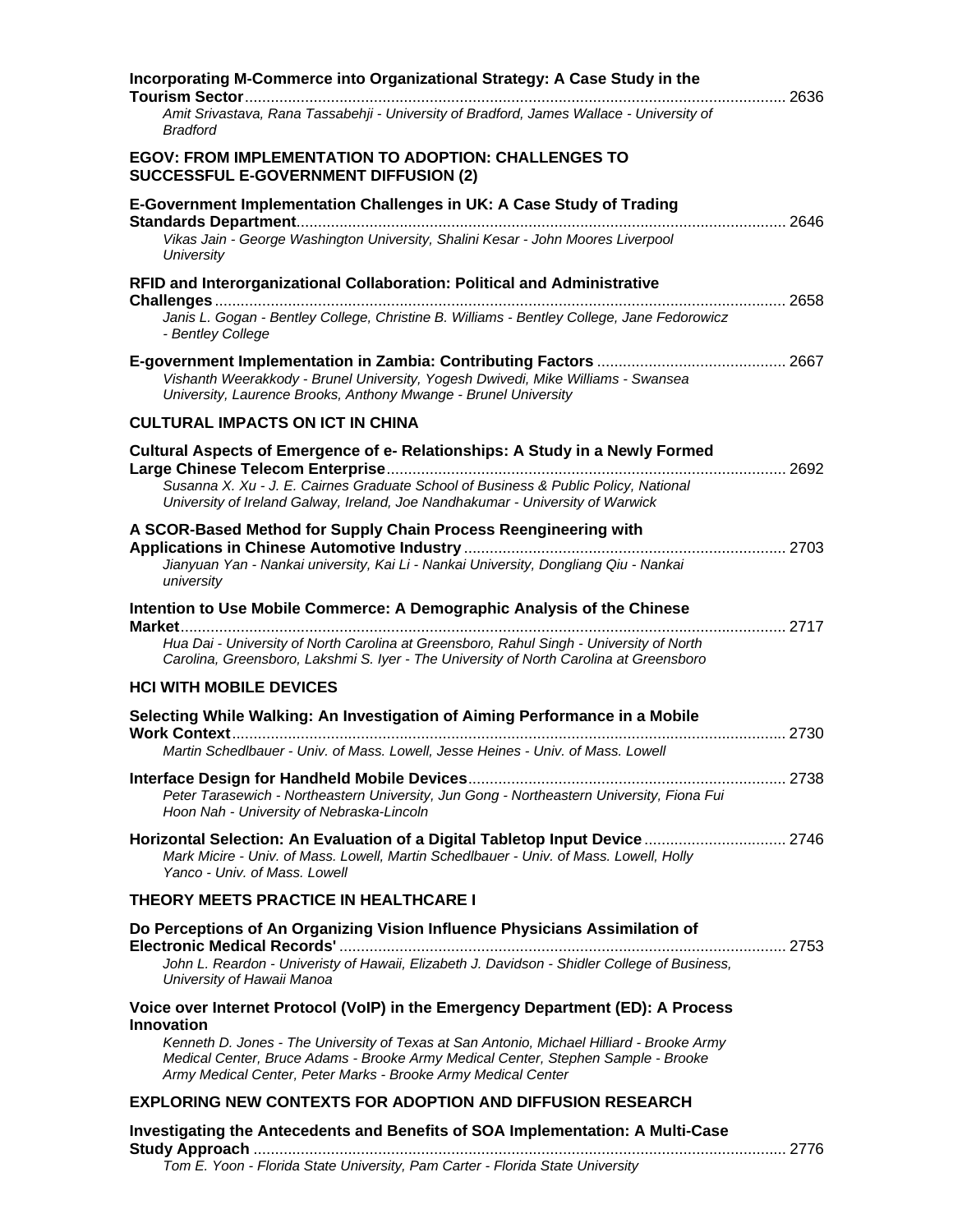| Sebastian F. Martin - Goethe University Frankfurt, Daniel Beimborn - Frankfurt University,<br>Mihir A. Parikh - University of Central Florida, Tim Weitzel - Otto Friedrich University<br>Bamberg                                                      |  |
|--------------------------------------------------------------------------------------------------------------------------------------------------------------------------------------------------------------------------------------------------------|--|
| Tying Context to Post-Adoption Behavior with Information Technology: A<br>Nicholas Roberts - Clemson University, Jason B. Thatcher - Clemson, Richard Klein                                                                                            |  |
| <b>IV - GLOBAL PROJECT MANAGEMENT</b>                                                                                                                                                                                                                  |  |
| Hung-Pheng Tan - National University of Singapore, Michael T. Tan - University of Nevada,<br>Reno, Nian-Jin Lee                                                                                                                                        |  |
| Exploring Control Modes in Globally Distributed IT Work Management  2813<br>Min Zhang - Bentley College, Donald Chand - Bentley College, Gary David - Bentley<br>College                                                                               |  |
| <b>IT PORTFOLIO MANAGEMENT</b>                                                                                                                                                                                                                         |  |
| <b>Implications of Complexity Theory on Real Option Analysis in IT Portfolio</b>                                                                                                                                                                       |  |
| John Burke - University of Illinois at Urbana-Champaign, Michael J. Shaw - University of<br>Illinois Urbana Champaign                                                                                                                                  |  |
| Rejection and Selection Decisions in the IT Portfolio Composition Process: An<br>Prasanna P. Karhade - University of Illinois Urbana Champaign, Michael J. Shaw -<br>University of Illinois Urbana Champaign                                           |  |
| Examining Measurements of Process Capital - A System Model Perspective 2849<br>Shari Shang - National ChengChi University, Ya-Ling J. Wu - National Chengchi University                                                                                |  |
| IT MANAGEMENT: IS STRATEGY & IMPLEMENTATION--SESSION 1                                                                                                                                                                                                 |  |
| Information Systems Strategy & Implementation: A Decade of Change  2865<br>D.Lance Revenaugh - Wilberforce University, Raymond Papp - University of Tampa                                                                                              |  |
| A Trend Toward More Centralized Information Technology (IT) Management 2870<br>Carl R. Adams - University of Minnesota, Eric C. Larson - University of Minnesota, Weidong<br>Xia - University of Minnesota                                             |  |
| The Impact of Operational Alignment on IT Flexibility - Empirical Evidence from a<br>Daniel Beimborn - Frankfurt University, Jochen Franke, Heinz-Theo Wagner - Frankfurt<br>University, Tim Weitzel                                                   |  |
| <b>ASSESSING THE IS CURRICULUM</b>                                                                                                                                                                                                                     |  |
| Project-Based Learning across the MIS Curriculum: An Assessment on Team                                                                                                                                                                                |  |
| Mohammad A. Rob - University of Houston-Clear Lake                                                                                                                                                                                                     |  |
| Volume 5                                                                                                                                                                                                                                               |  |
| Integrating Institutional and Individual Information Systems Assessment Through<br>Lynn J. McKell - Brigham Young University, Herbert E. Longenecker - U of South Alabama,<br>Jeffrey P. Landry - U of South Alabama, J H. Pardue - U of South Alabams |  |
| Xiaoni Zhang - Northern Kentucky University, Ben Martz - Northern Kentucky University,<br>Gary Ozanich - Northern Kentucky University                                                                                                                  |  |
| SYSTEMS THEORY, DELIBERATIVE INQUIRY AND PHENOMENOLOGY                                                                                                                                                                                                 |  |
| Shivraj Kanungo - The George Washington University, Vikas Jain - George Washington<br>University                                                                                                                                                       |  |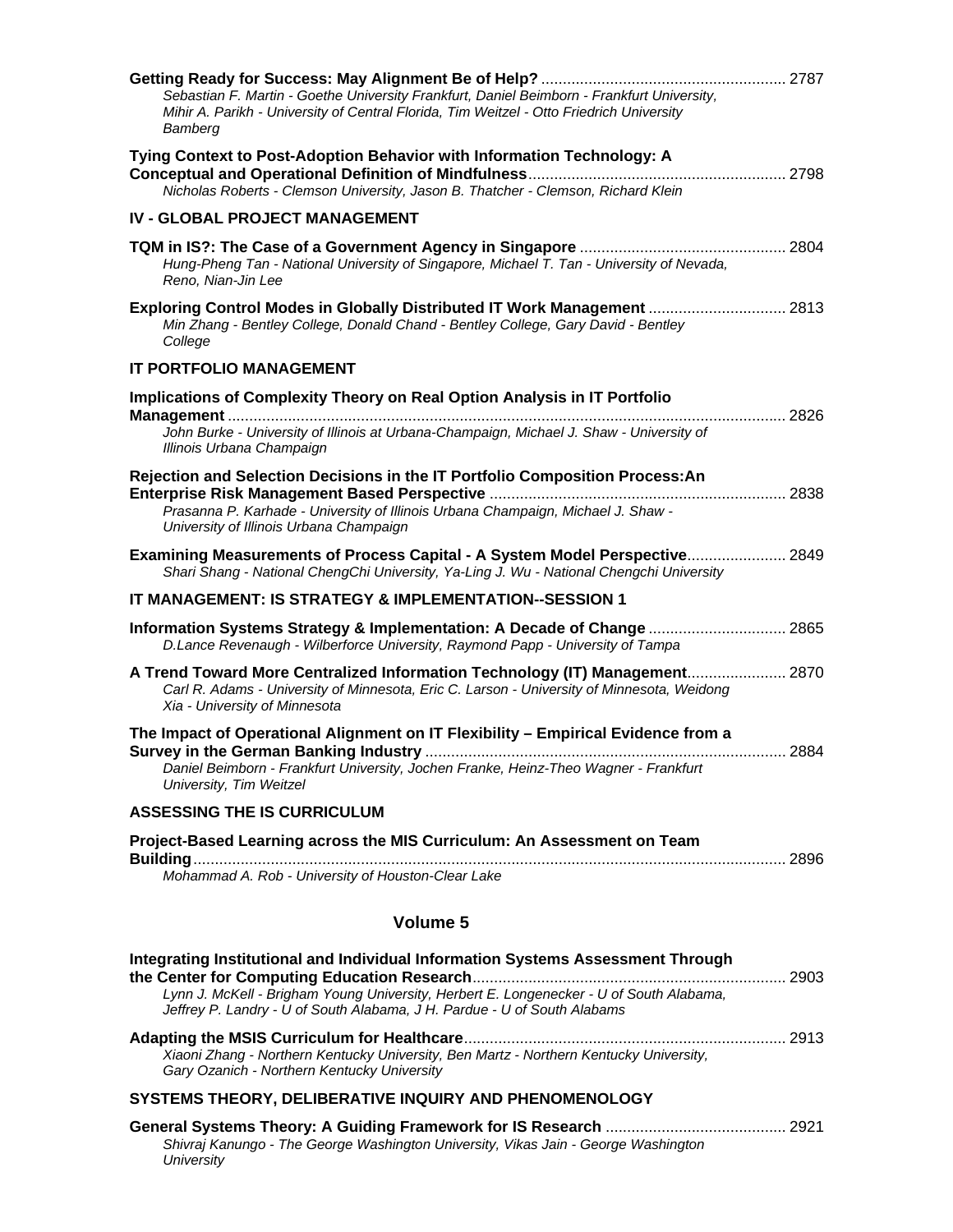| Zaheeruddin Asif - Temple University, Heinz K. Klein                                                                                                                                                                     |  |
|--------------------------------------------------------------------------------------------------------------------------------------------------------------------------------------------------------------------------|--|
| Knowledge Sharing as a Work of Self-Presentation: A Phenomenological Study in<br>Feng-Yang Kuo - Sun Yat-sen University,, Mei-Lien Young - Shu-Te University                                                             |  |
| <b>ANALYSIS, DESIGN AND MODELING</b>                                                                                                                                                                                     |  |
| Service Responsibility Tables: A New Tool for Analyzing and Designing Systems  2958<br>Steven Alter - Univ of San Francisco                                                                                              |  |
| Integration of Models for Understanding Continuance of Process Modeling<br>2969<br>Jan Recker - Queensland University of Technology, Michael Rosemann - Queensland<br>University of Technology                           |  |
| Design Science Research on Systems Analysis and Design: The Case of UML 2980<br>Xin Tan - Fairleigh Dickinson University, Keng Siau - University of Nebraska-Lincoln, John<br>Erickson - University of Nebraska at Omaha |  |
| <b>KNOWLEDGE SHARING/REUSE</b>                                                                                                                                                                                           |  |
| Jeong-Yeon Lee - University of Kansas, Younghwa Lee - University of Kansas, Preeti<br>Wadhwa- University of Kansas                                                                                                       |  |
| Do Task Complexity and Knowledge Recency Affect Knowledge Reuse?<br>Govind Iyer - Arizona State University, Sury Ravindran - Arizona State University                                                                    |  |
| A Generic Process for Individual Knowledge Reuse: Potential Problems and<br>Stacie Petter - University of Nebraska at Omaha, Vijay Vaishnavi - Georgia State University                                                  |  |
| <b>ASSESSING ERS</b>                                                                                                                                                                                                     |  |
| Community Response Grids for Older Adults: Motivations, Usability, and<br>Philip Fei Wu - University of Maryland, Jenny Preece - University of Maryland, Ben                                                             |  |
| Shneiderman - University of Maryland, Paul T. Jaeger, Yan Qu<br>Matthew L. Jensen - University of Arizona, Judee K. Burgoon - University of Arizona, Jay F.<br>Nunamaker, Jr. - University of Arizona                    |  |
| <b>ADOPTION OF MOBILE TECHNOLOGIES (1)</b>                                                                                                                                                                               |  |
| Early Consumer Adoption of Mobile TV from the Perspective of Flow Experience  3043                                                                                                                                       |  |
| Yoonhyuk Jung - Louisiana State University, Sonja Wiley-Patton - Louisiana State<br><b>University</b>                                                                                                                    |  |
| Exploring the Value Structure Behind Mobile Auction Adoption Intention  3054<br>Ya Tang - University of Illinois at Urbana-Champaign, Paul W. Forster - Hong Kong<br>University of Science and Technology                |  |
| Adoption of SMS for Business-to-Consumer Usage: Supporting Adherence to<br>Mihail Cocosila - McMaster University, Norm Archer - McMaster University, Yufei Yuan -<br><b>McMaster University</b>                          |  |
| <b>BUSINESS PROCESS AUTOMATION AND MANAGEMENT II</b>                                                                                                                                                                     |  |
| Marta Indulska - The University of Queensland, Jan Recker - Queensland University of<br>Technology, Peter Green - The University of Queensland, Michael Rosemann - Queensland<br>University of Technology                |  |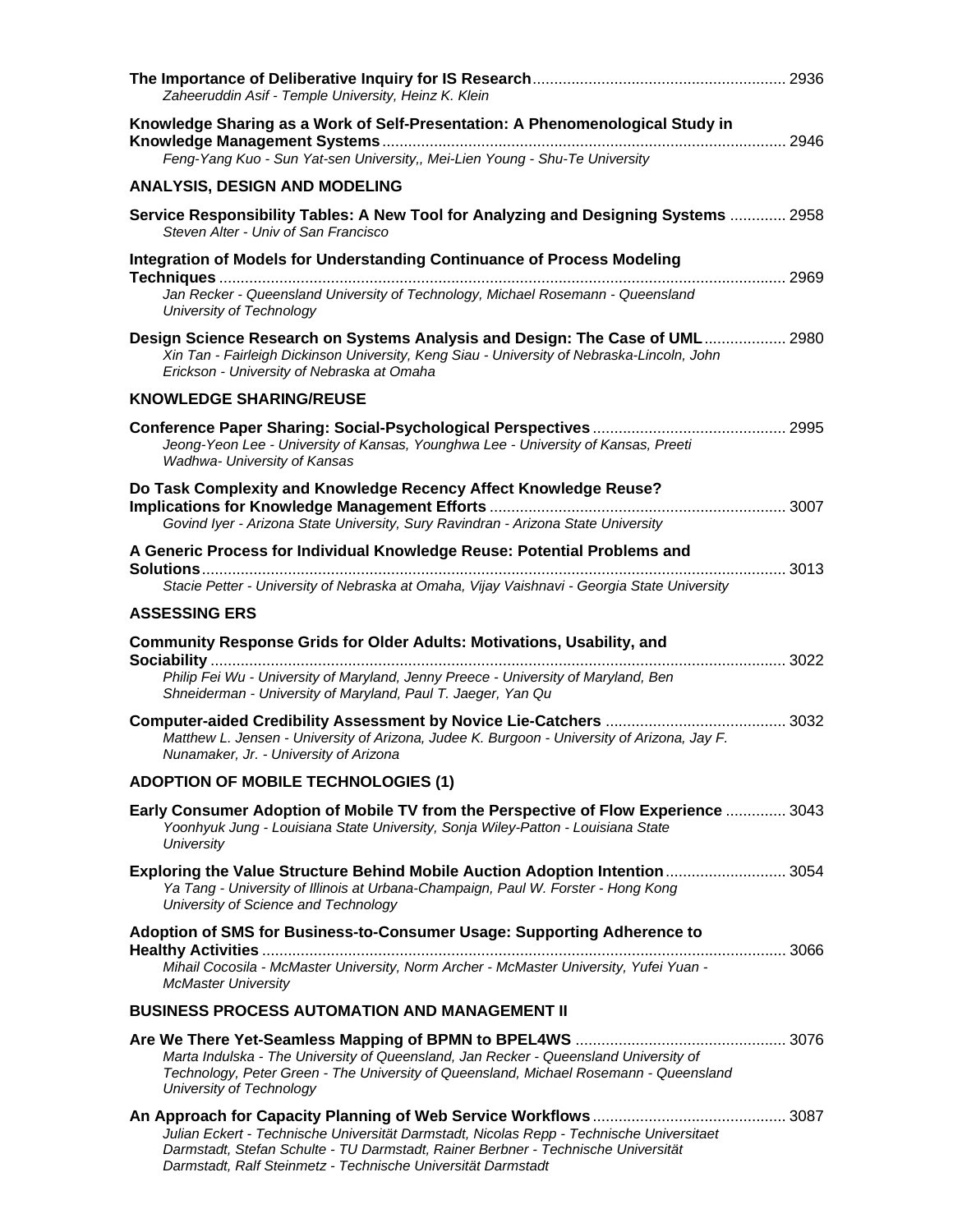#### *IS/IT* **IN NONPROFITS**

| Kemal Altinkemer - Purdue University, Prabuddha De - Purdue University, Yasin Ozcelik -<br>Fairfield University, Zafer D. Ozdemir - Miami University                                                                                                                                                                                                                      |      |
|---------------------------------------------------------------------------------------------------------------------------------------------------------------------------------------------------------------------------------------------------------------------------------------------------------------------------------------------------------------------------|------|
| Thanos C. Papadopoulos - Warwick Business School, Panagiotis Kanellis - Athens<br>University of Economics and Business                                                                                                                                                                                                                                                    |      |
| Information Systems Research in the Nonprofit Context: A New Frontier 3115<br>Oscar Gutierrez - UMass Boston, College of Management, Wei Zhang - UMass Boston,<br>College of Management                                                                                                                                                                                   |      |
| <b>E-SERVICE ADOPTION IN CHINA</b>                                                                                                                                                                                                                                                                                                                                        |      |
| An Assessment of U.S. and Chinese Online Gaming Environments and Futures  3121<br>Merrill Warkentin - Mississippi State University, Chengqi Guo - Mississippi State University,<br>Xin Luo - Virginia State University, Feifei Xie                                                                                                                                        |      |
| Problems, Challenges, and Suggestions for Reverse Logistics of Publishing                                                                                                                                                                                                                                                                                                 |      |
| Cansheng Wei, Yongjian Li - Nankai University                                                                                                                                                                                                                                                                                                                             |      |
| Understanding Internet Banking: An Empirical Investigation of Potential                                                                                                                                                                                                                                                                                                   |      |
| Weiling Ke - Clarkson University, Bingjia Shao - Chongqing University, Linhua Yang -<br>Chongqing Education College, zhangxi Lin                                                                                                                                                                                                                                          |      |
| HABIT, CONTINUANCE, AND INTERRUPTIONS WITH TECHNOLOGY                                                                                                                                                                                                                                                                                                                     |      |
| The Different Mechanisms of Habit and Past Behavior on Evaluations and IS<br>Mei-Chun Wu - National Sun Yat-sen University                                                                                                                                                                                                                                                |      |
| Roles of Attitudes in Initial and Continued ICT Use: A Longitudinal Study  3171<br>Ping Zhang - Syracuse University                                                                                                                                                                                                                                                       |      |
| Technology Mediated Interruptions: The Effects of Task and Interruption<br>Asli Basoglu - Washington State, Mark Fuller - Washngton State                                                                                                                                                                                                                                 |      |
| THEORY MEETS PRACTICE IN HEALTHCARE II                                                                                                                                                                                                                                                                                                                                    |      |
| Ronald Spanjers - Catharina Hospital                                                                                                                                                                                                                                                                                                                                      |      |
| Lessons Learned in Health Care Research: Four IS Case Studies<br>Sonja Wiley-Patton - Louisiana State University, Alisha Malloy - University Of Alabama,<br>Dorthea Lachon Abraham - College Of William & Mary, Stephanie Mills - Franciscan<br>Missionary Of Our Lady, Suzanne Pawlowski - Louisiana State University, Karen Hare, New<br>Jersey Institute of Technology | 3199 |
| <b>CASE STUDIES METHODOLOGY</b>                                                                                                                                                                                                                                                                                                                                           |      |
| How to Convince People Who Don't Like IT to Use IT: A Case Study on E-                                                                                                                                                                                                                                                                                                    |      |
| Andreas Eckhardt - Frankfurt University, Tim Weitzel - Bamberg University, Wolfgang<br>Koenig - Frankfurt University, Josef Buschbacher - Festo AG                                                                                                                                                                                                                        |      |
| Petra Schubert - University of Koblenz-Landau, Ralf Wölfle - University of Applied Sciences<br>Northwestern Switzerland                                                                                                                                                                                                                                                   |      |
| <b>ENTERPRISE SYSTEMS ARCHITECTURE AND TECHNOLOGY I</b>                                                                                                                                                                                                                                                                                                                   |      |
| Evaluating Information Systems Flexibility: a Research Approach to Build a<br>Laura Jacome - ITAM                                                                                                                                                                                                                                                                         |      |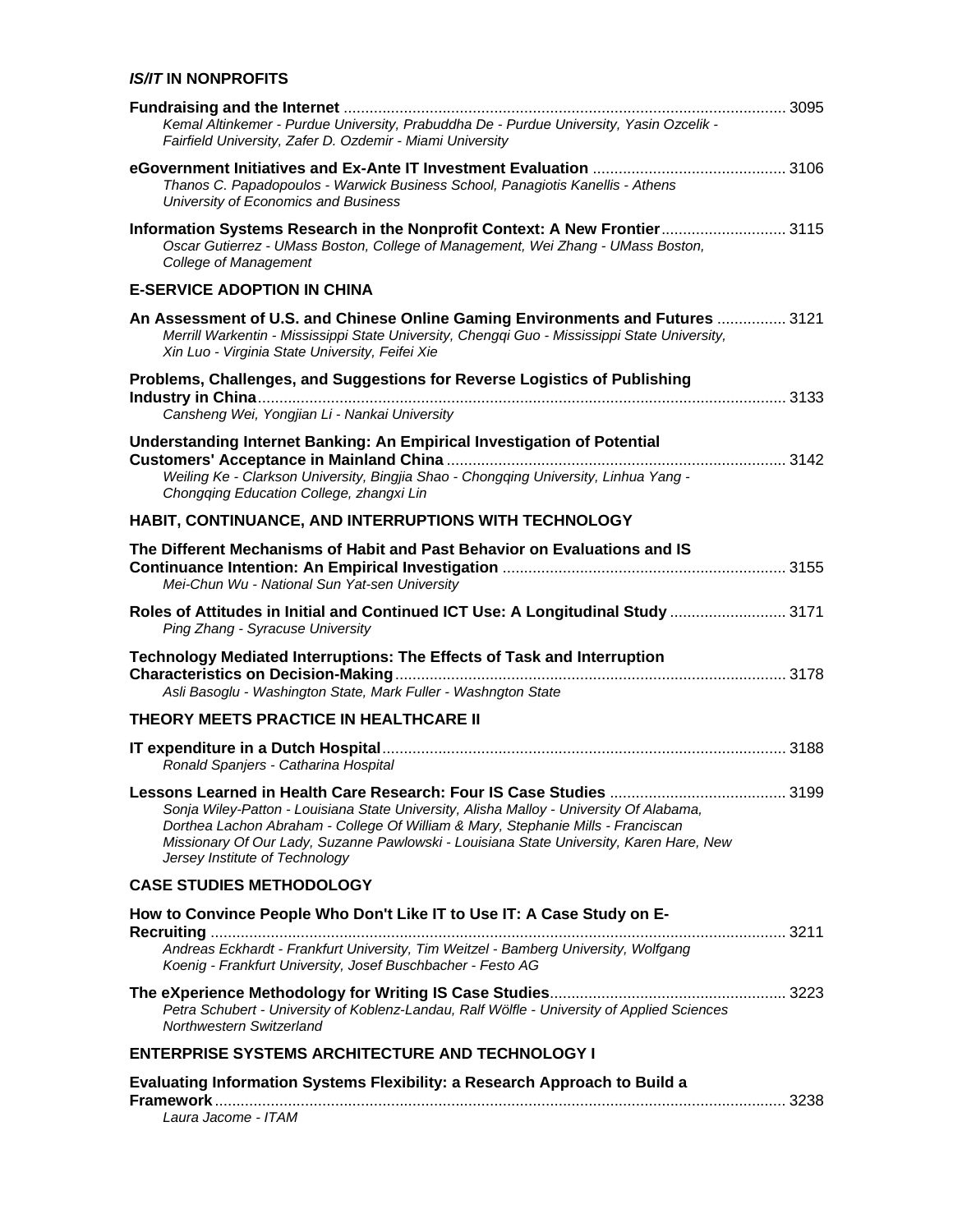| Dynamic Alignment of ERP Systems and their Documentations - An Approach for                                                                                                                     |      |
|-------------------------------------------------------------------------------------------------------------------------------------------------------------------------------------------------|------|
| Ralf. Knackstedt, Axel Winkelmann - European Research Center for Information Systems<br>(ERCIS), Jörg Becker                                                                                    |      |
| IT MANAGEMENT: IS STRATEGY & IMPLEMENTATION--SESSION 2                                                                                                                                          |      |
| Will Your Acquisitions Increase Your IT Budget? The Effects of Mergers and<br>Acquisitions Strategy on Firms? Information Technology Strategy\r\n  3261<br>Viet T. Dao - University of Oklahoma |      |
| Mind the Gap: Positioning Information Systems/Information Technology within<br>Dragos Vieru - HEC Montreal, Suzanne Rivard - HEC Montreal                                                       |      |
| Theophanis Stratopoulos - University of Waterloo, Jee-Hae Lim - University of Waterloo                                                                                                          |      |
| IT MANAGEMENT: ENTERPRISE SYSTEMS- ORGANIZATIONAL ISSUES--<br><b>SESSION 1</b>                                                                                                                  |      |
| Everyone is Different! Exploring the Issues and Problems with ERP Enabled                                                                                                                       |      |
| Darshana Sedera - Queensland University of Technology, Sharmistha Dey - Queensland<br>University of Technology                                                                                  |      |
| Towards the Causal Structure of Problems in Enterprise System Adoption  3293<br>Piotr Soja - Cracow University of Economics, Grazyna Paliwoda-Pekosz - Cracow<br>University of Economics        |      |
| Measuring User-Coping Strategies of Adaptation to Information Technologies 3305<br>Christophe M. Elie-dit-cosaque - University of Paris Dauphine                                                |      |
| <b>RFID BUSINESS IMPACT</b>                                                                                                                                                                     |      |
| Cynthia Riemenschneider - University of Arkansas, Bill Hardgrave - University of Arkansas,<br>Deborah Armstrong - Florida State University                                                      |      |
| Assessing the Impact of Privacy-Enhancing Technologies for RFID in the Retail                                                                                                                   |      |
| Frederic G. Thiesse - University of St. Gallen, Christian Floerkemeier - ETH Zurich, Elgar<br>Fleisch - University of St. Gallen                                                                | 3323 |
| <b>ISSUES CONCERNED WITH ONLINE LEARNING</b>                                                                                                                                                    |      |
| Online versus Traditional Classroom Environments: An Exploratory Study of                                                                                                                       |      |
| Tim Klaus - Texas A&M University - Corpus Christi, Chuleeporn Changchit - Texas A&M<br>University - Corpus Christi                                                                              |      |
| Student-Created Screen Capture Videos as a Part of Information Systems<br>Pekka Makkonen - University of Jyväskylä                                                                              |      |
| Nathan E. Botts - Claremont Graduate University, Terry Ryan - Claremont Graduate<br>University                                                                                                  |      |
| IT RESEARCH & EDUCATION: RESEARCH METHODS IN IS (1)                                                                                                                                             |      |
| Building Theory from Practice: Opportunities in IS Project Management 3355<br>Peter J. Reynolds - University of New South Wales, Philip Yetton - University of New South<br>Wales               |      |
| Diversity in Collaborative Information Systems (IS) Research Methods: Academic                                                                                                                  |      |
| Claudia Loebbecke - University of Cologne, Olivier Berthod - University of Cologne, Claudio<br>Huyskens - University of Cologne                                                                 |      |
| Mike Newman - University of Manchester                                                                                                                                                          |      |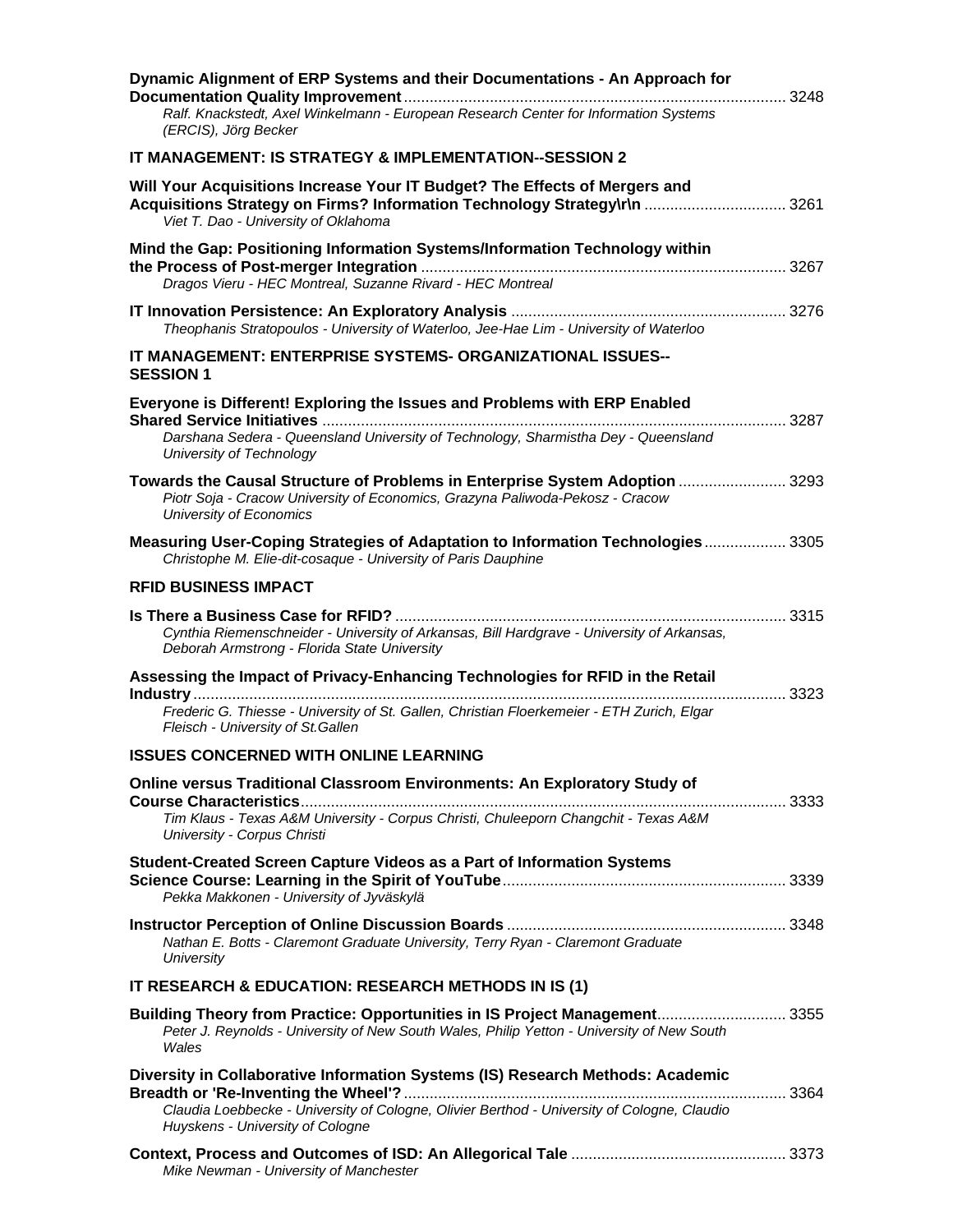| <b>METHOD ENGINEERING</b>                                                                                                                                                                                                                         |
|---------------------------------------------------------------------------------------------------------------------------------------------------------------------------------------------------------------------------------------------------|
| Andreas Gehlert - Technische Universität Dresden, Daniel Pfeiffer - University of Muenster,<br>Jörg Becker                                                                                                                                        |
| Configurative Method Engineering - On the Applicability of Reference Modeling<br>Jörg Becker, Ralf Knackstedt, Daniel Pfeiffer - European Research Center for Information<br>Systems, Christian Janiesch                                          |
| <b>KNOWLEDGE TRANSFER I</b>                                                                                                                                                                                                                       |
| <b>Investigating Knowledge Transfer: A Preliminary Model to Improve Our</b><br>Todd Peachey - AFIT, Summer Bartczak - AFIT, Dianne Hall - Auburn University                                                                                       |
| Knowledge Transfer in Information Systems Research: State of the Art of and<br>Ralf Knackstedt - European Research Institute for Information Systems, Axel Winkelmann -<br>European Research Center for Information Systems (ERCIS), Robert Braun |
| OPEN SOURCE SOFTWARE DEVELOPMENT                                                                                                                                                                                                                  |
| Measuring Knowledge Sharing in Open Source Software Development Teams  3429<br>Yuan Long - Colorado state university-Pueblo, Keng Siau - University of Nebraska-Lincoln,<br>Kris Howell - Colorado State University-Pueblo                        |
| The Application of DEA to Measure the Efficiency of Open Source Security Tool<br>3441<br>Richard G. Mathieu - James Madison University, Barry A. Wray - University of North<br>Carolina at Wilmington                                             |
| Vishal Midha - University of North Carolina at Greensboro, Prashant C. Palvia - UNCG                                                                                                                                                              |
| <b>DSS: ENVIRONMENTAL DSS (1)</b>                                                                                                                                                                                                                 |
| Suzette R. Burckhard - South Dakota State U                                                                                                                                                                                                       |
| A Web-based DSS Supporting the Multiple-Perspectives of the Manatee-<br>3469<br>Lars P. Linden - University of Central Florida, James F. Courtney - University of Central<br>Florida                                                              |
| Antecedent factors influencing customer decision support satisfaction from e-<br>Chul Woo Yoo - Seoul National University, Junghoon Moon - Information and<br>Communications University, Young Chan Choe - Seoul National University              |
| <b>ADOPTION OF MOBILE TECHNOLOGIES (2)</b>                                                                                                                                                                                                        |
| Measuring Mobil Device Usability as a Second Order Construct in Mobile<br>Andrew Urbaczewski - University of Michigan - Dearborn, Matti Koivisto                                                                                                  |
| Organisational Adoption of Mobile Distributed Work: An Empirical Examination  3501<br>Probir K. Banerjee - City University of Hong Kong, Sarah P. Shek - City University of Hong<br>Kong, Choon L. Sia - City University of Hong Kong             |
| <b>E-BUSINESS AND SMES - I</b>                                                                                                                                                                                                                    |
| E-Business Use in Small and Medium-Sized Tourism Enterprises: A Post                                                                                                                                                                              |
| Laddawan Kaewkitipong - Lancaster University, David H. Brown - Lancaster University<br><b>Management School</b>                                                                                                                                   |
| Exploring the Determinants of Web-Based E-Business Evolution in Canada  3532<br>Carla Carnaghan - University of Lethbridge, Ken Klassen - University of Georgia                                                                                   |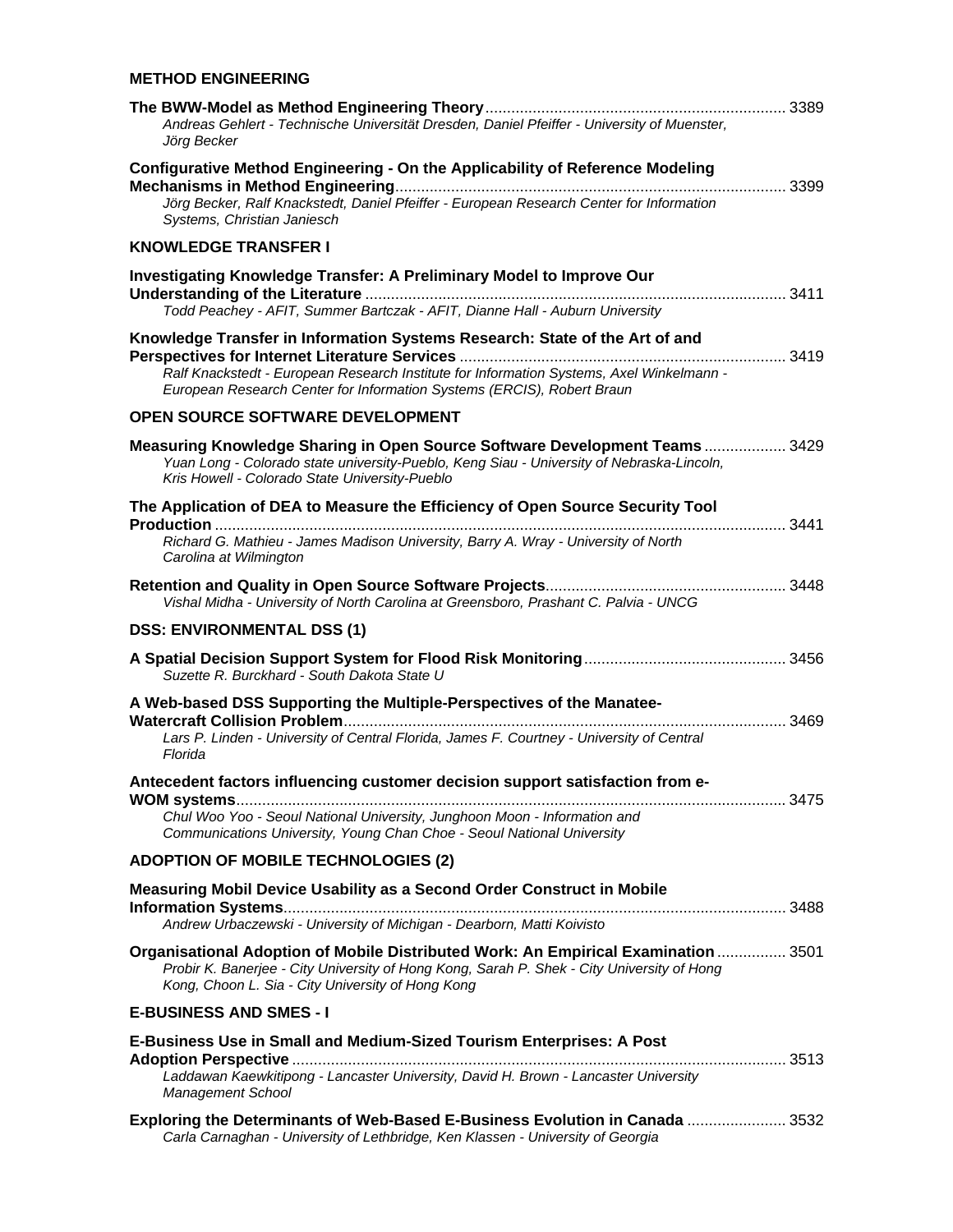| A Taxonomy of Virtual Information Tasks and e-capability of Visitor Information<br>John D'Ambra - The University of New South Wales, Nina Mistilis                                                                                                                                                  |  |
|-----------------------------------------------------------------------------------------------------------------------------------------------------------------------------------------------------------------------------------------------------------------------------------------------------|--|
| EGOV: MANAGERIAL AND SOCIAL ASPECTS OF E-GOVERNMENT                                                                                                                                                                                                                                                 |  |
| Cultural Barriers/ Enablers in Implementing E-Government Initiatives in Malaysia 3554<br>Stephen Jackson - The Queen's University of Belfast, Meng Seng Wong - The Queen's<br>University of Belfast, George Philip - The Queen's University of Belfast                                              |  |
| Jerry Post - University of the Pacific                                                                                                                                                                                                                                                              |  |
| M Naveed Bagir - The University of North Carolina - Greensboro; Prashant C Palvia - The<br>University of North Carolina - Greensboro; Amna Latif - The University of North Carolina -<br>Greensboro                                                                                                 |  |
| <b>IS/IT IN EMERGING ECONOMIES</b>                                                                                                                                                                                                                                                                  |  |
| Narcyz Roztocki - State University of New York at New Paltz, Heinz Weistroffer - Virginia<br>Commonwealth University, Sonali Morar - Brunel University, Syed Nasirin - Brunel<br>University                                                                                                         |  |
| Reaching New Heights and Seeing New Realities: A Study of Software Services in                                                                                                                                                                                                                      |  |
| Pratyush Bharati - University of Massachusetts                                                                                                                                                                                                                                                      |  |
| ICT Investment Impacts on Future Levels of Democracy, Corruption, and E-<br>Daniel Soper - Arizona State University                                                                                                                                                                                 |  |
| <b>QUALITY AND PERFORMANCE ON THE WEB</b>                                                                                                                                                                                                                                                           |  |
| A Research Model of Relationship Quality in E-Commerce: Connecting IS Factors<br>Heshan Sun - Syracuse University, Ping Zhang - Syracuse University, Xue S. Xiao -<br><b>Syracuse University</b>                                                                                                    |  |
| Volume 6                                                                                                                                                                                                                                                                                            |  |
| The Influence of Website Quality and Expectancy-Disconfirmation on<br>John D. Wells - Washington State University, Ryan T. Wright - Washington State University,<br>Thomas Carignan                                                                                                                 |  |
| Robin Poston - University of Memphis, Amy Hennington - University of Memphis                                                                                                                                                                                                                        |  |
| <b>ENTERPRISE SYSTEMS ARCHITECTURE AND TECHNOLOGY II</b>                                                                                                                                                                                                                                            |  |
| Service-Oriented Architecture Paradigm: Major Trend or Hype for the German<br>Stefan Schulte - TU Darmstadt, Nicolas Repp - Technische Universitaet Darmstadt, Rainer<br>Berbner - Technische Universität Darmstadt, Ralf Steinmetz - Technische Universität<br>Darmstadt, Ralf Schaarschmidt - IBM |  |
| Eetu I. Niemi - University of Jyväskylä                                                                                                                                                                                                                                                             |  |
| <b>INFORMATION SYSTEMS APPLIED</b>                                                                                                                                                                                                                                                                  |  |
| All Stakeholders are Flexible But Some are More Flexible Than Others - External<br>Hilary Berger - University of Wales Institute Cardiff                                                                                                                                                            |  |
| Jen-Yin Yeh - Fortune Institute of Technology                                                                                                                                                                                                                                                       |  |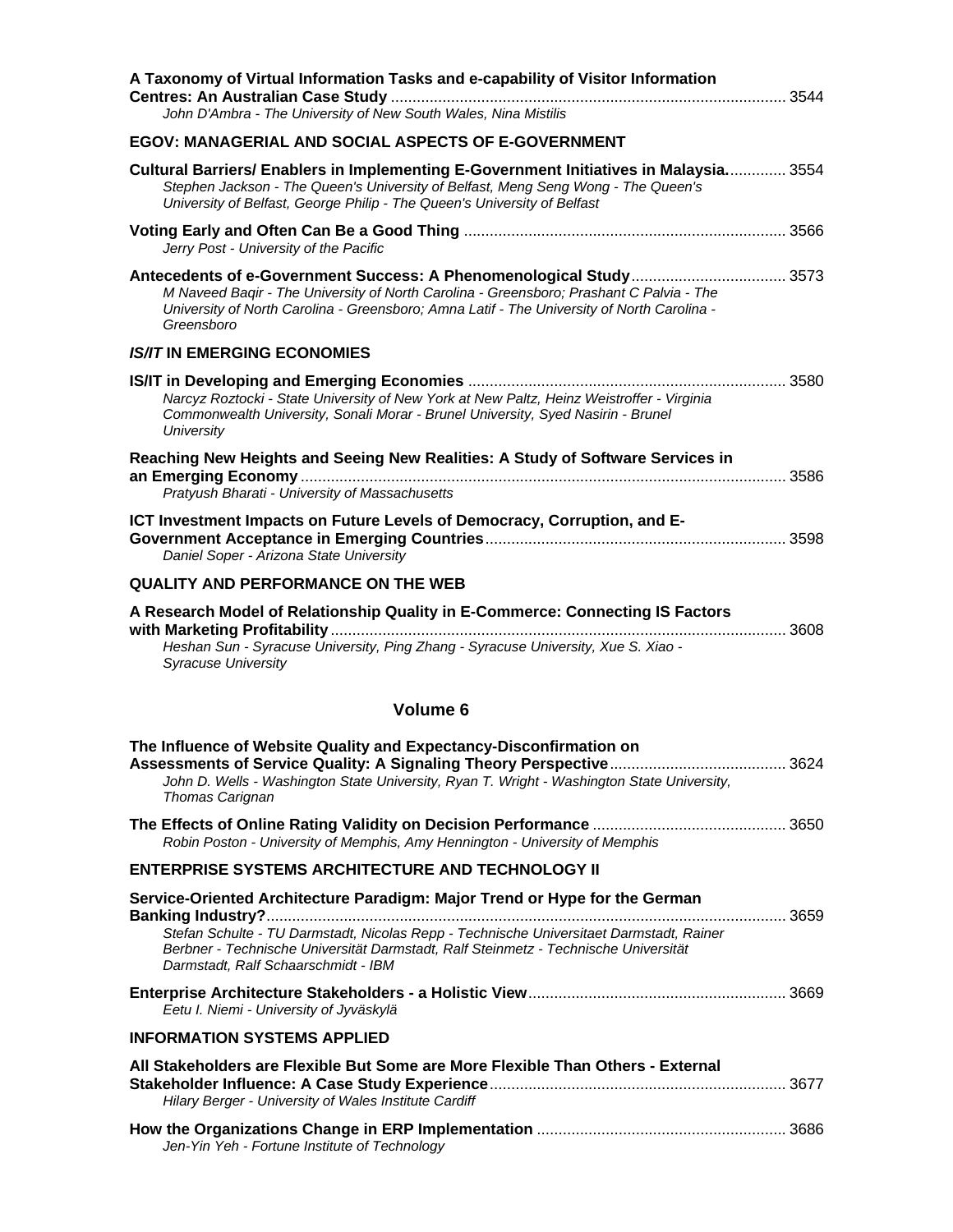#### **IS STRATEGY & IMPLEMENTATION--SESSION 4**

| James Denford - Queen's School of Business, Yolande Chan                                                                                                                                            |  |
|-----------------------------------------------------------------------------------------------------------------------------------------------------------------------------------------------------|--|
| Martin Mocker - University of Muenster, Alexander Teubner - University of Muenster                                                                                                                  |  |
| Nitin P. Walia - University of Wisconsin, Milwaukee, Peter Haried - University of Wisconsin,<br>Milwaukee                                                                                           |  |
| <b>IT MANAGEMENT: REACHING NEW HEIGHTS THROUGH AN UNDERSTANDING</b><br>OF THE APPLICATION, ADOPTION, AND USE OF RADIO FREQUENCY<br><b>IDENTIFICATION (2)</b>                                        |  |
| Claudia Loebbecke - University of Cologne, Masakazu Fujita, Claudio Huyskens - University<br>of Cologne                                                                                             |  |
| RFID-Enabled Shelf Replenishment with Case-Level Tagging: A Simulation Study 3737<br>Frederic G. Thiesse - University of St. Gallen, Christian Tellkamp, Elgar Fleisch - University<br>of St Gallen |  |
| <b>IT MANAGEMENT: ENTERPRISE SYSTEMS - ORGANIZATIONAL ISSUES--</b><br><b>SESSION 2</b>                                                                                                              |  |
| Reap from ERP Systems - The Management of Absorptive Capacity in Post-ERP                                                                                                                           |  |
| Shari Shang - National ChengChi University, Chih-Hsien Hsu - National Chengchi<br><b>University</b>                                                                                                 |  |
| Aligning Organizational Requirements with Enterprise Systems Capabilities: The                                                                                                                      |  |
| Michael Rosemann - Queensland University of Technology, Iris Vessey - University of<br>Queensland, Ron Weber - Monash University, Corina Raduescu                                                   |  |
| Boundaries and Knowledge Contribution in Interorganizational Relationships: A<br>Carmen C. Lewis - Florida State University, Ashley A. Bush - Florida State University                              |  |
| <b>RESULTS OF EXPERIMENTS</b>                                                                                                                                                                       |  |
| An Information Technology Literacy Self-Assessment Instrument: Development                                                                                                                          |  |
| Jorge Pérez - Kennesaw State University, Meg Murray - Kennesaw State University, Martha<br>Myers - Kennesaw State University                                                                        |  |
| Acceptance and Benefits of Web-based Self-Assessments at Universities 3795                                                                                                                          |  |
| Sonja Fischer - University Erlangen-Nuremberg, Michael Amberg - FAU, Nadja Knarr -<br>Friedrich-Alexander-University Erlangen-Nuremberg                                                             |  |
| Heidegger's Phenomenology still a 'Preferred Research Approach' for User-                                                                                                                           |  |
| Emmanuel Monod - Paris Dauphine University; Jessie Pallud - Paris Dauphine University;<br>Heinz K. Klein - State University of New York                                                             |  |
| <b>SOCIAL THEORY IN IS RESEARCH I</b>                                                                                                                                                               |  |
| <b>Examining Alignment of Frames Using Actor-Network Constructs: The</b><br>Bijan Azad - American University of Beirut, Samer Faraj - University of Maryland                                        |  |
|                                                                                                                                                                                                     |  |
| Michael Cuellar - Georgia State University                                                                                                                                                          |  |
| Mediated Interaction: Social Informatics in the Era of Ubiquitous Computing 3844<br>Hamid R. Ekbia - Indiana University                                                                             |  |

#### **EVOLVING NATURE OF PRIVACY**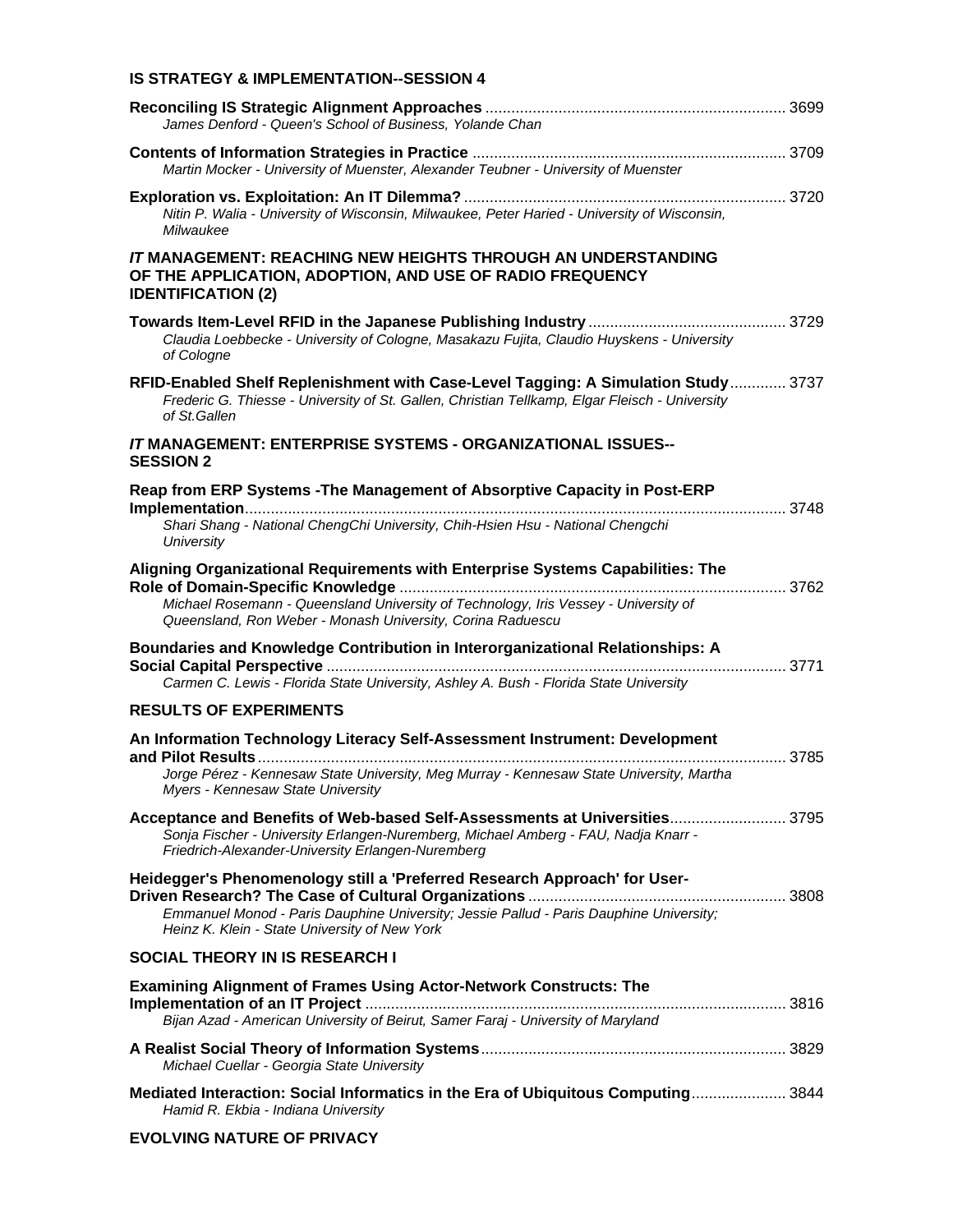| Privacy in the YouTube Era: Evolving Concepts in the Protection of Personal                                                                                                                                    |  |
|----------------------------------------------------------------------------------------------------------------------------------------------------------------------------------------------------------------|--|
| Jeffrey Stanton - Syracuse University, Hamid Nemati - UNCG, Soon Chun - City University<br>of New York, Jengchung Chen - National Cheng Kung University                                                        |  |
| A Personal Information Auction: Measuring the Differential Value of Privacy  3858<br>Daniel O. Rice - Loyola College in Maryland, John D'Arcy - Towson University                                              |  |
| Joanne H. Pratt - Joanne H. Pratt Associates, Sue Conger                                                                                                                                                       |  |
| <b>IS SECURITY EDUCATION (2)</b>                                                                                                                                                                               |  |
| Joseph H. Schuessler - University of North Texas                                                                                                                                                               |  |
| Mark B. Schmidt - St. Cloud State University, Jim Q. Chen - St. Cloud State University, Dien<br>Phan - St. Cloud State University, Kirk P. Arnett                                                              |  |
| Sunday, August 12th                                                                                                                                                                                            |  |
| <b>KNOWLEDGE TRANSFER II</b>                                                                                                                                                                                   |  |
| How to Manage Knowledge Transfer in IT - Outsourcing Relationships Towards a                                                                                                                                   |  |
| Benjamin J. Voigt - University of Zurich, Jasminko Novak - University of Zurich, Gerhard<br>Schwabe - University of Zurich                                                                                     |  |
| Piloting Knowledge Transfer in IT/IS Outsourcing Relationship Towards<br>Sustainable Knowledge Transfer Process: Learnings from Swiss Financial                                                                |  |
| Malgorzata Bugajska - University of Zürich                                                                                                                                                                     |  |
| ORGANIZATIONAL USE OF OPEN-SOURCE                                                                                                                                                                              |  |
| The Adoption of Open Source Desktop Software in a Large Public Administration 3930<br>Kris Ven - University of Antwerp, Philip Huysmans - University of Antwerp, Jan Verelst -<br><b>University of Antwerp</b> |  |
| Attractiveness of Open Source Projects: A Path to Software Quality  3939<br>Carlos D. Santos - Southern Illinois University, Kay Nelson - Southern Illinois University                                         |  |
| Bjoern Niehaves, Felix Mueller-Wienbergen - European Research Center for Information<br>Systems, Joerg Becker                                                                                                  |  |
| <b>MOBILE BUSINESS: STRATEGY AND IMPLEMENTATION</b>                                                                                                                                                            |  |
| Strategic Planning for Enterprise Mobility: A Readiness-Centric Approach 3967<br>Rahul C. Basole - Georgia Institute of Technology                                                                             |  |
| <b>Enabling Efficient and Privacy-friendly Location-based Services with</b><br>Tobias Scherner - University of Frankfurt                                                                                       |  |
| <b>VALUES AND ETHICS IN THE DECISION ENVIRONMENT</b>                                                                                                                                                           |  |
| Decision Support for Individuals, Groups, and Organizations: Ethics and Values<br>Russell Robbins - Marist College, Dianne Hall - Auburn University                                                            |  |
| A Study on the Impact of Values on the Open Source Design Decision-making<br>Glen Sagers - Illinois State University, Bryan Hosack - Illinois State University                                                 |  |
| Kieran Mathieson - Oakland University                                                                                                                                                                          |  |

#### **SEMANTIC E-BUSINESS**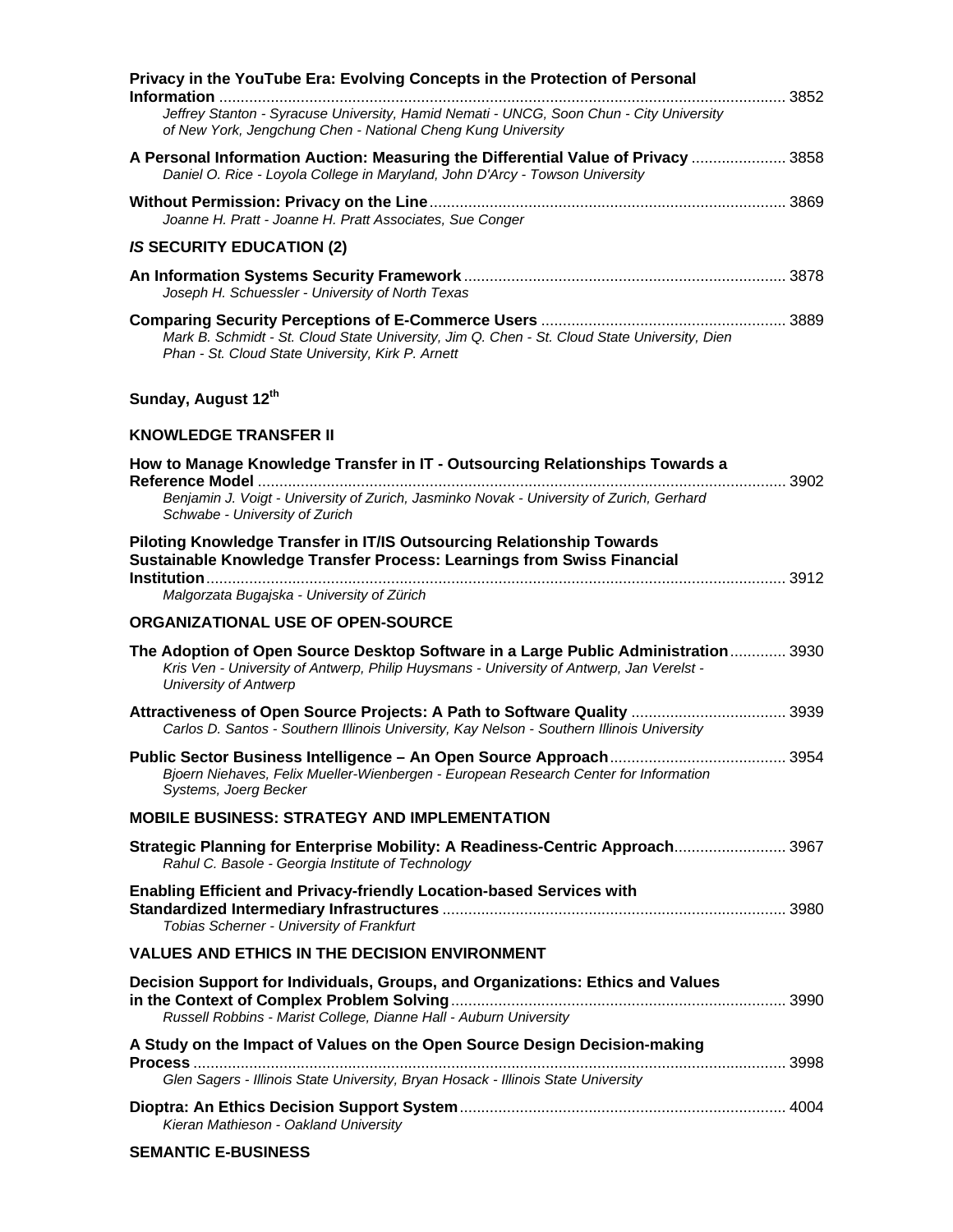| Bhavin Raichura - Infosys Technologies Ltd, Rajat Kumar - Infosys Technologies Ltd                                                                                                                                             |  |
|--------------------------------------------------------------------------------------------------------------------------------------------------------------------------------------------------------------------------------|--|
| Semantic Machine Translation in Object Oriented Programming: Toward a<br>Philip D. Crowder - Virginia Intermont College, David W. Marlow - University of South<br>Carolina - Upstate                                           |  |
| Secure Integration of eBusiness Processes in the Extended-Enterprise 4037<br>Fergle Daubeterre - UNCG, Rahul Singh - UNC Greensboro, Lakshmi Iyer - The University<br>of North Carolina at Greensboro, Richard Ehrhardt - UNCG |  |
| <b>E-BUSINESS AND SMES - II</b>                                                                                                                                                                                                |  |
| Towards an Understanding of the Influence of Organisational Factors on the<br>Mark Borman - The University of Sydney                                                                                                           |  |
| Relationship Between Importance and Performance of E-Business Motivations                                                                                                                                                      |  |
| Simha Magal - Grand Valley State University, Parag Kosalge - Grand Valley State<br>University, Nancy Levenburg - Grand Valley State University                                                                                 |  |
| <b>BEHAVIOR AND TASK PROCESSES IN HCI</b>                                                                                                                                                                                      |  |
| Jake Truemper - Perficient, Inc., Richard Hall, Michael Hilgers, Morris Kalliny, Hong Sheng -<br>University of Missouri-Rolla                                                                                                  |  |
| Using Event Based Markov Model Simulation to Analyze Interactive Human<br>Thomas G. Kannampallil - The Pennsylvania State University, Steven R. Haynes - The                                                                   |  |
| Pennsylvania State University                                                                                                                                                                                                  |  |
| <b>PERSONALIZATION SYSTEMS</b>                                                                                                                                                                                                 |  |
| Uwe Leimstoll - University of Applied Sciences Northwestern Switzerland, Henrik Stormer -<br>University of Fribourg                                                                                                            |  |
| Introducing User Profiles and Personas into Information Systems Development  4108<br>Jiao Ma - Saint Louis University, Cynthia M. LeRouge - Saint Louis University                                                             |  |
| SYSTEM DESIGN AND MODELING FOR INFORMATION QUALITY                                                                                                                                                                             |  |
| GIGO or not GIGO: Error Propagation in Basic Information Processing                                                                                                                                                            |  |
| Irit Askira Gelman - University of Arizona                                                                                                                                                                                     |  |
|                                                                                                                                                                                                                                |  |
| Yang Lee - Northeastern University, Samuel Chase, Jonathan Fisher, Andrew Leinung,<br>Dillon McDowell, Michael Paradiso, Jonathan Simons, Christopher Yarsawich -<br>Northeastern University                                   |  |
| Mary Ann Robbert - Bentley College, Donna B. Fletcher - Bentley College                                                                                                                                                        |  |
| <b>IS STRATEGY &amp; IMPLEMENTATION--SESSION 3</b>                                                                                                                                                                             |  |
| Bob McQuaid - Pepperdine University                                                                                                                                                                                            |  |
| An Exploratory Study of the Influence of External Stakeholders on the Strategic<br>David Murungi - Louisiana State University                                                                                                  |  |
|                                                                                                                                                                                                                                |  |
| Aligning IT Strategy to Business Strategy in a Multi-Business Company 4169<br>A.J.Gilbert Silvius - Utrecht University of Professional Education                                                                               |  |
| <b>CHALLENGES IN /T MANAGEMENT WITHIN SMEs</b>                                                                                                                                                                                 |  |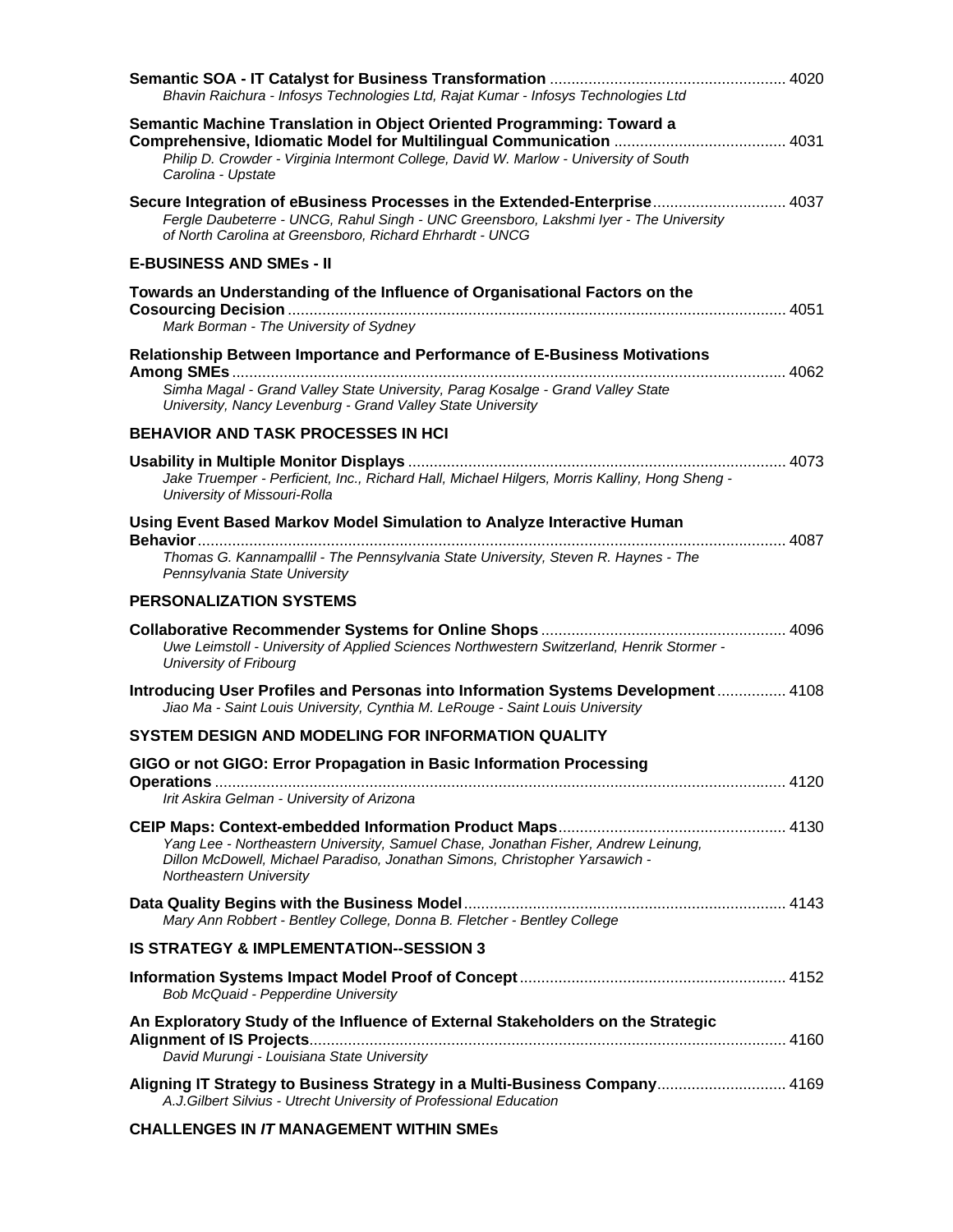| The Impact of Managerial Characteristics of Top Management Team on the Extent<br>of Information Technology Adoption: An Exploratory Study with the Upper                                                                                                                                                   |
|------------------------------------------------------------------------------------------------------------------------------------------------------------------------------------------------------------------------------------------------------------------------------------------------------------|
| Ta-Tao Chuang - Gonzaga University, Kazuo Nakatani, Duanning Zhou - Eastern<br><b>Washington University</b>                                                                                                                                                                                                |
| <b>Comparing Alignment Factors in SMEs and Large Organizations: A Planning</b><br>-<br>Anabel Gutierrez - Brunel University, Jorge Orozco - Brunel University, Alan Serrano -<br>Brunel University, Ali Nawazish, Homa Yaz                                                                                 |
| <b>OUTSOURCING OUTCOME</b>                                                                                                                                                                                                                                                                                 |
| Tejaswini Herath - SUNY Buffalo, Rajiv Kishore - SUNY Buffalo                                                                                                                                                                                                                                              |
| Understanding Information System Outsourcing Failure: Lessons from a Case<br>Ranganathan Chandrasekaran - Univ of Illinois at Chicago, Ahmed Tayeh, Vaishali                                                                                                                                               |
| Nagoore                                                                                                                                                                                                                                                                                                    |
| How to Measure Relationships - Merging Alignment and Outsourcing Research                                                                                                                                                                                                                                  |
| Daniel Beimborn - Frankfurt University, Stefan A. Blumenberg - Frankfurt University                                                                                                                                                                                                                        |
| OFFSHORING: TRENDS, ISSUES AND MANAGEMENT II                                                                                                                                                                                                                                                               |
| A Comparative Analysis of Offshored and Onshored Software Development<br>Kallol Bagchi - University of Texas, El Paso, Peeter Kirs - The University of Texas at El<br>Paso, Godwin Udo - University of Texas at El Paso                                                                                    |
| <b>Cultural Issues in Globally Distributed Information Systems Development: A</b><br>Haiyan Huang - The Pennsylvania State University                                                                                                                                                                      |
| <b>STUDIES ON ACADEMIC SUCCESS</b>                                                                                                                                                                                                                                                                         |
| The Influence of WebCT Information Technology and Structure of Instruction on<br>Konstantin V. Taskov - University of North Texas                                                                                                                                                                          |
| Exploring Student Perceptions of an Electronic Textbook: A TAM Perspective  4270<br>Klara Nelson - The University of Tampa, Harold Webb                                                                                                                                                                    |
| Differences in Factors Affecting Academic Success for Disabled Individuals in<br>Rakesh Babu - University of North Carolina at Greensboro, Rahul Singh - UNC Greensboro,<br>Lakshmi S. Iyer - The University of North Carolina at Greensboro, Vishal Midha - University<br>of North Carolina at Greensboro |
| <b>PRIVACY PERCEPTION</b>                                                                                                                                                                                                                                                                                  |
| Workplace Internet Use Monitoring and Employee Behavior Intention Change 4291<br>Qinyu Liao - UT Brownsville, Xin Luo - Virginia State University, Anil Gurung - Kansas State<br>University, Long Li - Virginia Commonwealth University                                                                    |
| The Impact of Government Trust Perception on Privacy Risk Perceptions and<br>Andrew S. Jensen, Joseph A. Cazier - Appalachian State University, Dinesh S. Dave -<br>Appalachian State University                                                                                                           |
| An Investigation of Consumer's Security and Privacy Perceptions in Mobile<br>Hua Dai - University of North Carolina at Greensboro, Lakshmi S. Iyer - The University of                                                                                                                                     |
| North Carolina at Greensboro, Rahul Singh - University of North Carolina, Greensboro<br><b>INFORMATION SECURITY WITHIN AND ACROSS BUSINESS NETWORKS</b>                                                                                                                                                    |
|                                                                                                                                                                                                                                                                                                            |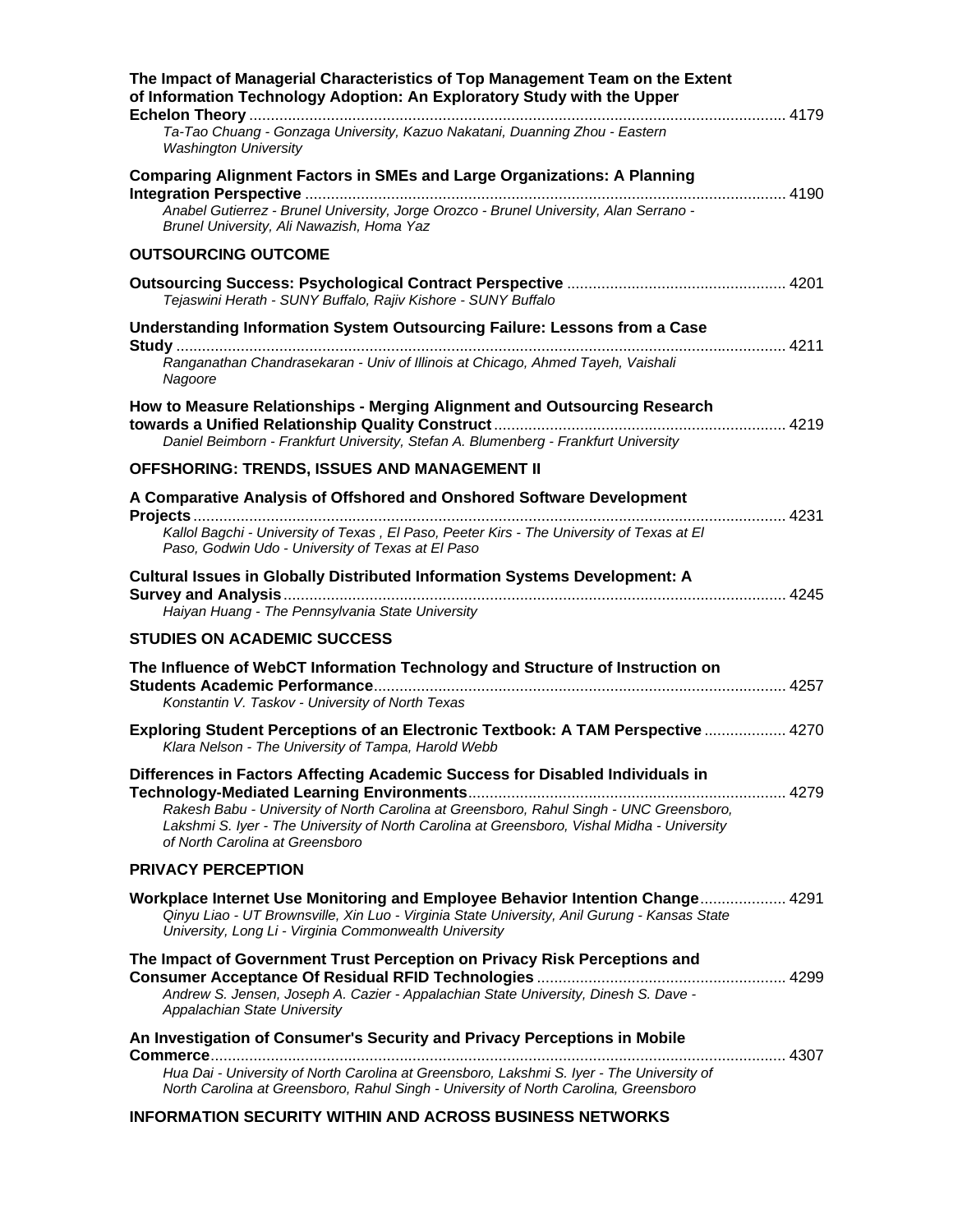| <b>Extended-Enterprise Information Security: A Risk Propagation Framework for</b><br>4334<br>Ravi S. Behara - Florida Atlantic University, C D. Huang - Florida Atlantic University, Qing<br>Hu - Florida Atlantic University<br>Assessing Business Process Security Awareness: A Service-Oriented Approach 4342<br>Mariagrazia Fugini - Politecnico di Milano, Ernesto Damiani - Università di Milano, Karl<br>Reed - La Trobe University<br><b>Volume 7</b><br><b>PARTICIPATION IN VIRTUAL COMMUNITIES</b><br>Interpersonal Relationship Needs of Virtual Community Participation: A FIRO<br>Honglei Li - University of Wales Swansea, Vincent S. Lai<br>Sharing of Knowledge in Public Knowledge Spaces: Influencing Factors  4362<br>Tejaswini Herath - SUNY Buffalo, G. Lawrence Sanders<br>Understanding Self-Disclosure in Electronic Communities: An Exploratory Model<br>Clay Posey - Louisiana Tech University, Selwyn Ellis - Louisiana Tech University<br><b>PEER-TO-PEER PARADIGM</b><br>Adrian Wranik - Johann Wolfgang Goethe-University<br>Peter Gloor - MIT Sloan School of Management, Daniel Oster - University of Cologne, Kai<br>Fischbach - University of Cologne, Koji Ara - Hitachi Advanced Research Laboratory,<br>Robert Laubacher - MIT Sloan School of Management, Benjamin Waber - MIT Media Labor<br>Nicolas C. Liebau - Technische Universitaet Darmstadt, Konstantin Pussep, Kalman Graffi,<br>Sebastian Kaune, André Beyer, Eric Jahn, Ralf Steinmetz<br><b>MOBILE BUSINESS: CASE STUDIES</b><br>Mobile Technologies for Efficient Service Processes: A Case Study in the<br>Oliver Thomas - DFKI, Philipp Walter - DFKI, Peter Loos - German Research Center for<br>Artifical Intelligence (DFKI), Markus Nüttgens, Michael Schlicker<br>Jan Zibuschka - JWG University Frankfurt, Lothar Fritsch, Mike Radmacher - JWG<br>University Frankfurt, Tobias Scherner - University of Frankfurt, Kai Rannenberg<br><b>UBIQUITOUS APPLICATIONS II</b><br><b>Connecting Mobile Phones to the Internet of Things: A Discussion of</b><br>Thomas Wiechert - University of St. Gallen, Frederic G. Thiesse - University of St. Gallen,<br>Florian Michahelles - ETH Zurich, Patrick Schmitt - ETH Zurich, Elgar Fleisch - University of<br>St. Gallen<br>GameTheoretic Analysis of Digital Multimedia Broadcasting Industry  4447<br>Seungjae Shin - Mississippi State University, Meridian, J.P. Shim - Mississippi State<br>University, Martin B. Weiss<br><b>CULTURAL AND THE DECISION ENVIRONMENT</b><br>Susan Clemmons - Florida International University | Information Security in the Extended Enterprise: A Research Agenda 4322<br>Scott Dynes - Tuck School of Business, Lutz Kolbe - University of Goettingen, Ragnar<br>Schierholz - ABB Switzerland Ltd. |  |
|-----------------------------------------------------------------------------------------------------------------------------------------------------------------------------------------------------------------------------------------------------------------------------------------------------------------------------------------------------------------------------------------------------------------------------------------------------------------------------------------------------------------------------------------------------------------------------------------------------------------------------------------------------------------------------------------------------------------------------------------------------------------------------------------------------------------------------------------------------------------------------------------------------------------------------------------------------------------------------------------------------------------------------------------------------------------------------------------------------------------------------------------------------------------------------------------------------------------------------------------------------------------------------------------------------------------------------------------------------------------------------------------------------------------------------------------------------------------------------------------------------------------------------------------------------------------------------------------------------------------------------------------------------------------------------------------------------------------------------------------------------------------------------------------------------------------------------------------------------------------------------------------------------------------------------------------------------------------------------------------------------------------------------------------------------------------------------------------------------------------------------------------------------------------------------------------------------------------------------------------------------------------------------------------------------------------------------------------------------------------------------------------------------------------------------------------------------------------------------------------------------------------------------------------------------------------------------------------|------------------------------------------------------------------------------------------------------------------------------------------------------------------------------------------------------|--|
|                                                                                                                                                                                                                                                                                                                                                                                                                                                                                                                                                                                                                                                                                                                                                                                                                                                                                                                                                                                                                                                                                                                                                                                                                                                                                                                                                                                                                                                                                                                                                                                                                                                                                                                                                                                                                                                                                                                                                                                                                                                                                                                                                                                                                                                                                                                                                                                                                                                                                                                                                                                         |                                                                                                                                                                                                      |  |
|                                                                                                                                                                                                                                                                                                                                                                                                                                                                                                                                                                                                                                                                                                                                                                                                                                                                                                                                                                                                                                                                                                                                                                                                                                                                                                                                                                                                                                                                                                                                                                                                                                                                                                                                                                                                                                                                                                                                                                                                                                                                                                                                                                                                                                                                                                                                                                                                                                                                                                                                                                                         |                                                                                                                                                                                                      |  |
|                                                                                                                                                                                                                                                                                                                                                                                                                                                                                                                                                                                                                                                                                                                                                                                                                                                                                                                                                                                                                                                                                                                                                                                                                                                                                                                                                                                                                                                                                                                                                                                                                                                                                                                                                                                                                                                                                                                                                                                                                                                                                                                                                                                                                                                                                                                                                                                                                                                                                                                                                                                         |                                                                                                                                                                                                      |  |
|                                                                                                                                                                                                                                                                                                                                                                                                                                                                                                                                                                                                                                                                                                                                                                                                                                                                                                                                                                                                                                                                                                                                                                                                                                                                                                                                                                                                                                                                                                                                                                                                                                                                                                                                                                                                                                                                                                                                                                                                                                                                                                                                                                                                                                                                                                                                                                                                                                                                                                                                                                                         |                                                                                                                                                                                                      |  |
|                                                                                                                                                                                                                                                                                                                                                                                                                                                                                                                                                                                                                                                                                                                                                                                                                                                                                                                                                                                                                                                                                                                                                                                                                                                                                                                                                                                                                                                                                                                                                                                                                                                                                                                                                                                                                                                                                                                                                                                                                                                                                                                                                                                                                                                                                                                                                                                                                                                                                                                                                                                         |                                                                                                                                                                                                      |  |
|                                                                                                                                                                                                                                                                                                                                                                                                                                                                                                                                                                                                                                                                                                                                                                                                                                                                                                                                                                                                                                                                                                                                                                                                                                                                                                                                                                                                                                                                                                                                                                                                                                                                                                                                                                                                                                                                                                                                                                                                                                                                                                                                                                                                                                                                                                                                                                                                                                                                                                                                                                                         |                                                                                                                                                                                                      |  |
|                                                                                                                                                                                                                                                                                                                                                                                                                                                                                                                                                                                                                                                                                                                                                                                                                                                                                                                                                                                                                                                                                                                                                                                                                                                                                                                                                                                                                                                                                                                                                                                                                                                                                                                                                                                                                                                                                                                                                                                                                                                                                                                                                                                                                                                                                                                                                                                                                                                                                                                                                                                         |                                                                                                                                                                                                      |  |
|                                                                                                                                                                                                                                                                                                                                                                                                                                                                                                                                                                                                                                                                                                                                                                                                                                                                                                                                                                                                                                                                                                                                                                                                                                                                                                                                                                                                                                                                                                                                                                                                                                                                                                                                                                                                                                                                                                                                                                                                                                                                                                                                                                                                                                                                                                                                                                                                                                                                                                                                                                                         |                                                                                                                                                                                                      |  |
|                                                                                                                                                                                                                                                                                                                                                                                                                                                                                                                                                                                                                                                                                                                                                                                                                                                                                                                                                                                                                                                                                                                                                                                                                                                                                                                                                                                                                                                                                                                                                                                                                                                                                                                                                                                                                                                                                                                                                                                                                                                                                                                                                                                                                                                                                                                                                                                                                                                                                                                                                                                         |                                                                                                                                                                                                      |  |
|                                                                                                                                                                                                                                                                                                                                                                                                                                                                                                                                                                                                                                                                                                                                                                                                                                                                                                                                                                                                                                                                                                                                                                                                                                                                                                                                                                                                                                                                                                                                                                                                                                                                                                                                                                                                                                                                                                                                                                                                                                                                                                                                                                                                                                                                                                                                                                                                                                                                                                                                                                                         |                                                                                                                                                                                                      |  |
|                                                                                                                                                                                                                                                                                                                                                                                                                                                                                                                                                                                                                                                                                                                                                                                                                                                                                                                                                                                                                                                                                                                                                                                                                                                                                                                                                                                                                                                                                                                                                                                                                                                                                                                                                                                                                                                                                                                                                                                                                                                                                                                                                                                                                                                                                                                                                                                                                                                                                                                                                                                         |                                                                                                                                                                                                      |  |
|                                                                                                                                                                                                                                                                                                                                                                                                                                                                                                                                                                                                                                                                                                                                                                                                                                                                                                                                                                                                                                                                                                                                                                                                                                                                                                                                                                                                                                                                                                                                                                                                                                                                                                                                                                                                                                                                                                                                                                                                                                                                                                                                                                                                                                                                                                                                                                                                                                                                                                                                                                                         |                                                                                                                                                                                                      |  |
|                                                                                                                                                                                                                                                                                                                                                                                                                                                                                                                                                                                                                                                                                                                                                                                                                                                                                                                                                                                                                                                                                                                                                                                                                                                                                                                                                                                                                                                                                                                                                                                                                                                                                                                                                                                                                                                                                                                                                                                                                                                                                                                                                                                                                                                                                                                                                                                                                                                                                                                                                                                         |                                                                                                                                                                                                      |  |
|                                                                                                                                                                                                                                                                                                                                                                                                                                                                                                                                                                                                                                                                                                                                                                                                                                                                                                                                                                                                                                                                                                                                                                                                                                                                                                                                                                                                                                                                                                                                                                                                                                                                                                                                                                                                                                                                                                                                                                                                                                                                                                                                                                                                                                                                                                                                                                                                                                                                                                                                                                                         |                                                                                                                                                                                                      |  |
|                                                                                                                                                                                                                                                                                                                                                                                                                                                                                                                                                                                                                                                                                                                                                                                                                                                                                                                                                                                                                                                                                                                                                                                                                                                                                                                                                                                                                                                                                                                                                                                                                                                                                                                                                                                                                                                                                                                                                                                                                                                                                                                                                                                                                                                                                                                                                                                                                                                                                                                                                                                         |                                                                                                                                                                                                      |  |
|                                                                                                                                                                                                                                                                                                                                                                                                                                                                                                                                                                                                                                                                                                                                                                                                                                                                                                                                                                                                                                                                                                                                                                                                                                                                                                                                                                                                                                                                                                                                                                                                                                                                                                                                                                                                                                                                                                                                                                                                                                                                                                                                                                                                                                                                                                                                                                                                                                                                                                                                                                                         |                                                                                                                                                                                                      |  |
|                                                                                                                                                                                                                                                                                                                                                                                                                                                                                                                                                                                                                                                                                                                                                                                                                                                                                                                                                                                                                                                                                                                                                                                                                                                                                                                                                                                                                                                                                                                                                                                                                                                                                                                                                                                                                                                                                                                                                                                                                                                                                                                                                                                                                                                                                                                                                                                                                                                                                                                                                                                         |                                                                                                                                                                                                      |  |
|                                                                                                                                                                                                                                                                                                                                                                                                                                                                                                                                                                                                                                                                                                                                                                                                                                                                                                                                                                                                                                                                                                                                                                                                                                                                                                                                                                                                                                                                                                                                                                                                                                                                                                                                                                                                                                                                                                                                                                                                                                                                                                                                                                                                                                                                                                                                                                                                                                                                                                                                                                                         |                                                                                                                                                                                                      |  |
|                                                                                                                                                                                                                                                                                                                                                                                                                                                                                                                                                                                                                                                                                                                                                                                                                                                                                                                                                                                                                                                                                                                                                                                                                                                                                                                                                                                                                                                                                                                                                                                                                                                                                                                                                                                                                                                                                                                                                                                                                                                                                                                                                                                                                                                                                                                                                                                                                                                                                                                                                                                         |                                                                                                                                                                                                      |  |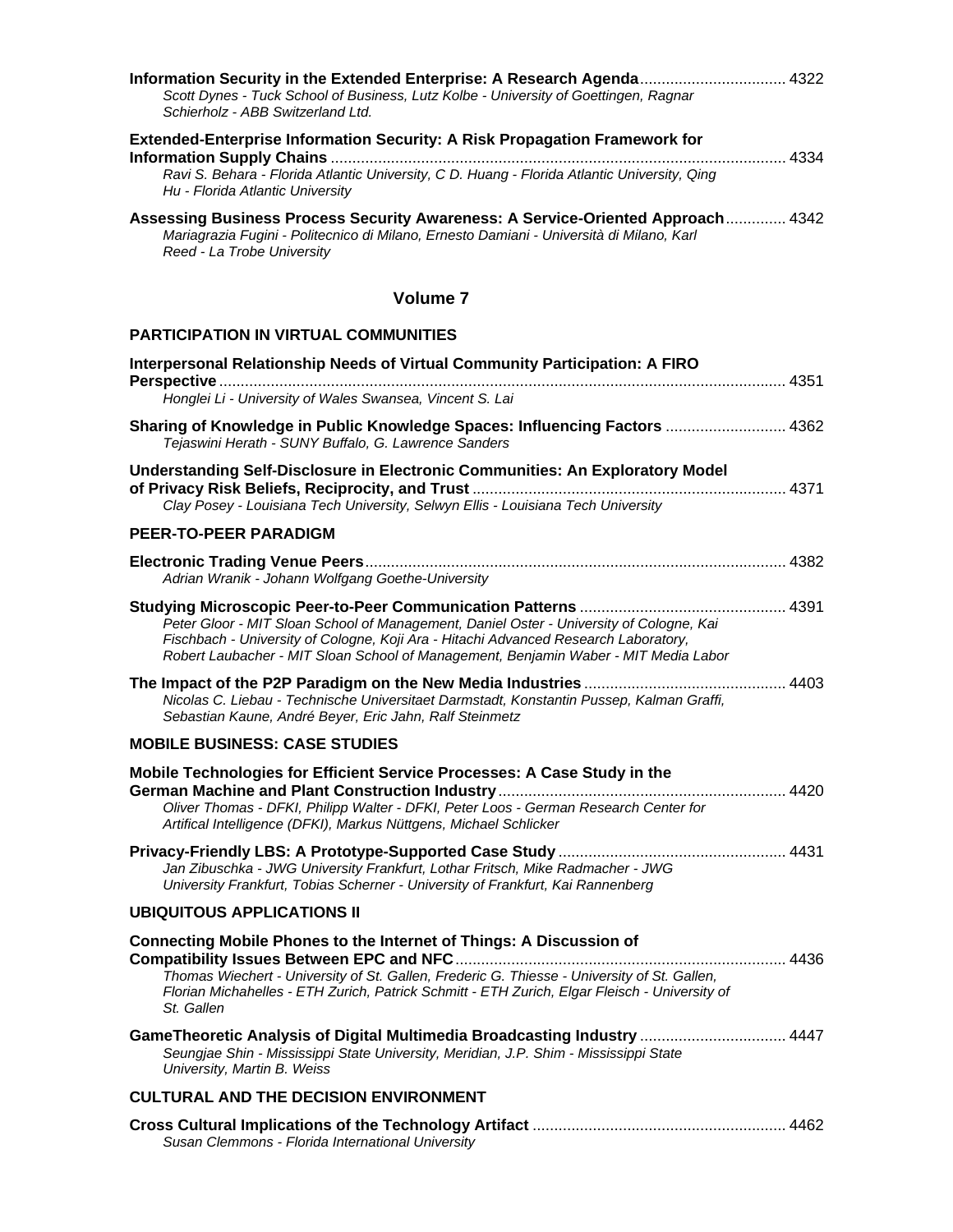| Decision-Making Effectiveness: The Role of IT use, Decision Processes and                                                                                                                                                                                                                  |  |
|--------------------------------------------------------------------------------------------------------------------------------------------------------------------------------------------------------------------------------------------------------------------------------------------|--|
| Shivraj Kanungo - The George Washington University                                                                                                                                                                                                                                         |  |
| An Exploration of Antecedent Characteristics for Predicting User Perseverance in                                                                                                                                                                                                           |  |
| Joseph A. Cazier - Appalachian State University, Antonina Durfee - Appalachian State<br>University, B. D. Medlin - Appalachian State University                                                                                                                                            |  |
| <b>IS/IT IN DEVELOPING COUNTRIES</b>                                                                                                                                                                                                                                                       |  |
| Managing Project-Based IS Initiatives in the Vocational and Technical Education<br>Sector of Developing Asian Countries: A Soft Systems Approach to Identifying<br>Channa Gunawardena - Lancaster University Management School, David H. Brown -<br>Lancaster University Management School |  |
| Moses Niwe - Stockholm University, Victor Mbarika, Kibily D. Samake - Louisiana State<br>University, Micheal Niyitegeka - Makerere University                                                                                                                                              |  |
| Jamaica: Implementing the National ICT Strategy through Policy and Initiatives 4530<br>Sheryl Thompson - Lancaster University                                                                                                                                                              |  |
| <b>WEB 2.0 AND COLLABORATIVE VALUE CREATION</b>                                                                                                                                                                                                                                            |  |
| Jai Ganesh - Infosys Technologies Ltd., Srinivas Padmanabhuni - Infosys Technologies Ltd.                                                                                                                                                                                                  |  |
| Bettina Bazijanec - University of Augsburg, Oliver Gausmann, Jan Oetjen, Klaus Turowski                                                                                                                                                                                                    |  |
| Branding 2.0 - Designing an Information System to build a Brand based on User-<br>Martin Mairinger - W.P. Carey School of Business, Arizona State University                                                                                                                               |  |
| <b>EBIZ &amp; SERVICES: INFORMATION DISCOVERY, DATAMINING, AND</b><br>KNOWLEDGE UTILIZATION IN B2B/B2C ELECTRONIC                                                                                                                                                                          |  |
| An Exploratory Study of Capturing and Reusing Project Knowledge from a Stage-                                                                                                                                                                                                              |  |
| I-Chin Wu - Fu-Jen Catholic University, William Yu Chung Wang - University of South<br>Australia                                                                                                                                                                                           |  |
| Knowledge Discovery on Consumer Trust in B2C Electronic Commerce 4586<br>Dan J. Kim - University of Houston Clear Lake                                                                                                                                                                     |  |
| <b>GENDER AND AGE CONSIDERATIONS IN HCI RESEARCH</b>                                                                                                                                                                                                                                       |  |
| Constantinos K. Coursaris - Michigan State University, Sarah Swierenga - Michigan State<br>University, Ethan Watrall - Michigan State University                                                                                                                                           |  |
| Nicole Wagner - McMaster University, Khaled Hassanein - McMaster University, Milena<br><b>Head - McMaster University</b>                                                                                                                                                                   |  |
| Gender Preferences in Web Design: Usability Testing through Eye Tracking 4620<br>Soussan Djamasbi - Worcester Polytechnic Institute, Thomas Tullis, Joseph Hsu, Erin<br>Mazuera, Kelly Osberg, John Bosch                                                                                  |  |
| <b>INFORMATION LIFECYCLE MANAGEMENT</b>                                                                                                                                                                                                                                                    |  |
| Lars A. Turczyk - Technical Universtity Darmstadt, Nicolas Liebau - TU Darmstadt, Ralf<br>Steinmetz                                                                                                                                                                                        |  |
| Lars A. Turczyk - Technical Universtity Darmstadt, Marcel A. Groepl, Nicolas Liebau - TU<br>Darmstadt, Ralf Steinmetz                                                                                                                                                                      |  |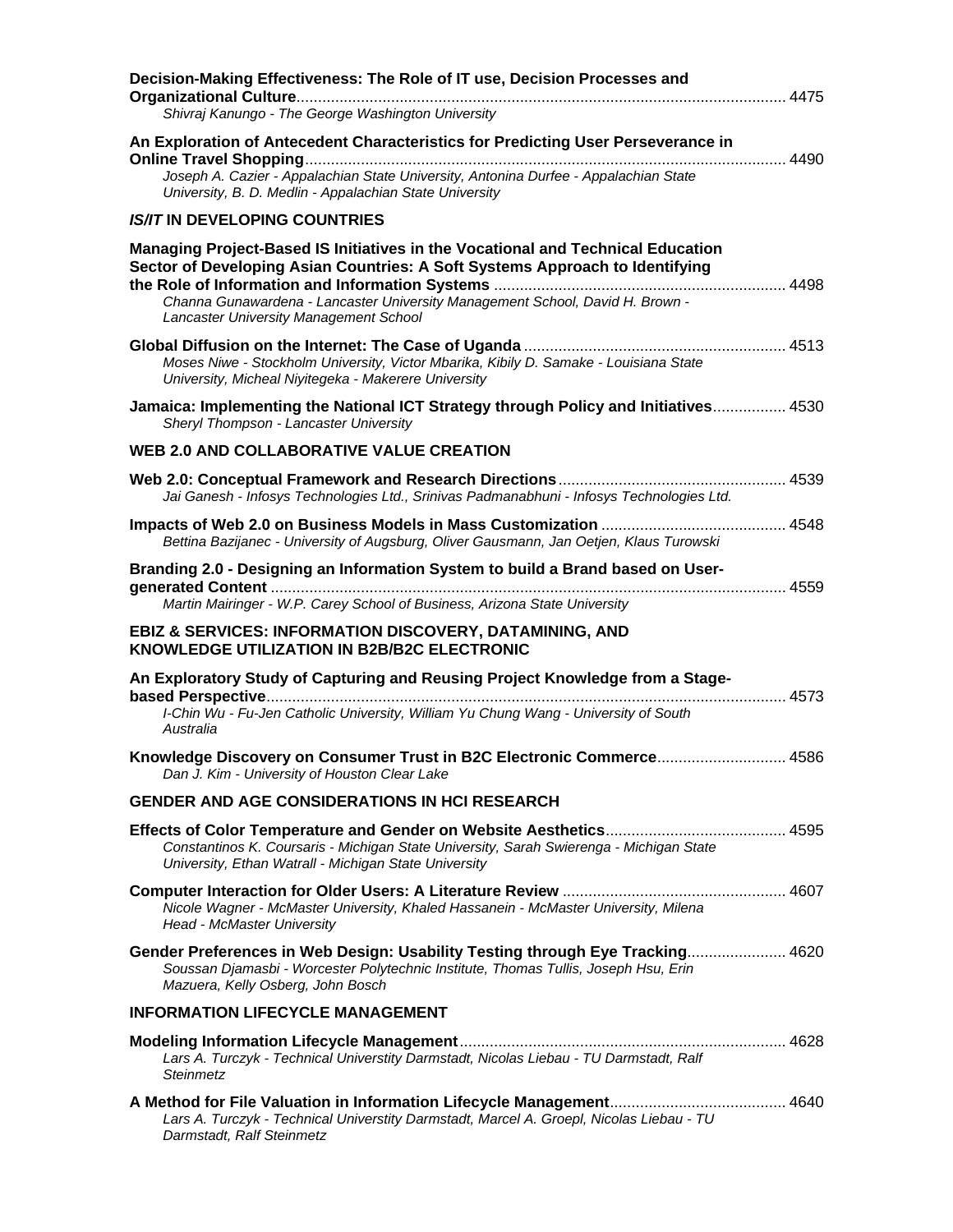| Lars A. Turczyk - Technical Universtity Darmstadt, Martin Behrens - TU Darmstadt, Nicolas<br>Liebau - TU Darmstadt, Ralf Steinmetz                                                                                                                                                    |  |
|---------------------------------------------------------------------------------------------------------------------------------------------------------------------------------------------------------------------------------------------------------------------------------------|--|
| <b>CHALLENGES IN IT ADOPTION BY SMES</b>                                                                                                                                                                                                                                              |  |
| <b>Resource Constraints Related to Emerging Integration Technologies Adoption:</b><br>Hsin Chen - Kingston University, Man Wai Lee - Brunel University, Nick Wilson - Kingston<br><b>University</b>                                                                                   |  |
| An Information Technology Therapy Approach to Micro-enterprise Adoption of                                                                                                                                                                                                            |  |
| Peter Wolcott - UNO, Sajda Qureshi - UNO, Mehruz Kamal - UNO                                                                                                                                                                                                                          |  |
| Oluwasola Oni - Brunel University, Anastasia Papazafeiropoulou - Brunel university                                                                                                                                                                                                    |  |
| <b>DSS: ENVIRONMENTAL DSS (2)</b>                                                                                                                                                                                                                                                     |  |
| John Hastings - University of Nebraska-Kearney, Alexandre Latchininsky - University of<br>Wyoming, Scott Schell - University of Wyoming                                                                                                                                               |  |
| Establishment of a Database System for the Environmental Rehabilitation of                                                                                                                                                                                                            |  |
| Waleed Roy - KISR, Adel Asem                                                                                                                                                                                                                                                          |  |
| STUDIES ON ACCEPTANCE AND USE OF IT                                                                                                                                                                                                                                                   |  |
| <b>Evaluating Students' Acceptance and Use of Tablet PCs in Collegiate</b><br>Omar El-Gayar - Dakota State University, Mark Moran - Dakota State University                                                                                                                           |  |
| On the Centrality of Social Norms in Determining MBA Program Success  4720<br>Nitza Geri - Open University of Israel, Orr Mendelson - Tel Aviv University, David Gefen -<br><b>Drexel University</b>                                                                                  |  |
| <b>IS SECURITY EDUCATION (1)</b>                                                                                                                                                                                                                                                      |  |
| Incorporating Information Assurance in Systems Analysis and Design Curricula  4730<br>Stephen D. Barnes - Oklahoma State University, David P. Biros - Oklahoma State<br>University, Mark Weiser - Oklahoma State University, Nicholas C. Romano - Oklahoma<br><b>State University</b> |  |
| Information Security Awareness: An Evaluation among Business Students with<br>Jim Ryan - Troy University                                                                                                                                                                              |  |
| <b>REGULATORY COMPLIANCE IN BANKING</b>                                                                                                                                                                                                                                               |  |
| Regulatory Compliance in Information Technology and Information Security 4748<br>Herbert Mattord - Kennesaw State University, Michael Whitman - Kennesaw State<br><b>University</b>                                                                                                   |  |
| Banking Regulatory Response - The Case of Strong Authentication  4752<br>Paul Witman - California Lutheran University                                                                                                                                                                 |  |
| <b>DOCTORAL CONSORTIUM</b>                                                                                                                                                                                                                                                            |  |
| An Empirical Investigation into the Moderating Relationship of Computer Self-<br>Miguel Aguirre-Urreta - University of Kansas                                                                                                                                                         |  |
| Decision Support to Improve Service Quality in Demand Surge Situations  4764<br>Hina Arora - Arizona State University                                                                                                                                                                 |  |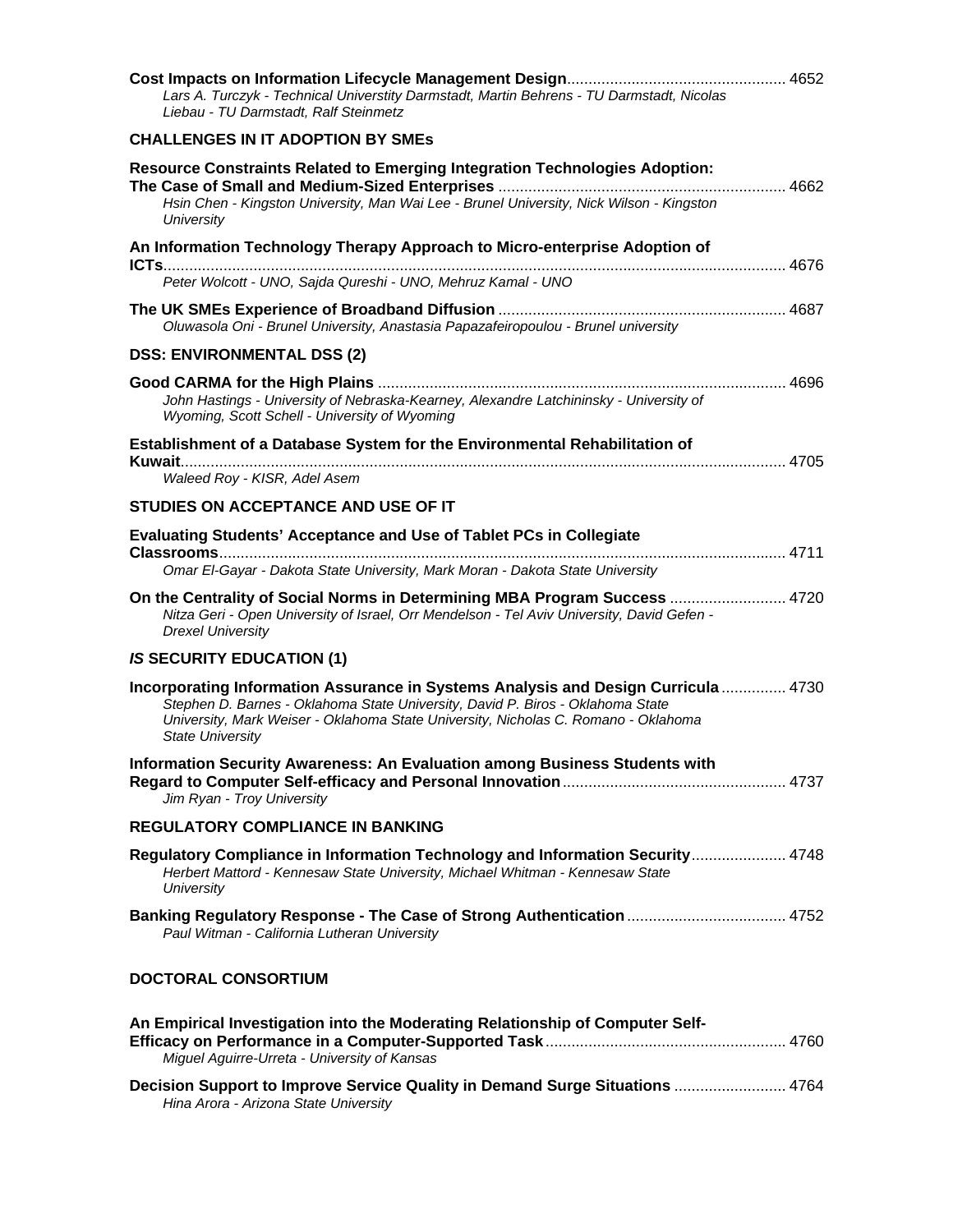| Nothing Endures But Change: An Investigation of the Effects of Enterprise<br>Systems Implementation and Business Process Changes on Employees' Work                                    |  |
|----------------------------------------------------------------------------------------------------------------------------------------------------------------------------------------|--|
| Hillol Bala - University of Arkansas, Fayetteville                                                                                                                                     |  |
| Three Research Essays on Examining Online Privacy Concerns: The Role of<br>Gaurav Bansal - University of Wisconsin, Milwaukee                                                          |  |
| <b>Commitment, Communication &amp; Connection: Understanding Participation in</b><br>Patrick Bateman - University of Pittsburgh                                                        |  |
| Negotiating Technology Choice in Groups: The Importance of Shared Realms of<br>Aaron Becker - University of Oklahoma                                                                   |  |
| An Integrative Theoretic Approach to Open Source Software Development 4785<br>Vikram Bhadauria - University of Texas, Arlington                                                        |  |
| Dissertation Outline: Success Factors of Organizational Relationships Between<br>Stefan Blumenberg - Frankfurt University                                                              |  |
| The Implication of Complexity Theory on Real Option Analysis in IT Portfolio                                                                                                           |  |
| John Burke - University of Illinois, Urbana-Champaign                                                                                                                                  |  |
| Diagnosing and Managing Online B2C Relationships: Toward a B2C Relationship<br>Damon Campbell - Washington State University                                                            |  |
| A Grounded Theory Investigation of Patient Empowerment in E-Healthcare  4802<br>Sherrie Cannoy - University of North Carolina, Greensboro                                              |  |
| Ho-Chang Chae - University of North Texas                                                                                                                                              |  |
| Ye Chen - University of Wisconsin, Madison                                                                                                                                             |  |
| An Exploratory Study on Management of Virtual Teams in Distributed Scrum<br>Software Development Method for Large-Scale and Complex Projects 4819<br>Juyun Cho - Utah State University |  |
| Ontology Structure of Elements for Web-Based Natural Disaster Management<br>Chen-Hui Chou - University of Wisconsin, Milwaukee                                                         |  |
| Building Successful Knowledge Repository Systems: Knowledge Refinement,<br>T. Rachel Chung - University of Pittsburgh                                                                  |  |
| A Study of the Nature of the Deaf Effect Response to Bad News Reporting  4833<br>Michael Cuellar - Georgia State University                                                            |  |
| Fergle D'Aubeterre - University of North Carolina, Greensboro                                                                                                                          |  |
| The Influence of Top Management Team Characteristics on the Contribution of<br>Carlos Dorantes - University of Texas, San Antonio                                                      |  |
| Task Technology Fit, The Social Technical Gap and Social Networking Sites 4849<br>Catherine Dwyer - New Jersey Institute of Technology                                                 |  |
| Studies in Adaptation to Information Systems: Multiple Roles and Coping<br>Strategies<br>Christophe Elie-dit-cosaque - University of Paris, Dauphine                                   |  |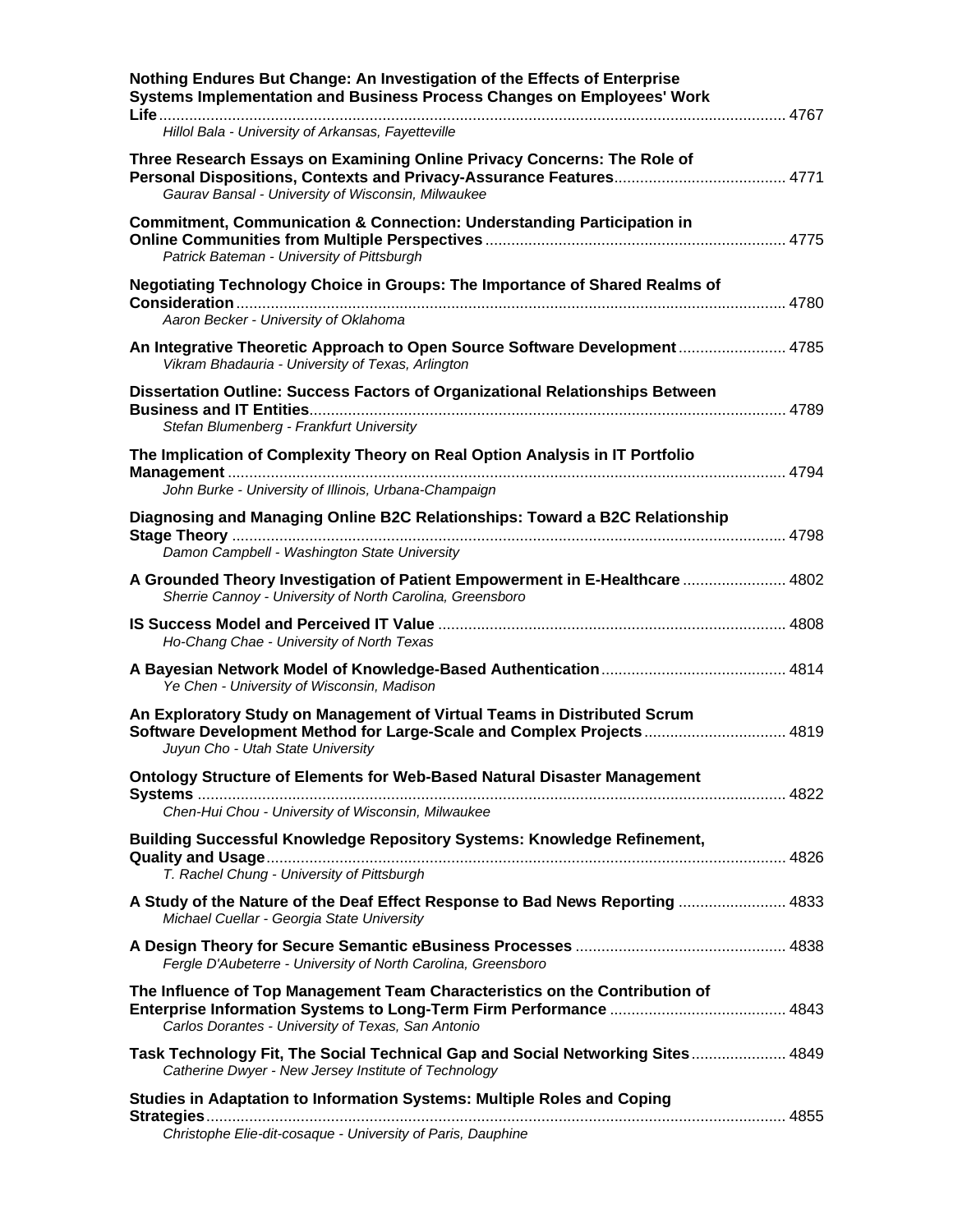| Time for a Change: An Exploration of Information Systems Discontinuance 4860<br><b>Brent Furneaux - York University</b>                       |  |
|-----------------------------------------------------------------------------------------------------------------------------------------------|--|
| Biswadip Ghosh - University of Colorado, Denver and Health Sciences Center                                                                    |  |
| <b>Understanding IS Impacts in Mandatory Environments: Usage, Compatibility</b><br>Amy Hennington - University of Memphis                     |  |
| The Impact of Computer-Mediated Communications Monitoring on Organizational<br>Carolyn Holton - University of South Florida                   |  |
| Ronnie Jia - Southern Illinois University                                                                                                     |  |
| IT Portfolio Management: An Enterprise Risk Management-Based Perspective  4886<br>Prasanna Karhade - University of Illinois, Urbana-Champaign |  |
| Information Security Economics: An Investigation of Demand-Driven Innovation<br>Lara Khansa - University of Wisconsin, Madison                |  |
| Impact of Service-Oriented Architecture Adoption on Electronic Supply Chain<br>Sanjeev Kumar - University of Michigan                         |  |
| Information Technology's Impact on Cost Management and Control in the<br>Lorraine Lee - University of South Carolina                          |  |
| Regulatory Impact on IT Governance: A Multiple Case Study on the Sarbanes-                                                                    |  |
| Michael Leih - Claremont Graduate University                                                                                                  |  |
| Impact of Knowledge Management Strategy on Organizational Learning: A<br>Aditi Mukherjee - Purdue University                                  |  |
| <b>Examining the Dynamics of Managing Information Systems Development</b><br>Ravi Narayanaswamy - Clemson University                          |  |
| Cath Oh - University of Washington Business School                                                                                            |  |
| Oluwasola Oni - Brunel University                                                                                                             |  |
| Jonathan Paul - University of Sydney                                                                                                          |  |
| Internationalization of Mobile Telecommunications Operators: Country Factors,<br>Nicolai Pogrebnyakov - Pennsylvania State University         |  |
| The Influence of Computer Mediated Communication on Social Capital: A<br>Israr Qureshi - University of Western Ontario                        |  |
| Mail and the Internet versus The Mall: The Impact of the Local Market Structure<br>Mohammad Rahman - Purdue University                        |  |
| <b>Click-Tracks: Consumers' Online Information Seeking Behaviors and Their</b><br>Vandana Ramachandran - University of Maryland               |  |